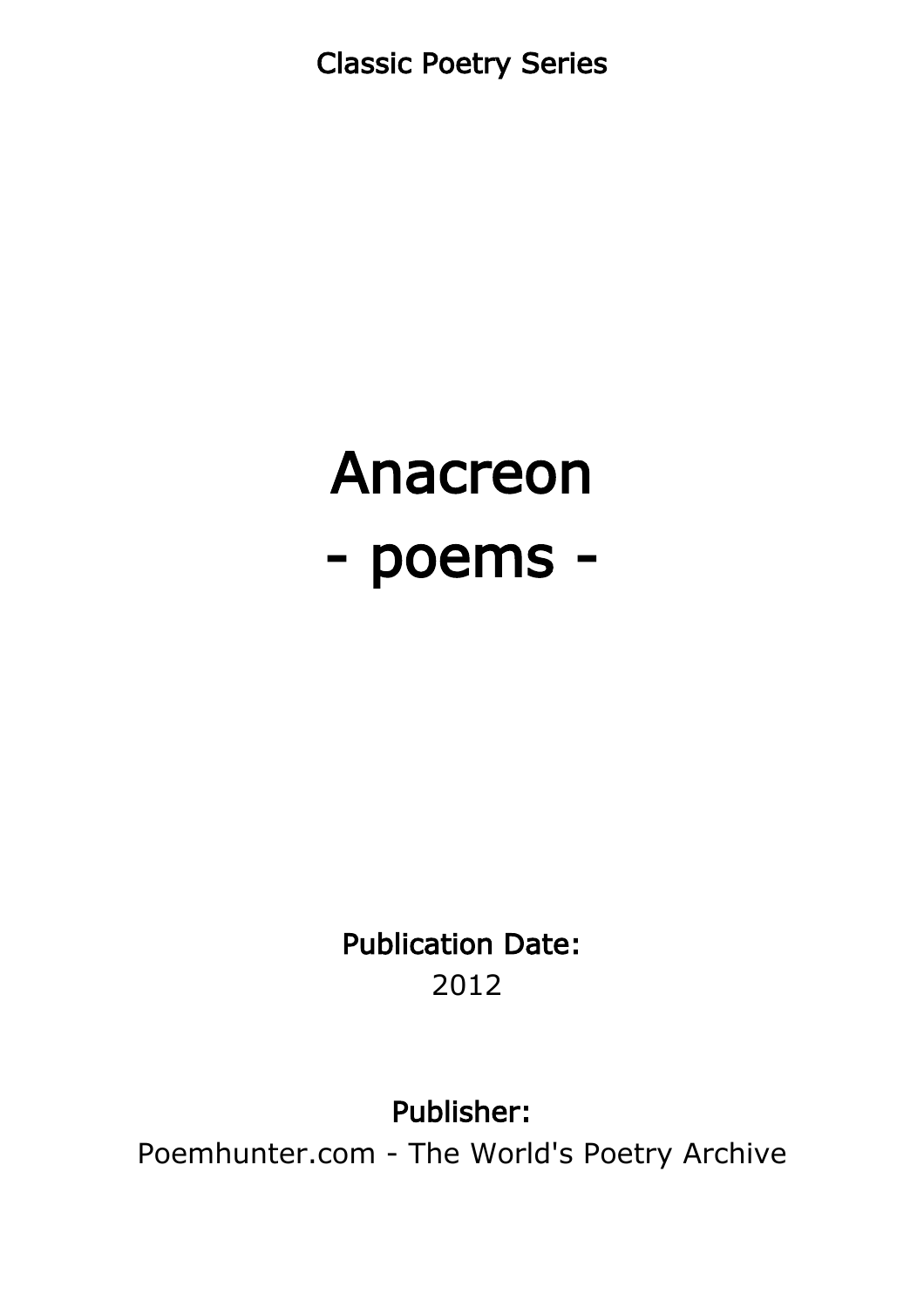# Anacreon(570 BC – 488 BC)

Anacreon ((570 BC – 488 BC) was a Greek lyric poet, notable for his drinking songs and hymns. Later Greeks included him in the canonical list of nine lyric poets.

Anacreon wrote all of his poetry in the ancient Ionic dialect. Like all early lyric poetry, it was composed to be sung or recited to the accompaniment of music, usually the lyre. Anacreon's verses were primarily in the form of monody, which means that they were to be performed by a single voice rather than by a chorus.

In keeping with Greek poetic tradition, his poetry relied on meter for its construction. Metrical poetry is a particularly rhythmic form, deriving its structure from patterns of phonetic features within and between the lines of verse. The phonetic patterning in Anacreon's poetry, like all the Greek poetry of the day, is found in the structured alternation of "long" and "short" vowel sounds. The Ionic dialect also had a tonal aspect to it that lends a natural melodic quality to the recitation. Anacreon's meters include the anacreonteus.

The Greek language is particularly well suited to this metrical style of poetry but the sound of the verses does not easily transfer to English. As a consequence, translators have historically tended to substitute rhyme, stress rhythms, stanzaic patterning and other devices for the style of the originals, with the primary, sometimes only, connection to the Greek verses being the subject matter. More recent translators have tended to attempt a more spare translation which, though losing the sound of the originals, may be more true to their flavor. A sample of a translation in the English rhyming tradition is included below.

Themes and subjects of Anacreon's poetry

Anacreon's poetry touched on universal themes of love, infatuation, disappointment, revelry, parties, festivals, and the observations of everyday people and life. It is the subject matter of Anacreon's poetry that helped to keep it familiar and enjoyable to generations of readers and listeners. His widespread popularity inspired countless imitators, which also kept his name alive.

Anacreon had a reputation as a composer of hymns, as well as of those bacchanalian and amatory lyrics which are commonly associated with his name. Two short hymns to Artemis and Dionysus, consisting of eight and eleven lines respectively, stand first amongst his few undisputed remains, as printed by recent editors. But hymns, especially when addressed to such deities as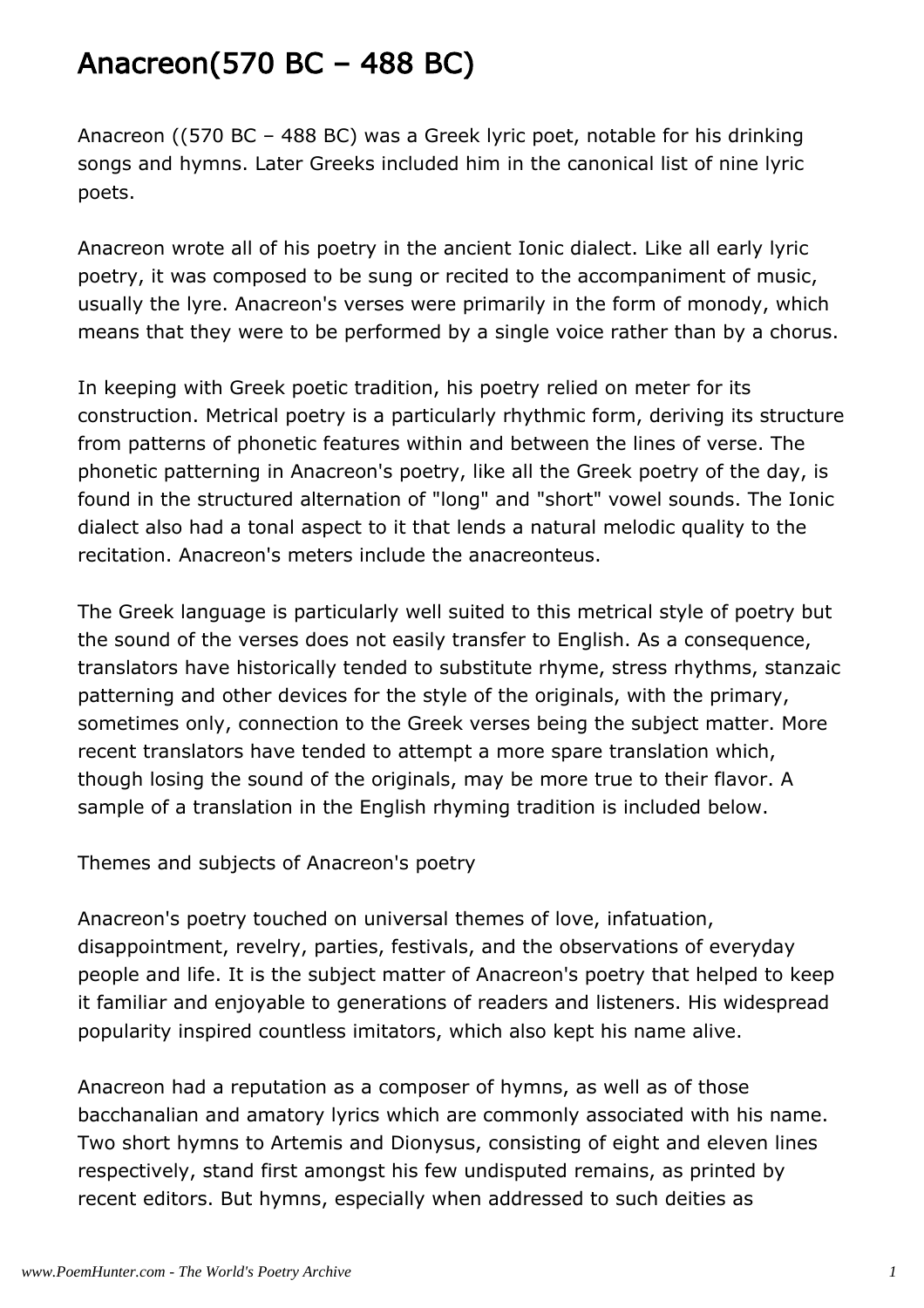Aphrodite, Eros and Dionysus, are not so very unlike what we call "Anacreontic" poetry as to make the contrast of style as great as the word might seem to imply. The tone of Anacreon's lyric effusions has probably led to an unjust estimate, by both ancients and moderns, of the poet's personal character. The "triple worship" of the Muses, Wine and Love, ascribed to him as his religion in an old Greek epigram (Anthol. iii.25, 51), may have been as purely professional in the two last cases as in the first, and his private character on such points was probably neither much better nor worse than that of his contemporaries. Athenaeus remarks acutely that he seems at least to have been sober when he wrote; and he himself strongly repudiates, as Horace does, the brutal characteristics of intoxication as fit only for barbarians and Scythians (Fr. 64).

Of the five books of lyrical pieces by Anacreon which the Suda and Athenaeus mention as extant in their time, we have now but the merest fragments, collected from the citations of later writers.

A collection of poems by numerous, anonymous imitators was long believed to be the works of Anacreon himself. Known as the Anacreontea, it was preserved in a 10th century manuscript which also included the Palatine Anthology. The poems were published in 1554 with a Latin translation by Henry Estienne, known as Stephanus, but little is known about the origins of the manuscript. Salmasius reports seeing the Anacreontea at the library in Heidelberg in 1607. In 1623, it was given to Pope Gregory XV after the sacking of Heidelberg. It was later taken from the Vatican City by Napoleon in 1797, who had it rebound as two separate volumes. One of those volumes was returned to Heidleberg but the other remained in the Bibliothèque Nationale in Paris.

In the 17th century, Thomas Stanley translated the Anacreontea into English verse. A few poems were also translated by Robert Herrick and Abraham Cowley. The poems themselves appear to have been composed over a long period of time, from the time of Alexander the Great until the time that paganism gave way in the Roman Empire. They reflect the light hearted elegance of much of Anacreon's genuine works although they were not written in the same Ionic Greek dialect that Anacreon used. They also display literary references and styles more common to the time of their actual composition.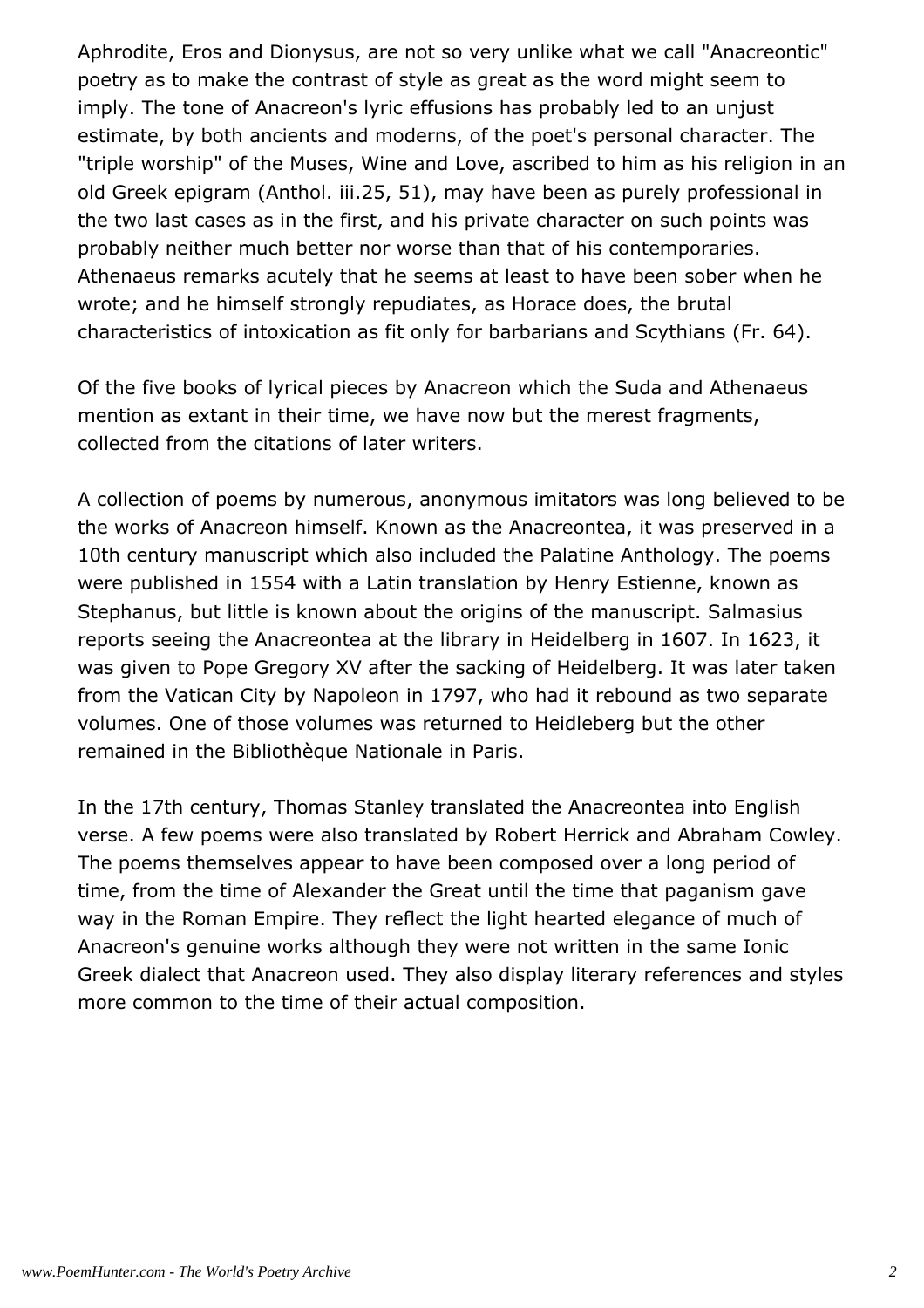### And Now With All Thy Pencil's Truth

And now with all thy pencil's truth, Portray Bathyllus, lovely youth! Let his hair, in lapses bright, Fall like streaming rays of light; And there the raven's die confuse With the yellow sunbeam's hues. Let not the braid, with artful twine, The flowing of his locks confine; But loosen every golden ring, To float upon the breeze's wing. Beneath the front of polish'd glow, Front, as fair as mountain-snow, And guileless as the dews of dawn, Let the majestic brows be drawn, Of ebon dies, enrich'd by gold, Such as the scaly snakes unfold. Mingle in his jetty glances, Power that awes, and love that trances; Steal from Venus bland desire, Steal from Mars the look of fire, Blend them in such expression here, That we by turns may hope and fear! Now from the sunny apple seek The velvet down that spreads his cheek; And there let Beauty's rosy ray In flying blushes richly play; Blushes, of that celestial flame Which lights the cheek of virgin shame. Then for his lips, that ripely gem But let thy mind imagine them! Paint, where the ruby cell uncloses, Persuasion sleeping upon roses; And give his lip that speaking air, As if a word was hovering there! His neck of ivory splendour trace, Moulded with soft but manly grace; Fair as the neck of Paphia's boy, Where Paphia's arms have hung in joy. Give him the winged Hermes' hand,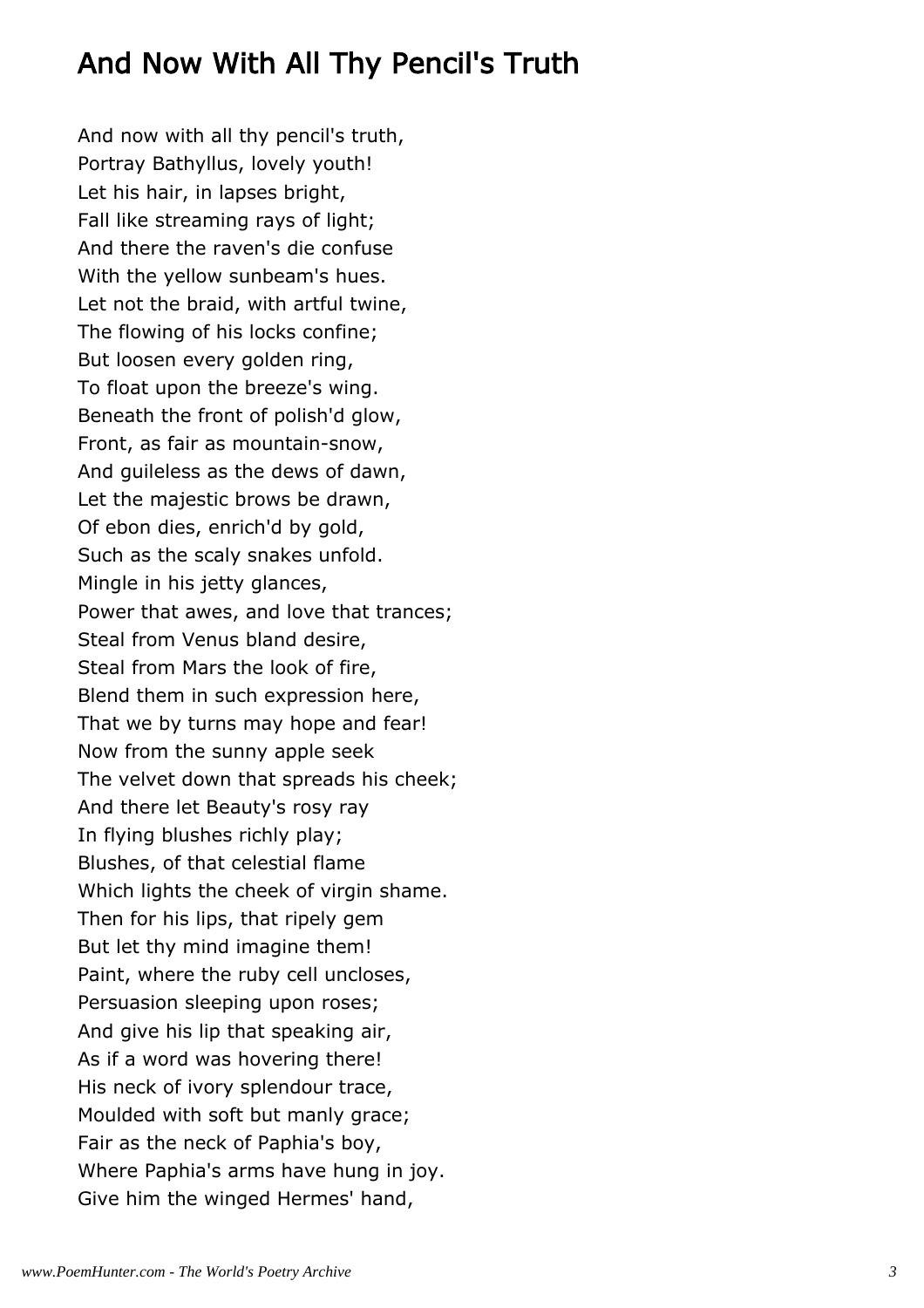With which he waves his snaky wand; Let Bacchus then the breast supply, And Leda's son the sinewy thigh. But oh! suffuse his limbs of fire With all that glow of young desire, Which kindles, when the wishful sigh Steals from the heart, unconscious why. Thy pencil, though divinely bright, Is envious of the eye's delight, Or its enamour'd touch would show His shoulder, fair as sunless snow, Which now in veiling shadow lies, Remov'd from all but Fancy's eyes. Now, for his feet-but hold-forbear I see a godlike portrait there; So like Bathyllus! -sure there's none So like Bathyllus but the Sun! Oh! let this pictur'd god be mine, And keep the boy for Samos' shrine; Phoebus shall then Bathyllus be, Bathyllus then the deity!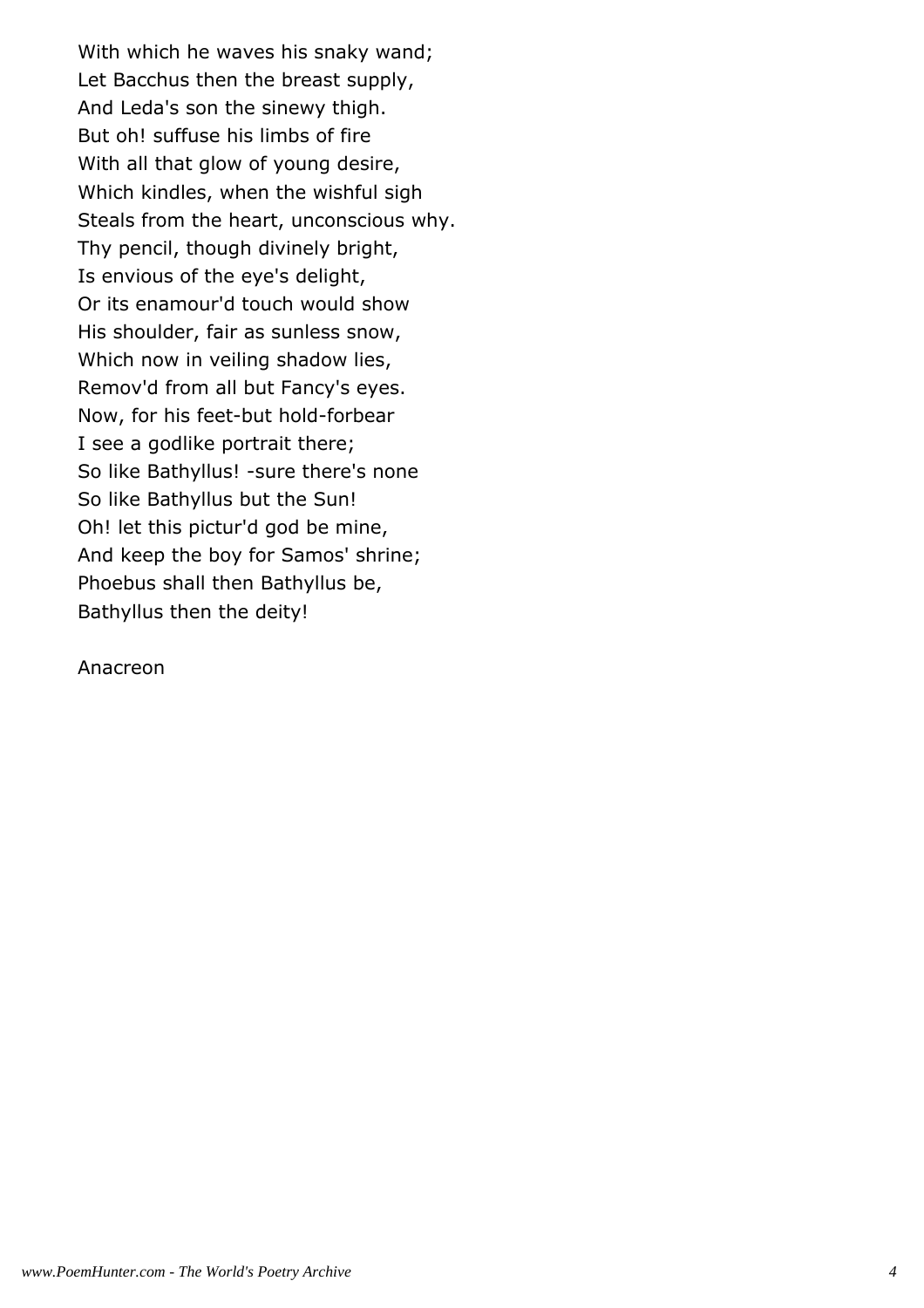# As Late I Sought The Spangled Bowers

As late I sought the spangled bowers, To cull a wreath of matin flowers, Where many an early rose was weeping, I found the urchin Cupid sleeping. I caught the boy, a goblet's tide Was richly mantling by my side, I caught him by his downy wing, And whelm'd him in the racy spring. Oh! then I drank the poison'd bowl, And Love now nestles in my soul! Yes, yes, my soul is Cupid's nest, I feel him fluttering in my breast.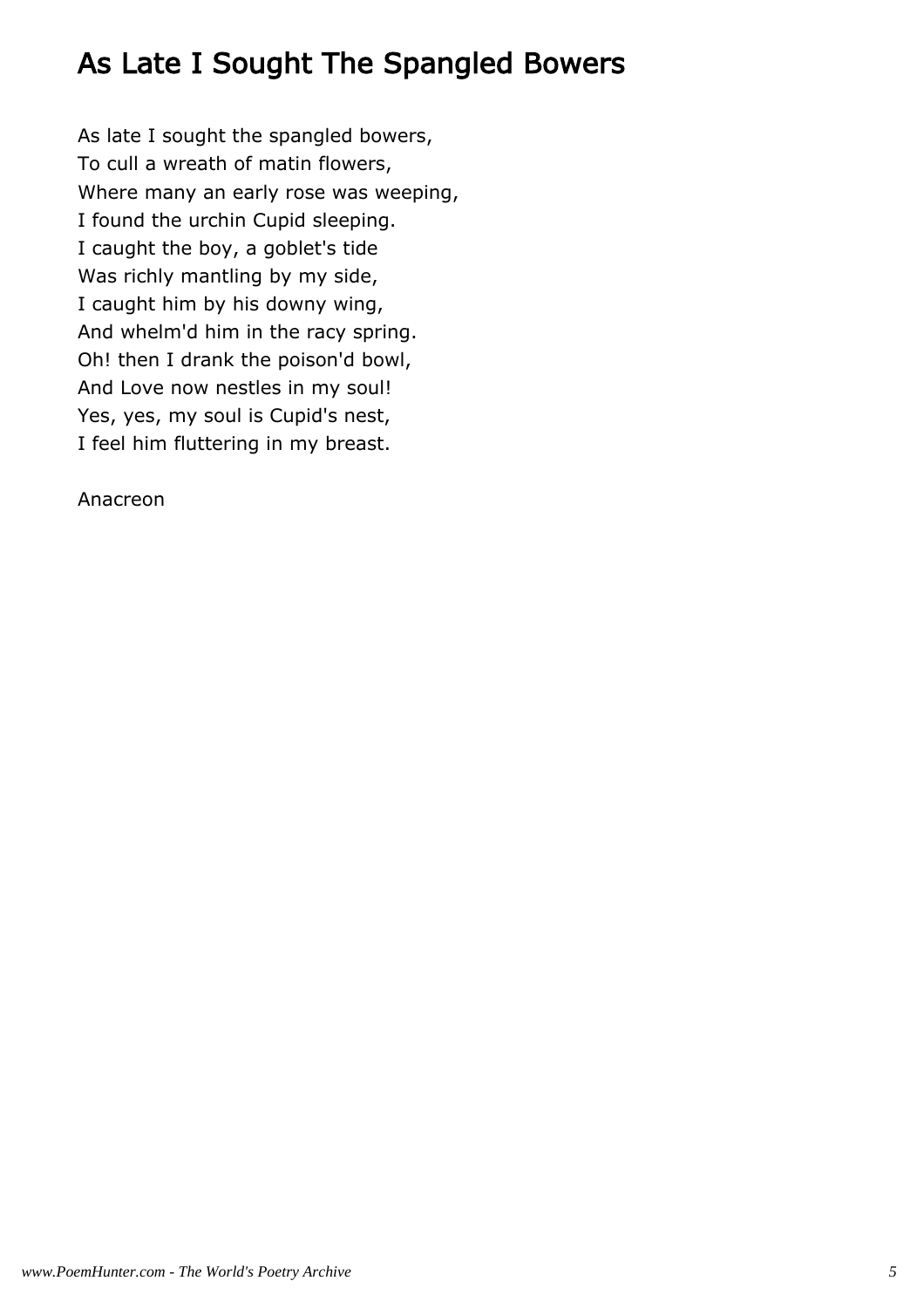# Beauty

Horns to bulls wise Nature lends; Horses she with hoofs defends; Hares with nimble feet relieves; Dreadful teeth to lions gives; Fishes learn through streams to slide; Birds through yielding air to glide; Men with courage she supplies; But to women these denies. What then gives she? Beauty, this Both their arms and armour is: She, that can this weapon use, Fire and sword with ease subdues.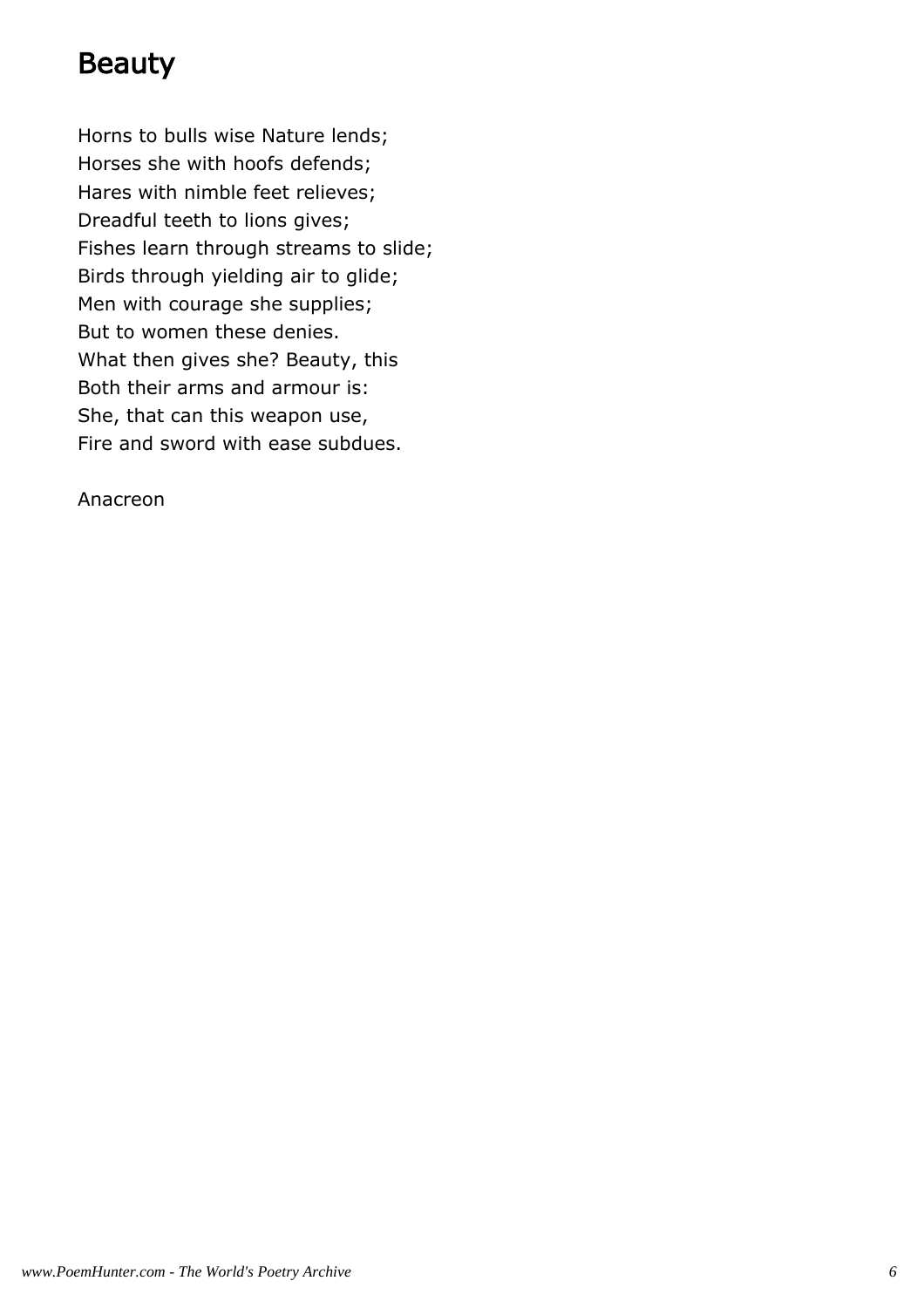#### Count Me, On The Summer Trees

Count me, on the summer trees, Every leaf that courts the breeze; Count me, on the foamy deep, Every wave that sinks to sleep; Then, when you have number'd these Billowy tides and leafy trees, Count me all the flames I prove, All the gentle nymphs I love. First, of pure Athenian maids Sporting in their olive shades, You may reckon just a score, Nay, I'll grant you fifteen more. In the sweet Corinthian grove, Where the glowing wantons rove, Chains of beauties may be found, Chains, by which my heart is bound; There indeed are girls divine, Dangerous to a soul like mine! Many bloom in Lesbos' isle; Many in Ionia smile; Rhodes a pretty swarm can boast; Caria too contains a host. Sum these all-of brown and fair You may count two thousand there! What, you gaze! I pray you, peace! More I'll find before I cease. Have I told you all my flames, 'Mong the amorous Syrian dames? Have I number'd every one, Glowing under Egypt's sun? Or the nymphs, who blushing sweet Deck the shrine of Love in Crete; Where the God, with festal play, Holds eternal holiday? Still in clusters, still remain Gade's warm, desiring train; Still there lies a myriad more On the sable India's shore; These, and many far remov'd,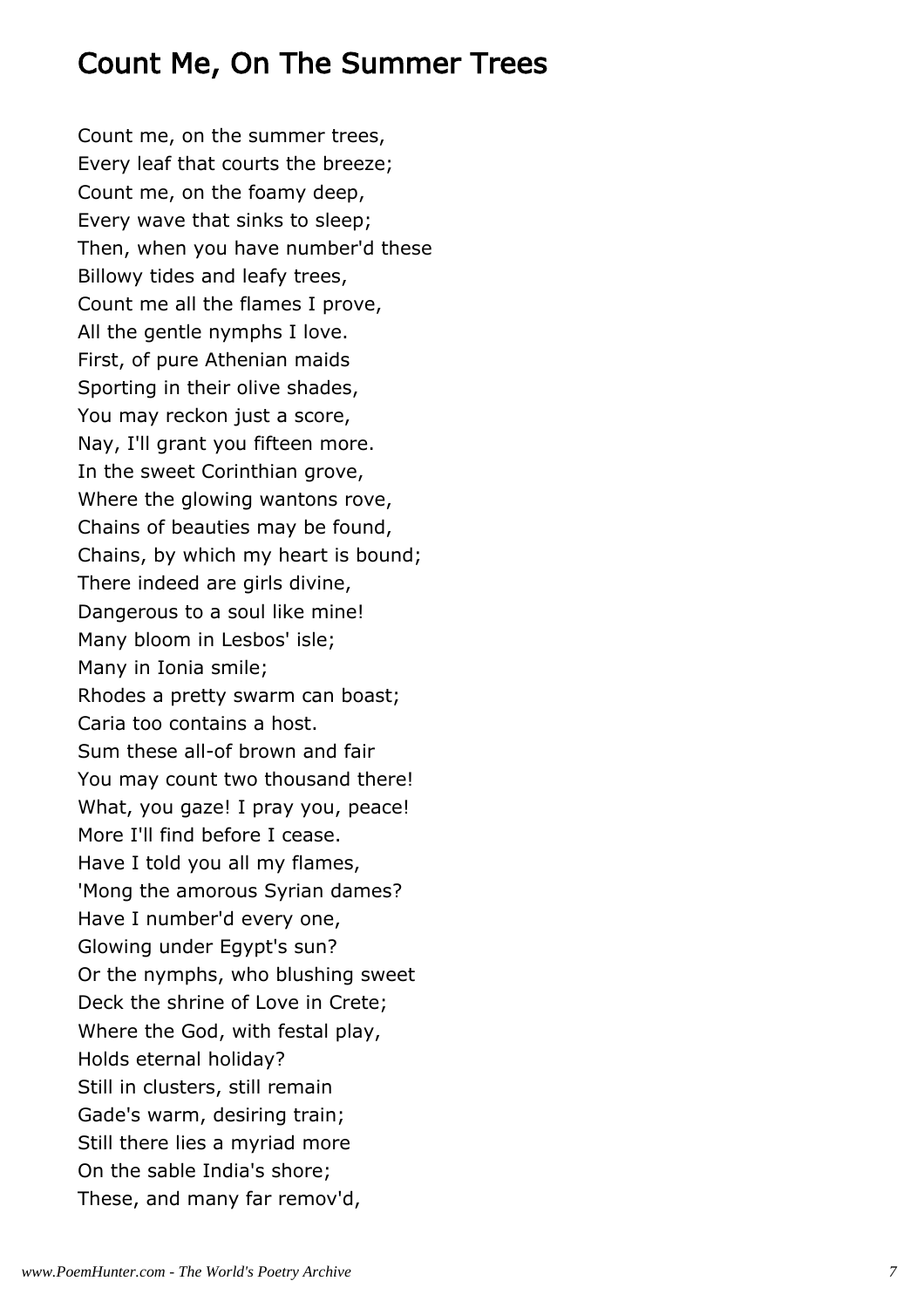All are loving-all are lov'd!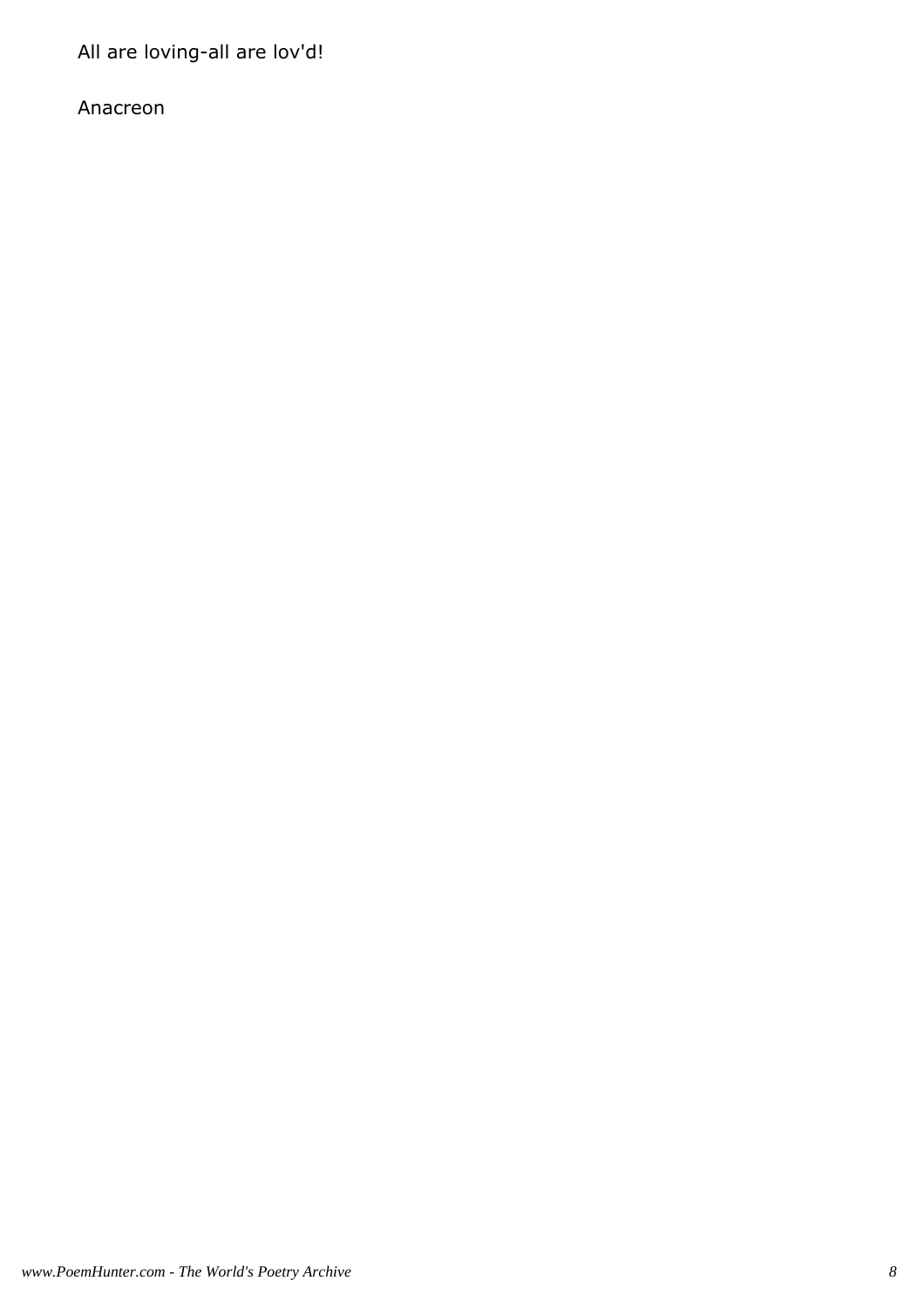# Give Me The Harp Of Epic Song

Give me the harp of epic song, Which Homer's finger thrill'd along; But tear away the sanguine string, For war is not the theme I sing. Proclaim the laws of festal rite, I'm monarch of the board tonight; And all around shall brim as high, And quaff the tide as deep as I! And when the cluster's mellowing dews Their warm, enchanting balm infuse, Our feet shall catch th' elastic bound, And reel us through the dance's round. Oh Bacchus! we shall sing to thee, In wild but sweet ebriety! And flash around such sparks of thought, As Bacchus could alone have taught! Then give the harp of epic song, Which Homer's finger thrill'd along; But tear away the sanguine string, For war is not the theme I sing!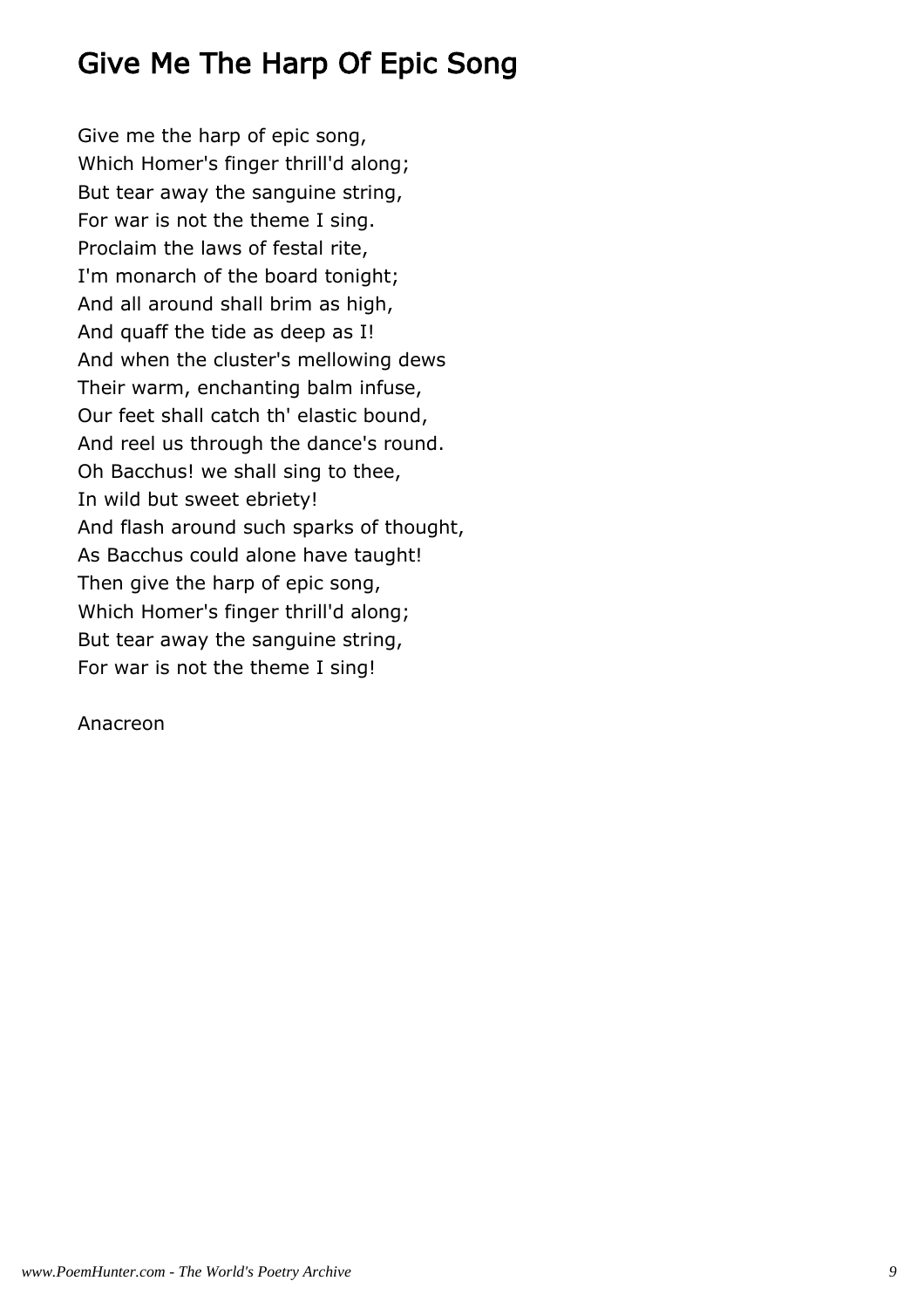# Gold

Not to love a pain is deem'd, And to love's the same esteem'd: But of all the greatest pain Is to love unlov'd again. Birth in love is now rejected, Parts and arts are disrespected, Only gold is look'd upon. A curse take him that was won First to doat upon it; hence Springs 'twixt brothers difference; This makes parents slighted; this War's dire cause and fuel is: And what's worst, by this alone Are we lovers overthrown.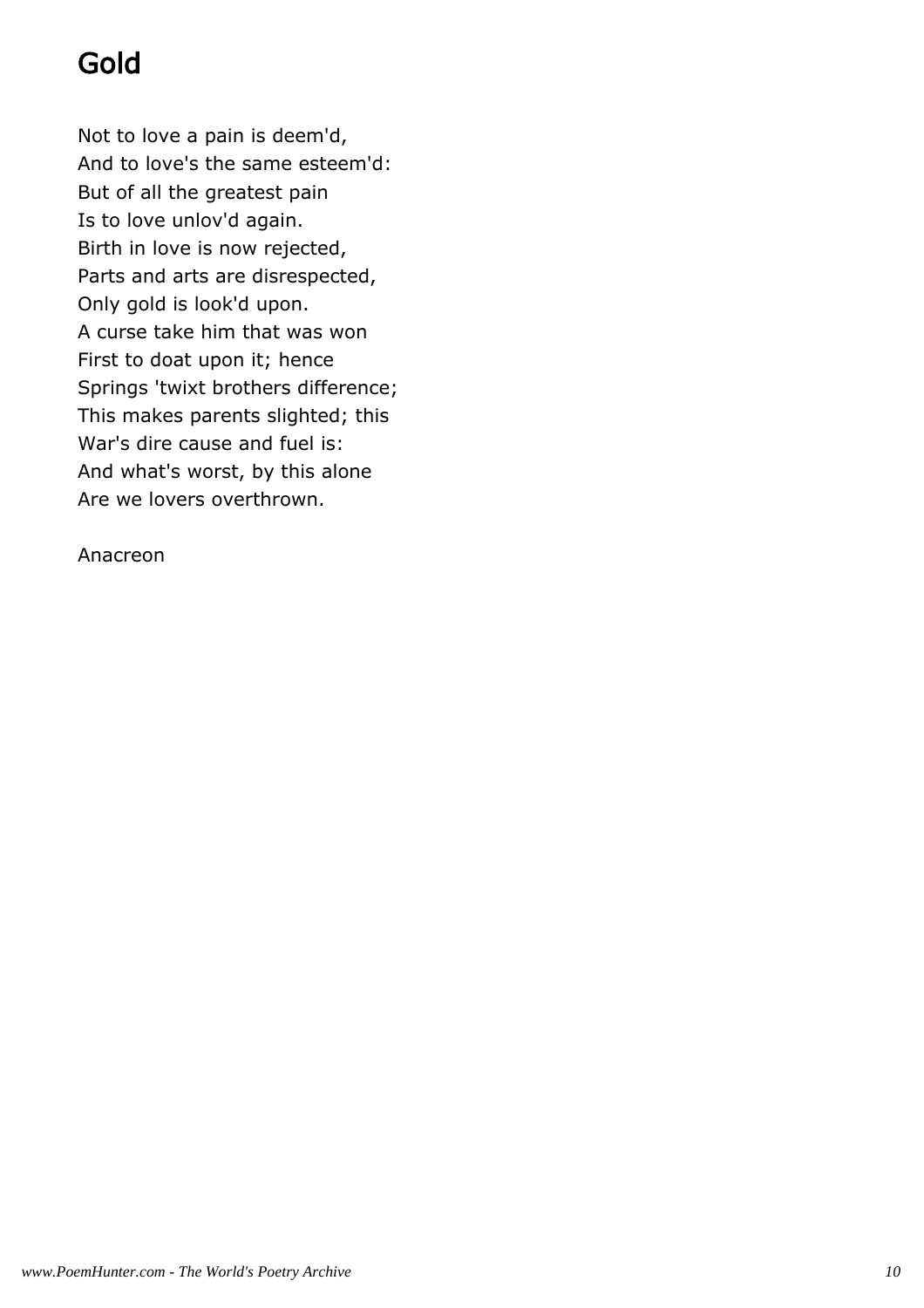# Grave Me A Cup With Brilliant Grace

Grave me a cup with brilliant grace, Deep as the rich and holy vase, Which on the shrine of Spring reposes, When shepherds hail that hour of roses. Grave it with themes of chaste design, Form'd for a heavenly bowl like mind. Display not there the barbarous rites, In which religious zeal delights; Nor any tale of tragic fate, Which history trembles to relate! No-cull thy fancies from above, Themes of heav'n and themes of love. Let Bacchus, Jove's ambrosial boy, Distil the grape in drops of joy, And while he smiles at every tear, Let warm-ey'd Venus, dancing near, With spirits of the genial bed, The dewy herbage deftly tread. Let Love be there, without his arms, In timid nakedness of charms; And all the Graces, link'd with Love, Blushing through the shadowy grove; While rosy boys disporting round, In circlets trip the velvet ground; But ah! if there Apollo toys, I tremble for my rosy boys!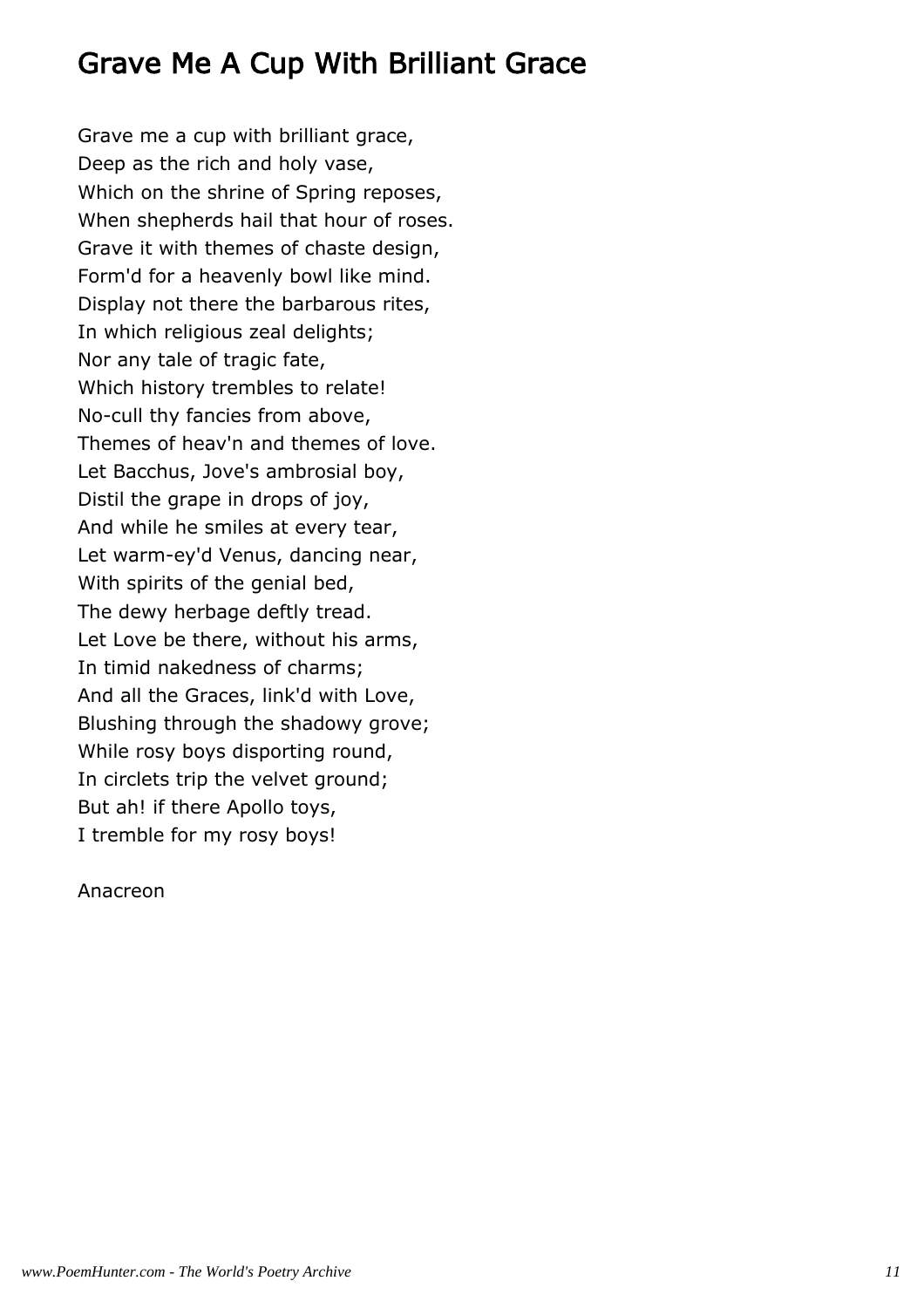# Here Recline You, Gentle Maid

Here recline you, gentle maid, Sweet is this imbowering shade; Sweet the young, the modest trees, Ruffled by the kissing breeze; Sweet the little founts that weep, Lulling bland the mind to sleep; Hark! they whisper as they roll, Calm persuasion to the soul; Tell me, tell me, is not this All a stilly scene of bliss? Who, my girl, would pass it by? Surely neither you nor I!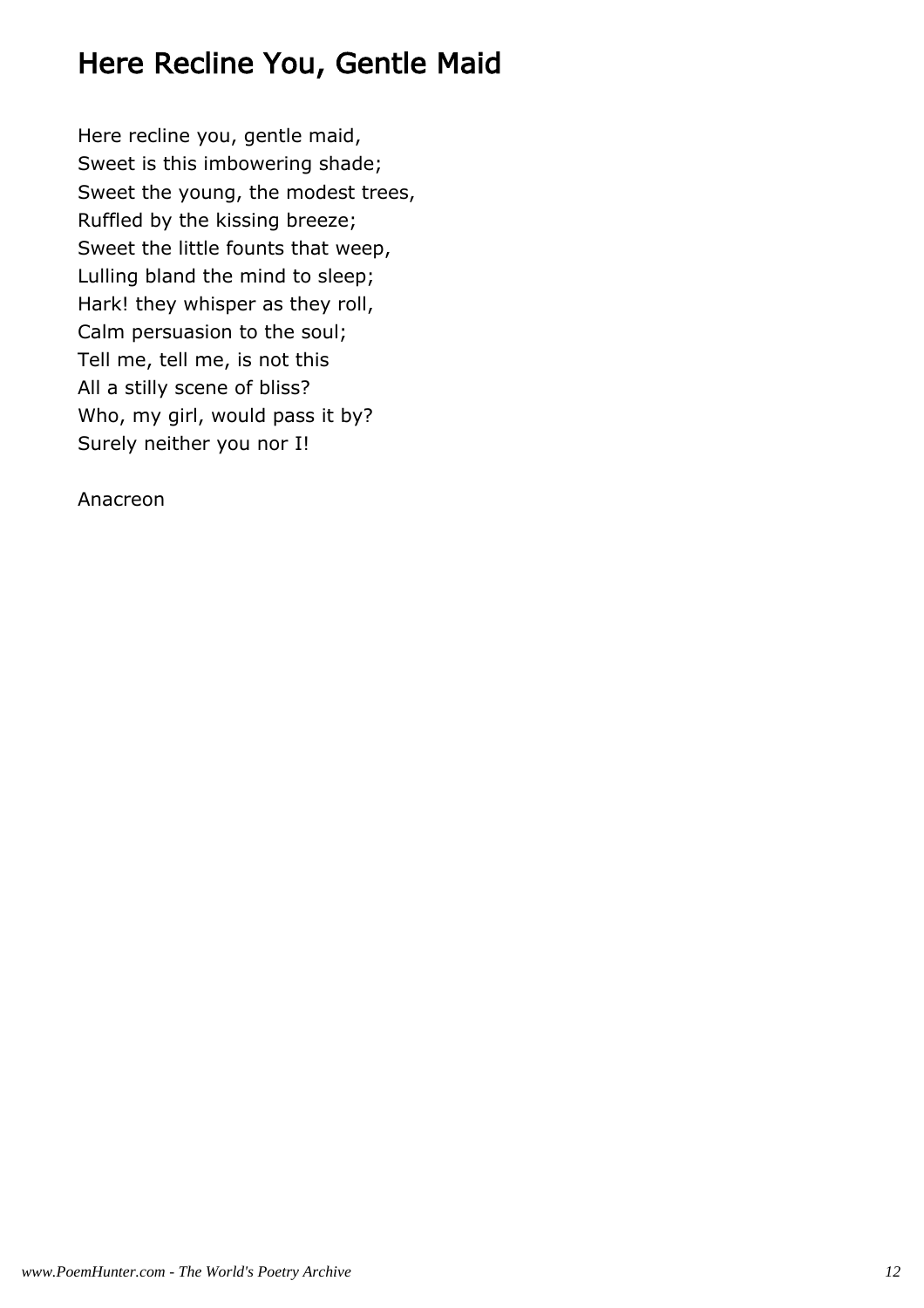# I Care Not For The Idle State

I care not for the idle state Of Persia's king, the rich, the great! I envy not the monarch's throne, Nor wish the treasur'd gold my own. But oh! be mine the rosy braid, The fervour of my brows to shade; Be mine the odours, richly sighing, Amidst my hoary tresses flying. Today I'll haste to quaff my wine, As if tomorrow ne'er should shine; But if tomorrow comes, why then-I'll haste to quaff my wine again. And thus while all our days are bright, Nor time has dimm'd their bloomy light, Let us the festal hours beguile With mantling cup and cordial smile; And shed from every bowl of wine The richest dropp on Bacchus' shrine! For Death may come with brow unpleasant, May come, when least we wish him present, And beckon to the sable shore, And grimly bid us-drink no more!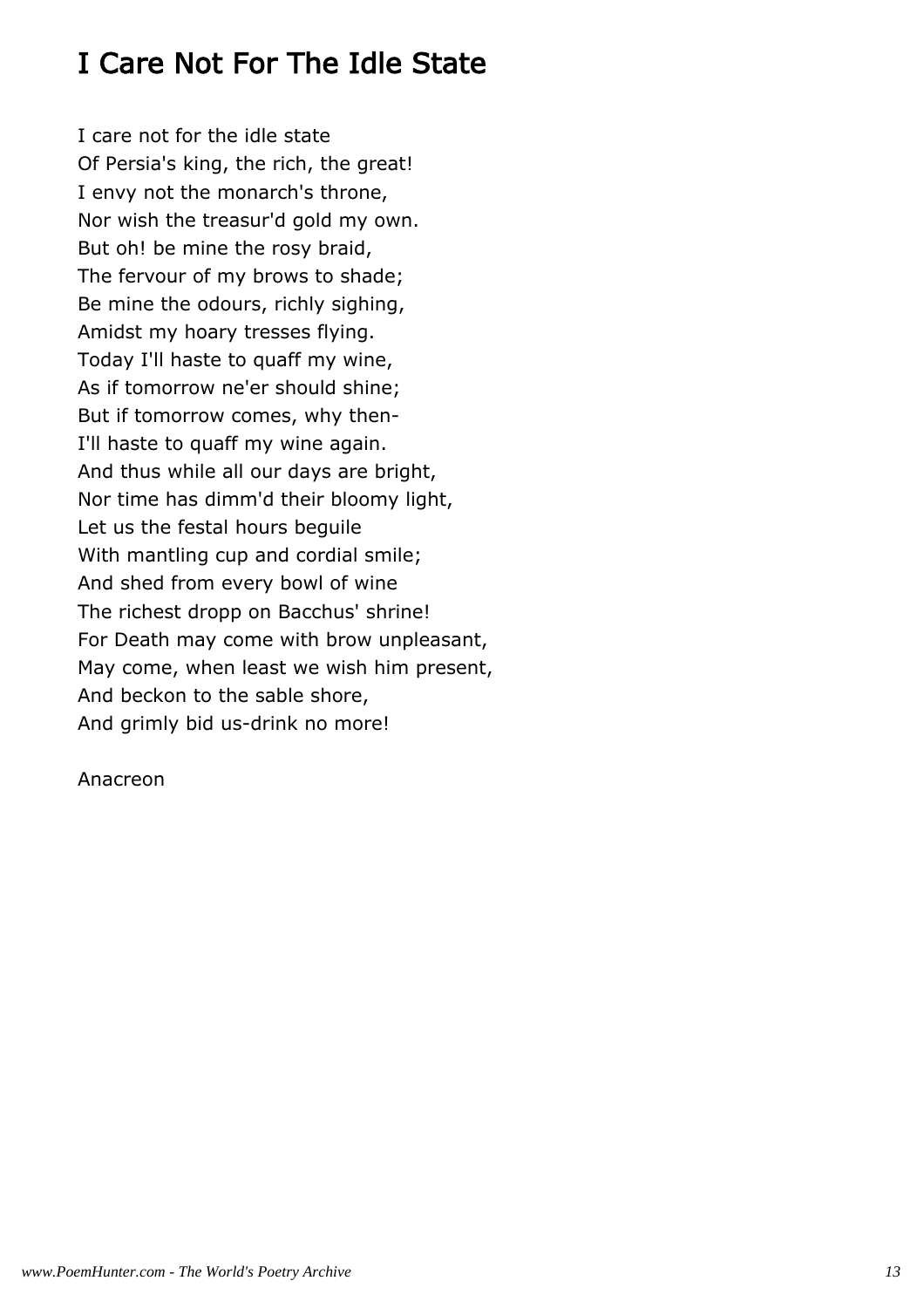# I Pray Thee, By The Gods Above

I pray thee, by the gods above, Give me the mighty bowl I love, And let me sing, in wild delight, 'I will-I will be mad tonight!' Alcmæon once, as legends tell, Was frenzied by the fiends of hell; Orestes too, with naked tread, Frantic pac'd the mountain-head; And why? a murder'd mother's shade Before their conscious fancy play'd. But I can ne'er a murderer be, The grape alone shall bleed by me; Yet can I rave, in wild delight, 'I will-I will be mad tonight.' The son of Jove, in days of yore, Imbru'd his hands in youthful gore, And brandish'd, with a maniac joy, The quiver of th' expiring boy: And Ajax, with tremendous shield, Infuriate scour'd the guiltless field. But I, whose hands no quiver hold, No weapon but this flask of gold; The trophy of whose frantic hours Is but a scatter'd wreath of flowers; Yet, yet can sing with wild delight, 'I will-I will be mad tonight!'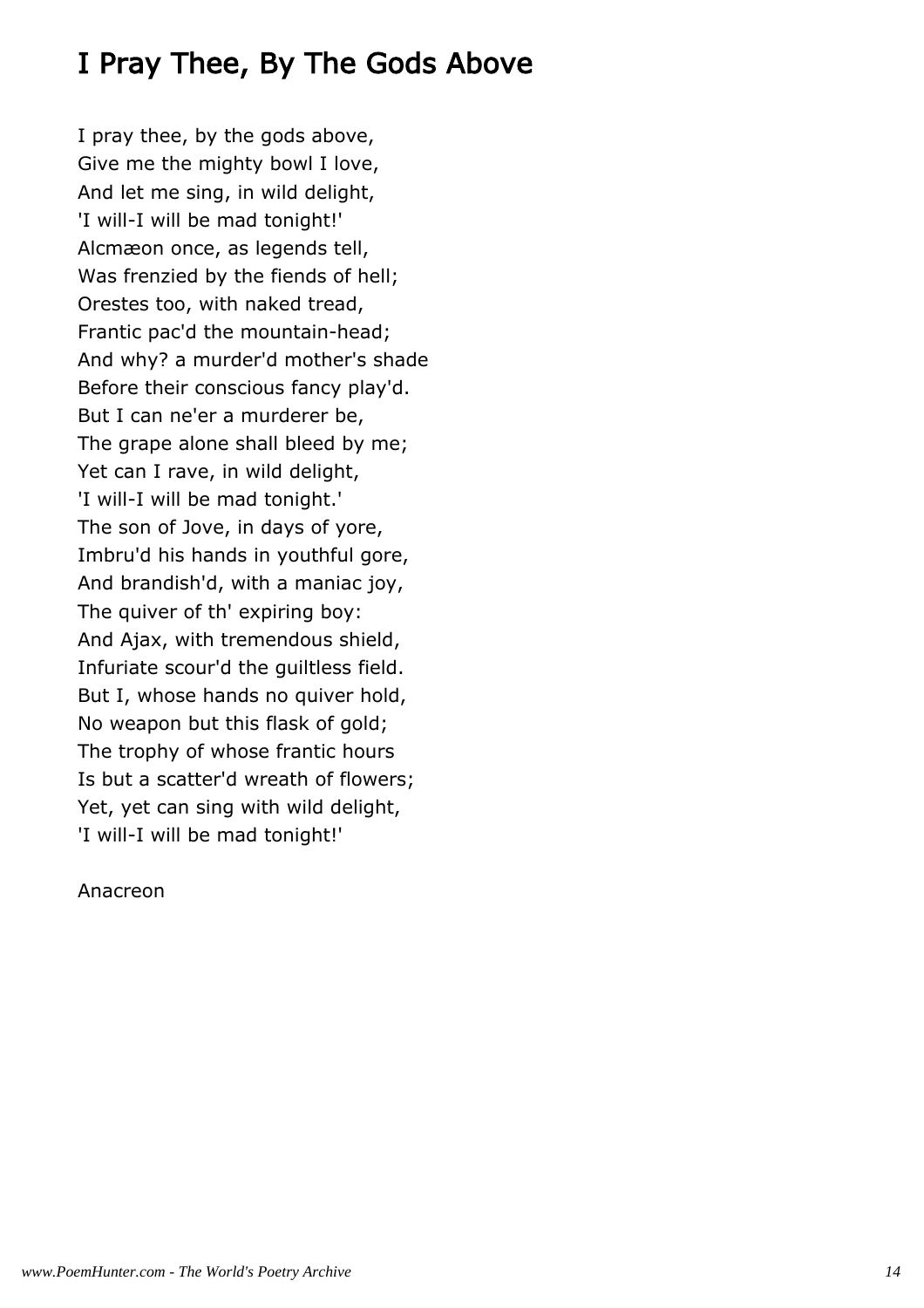# I Will; I Will; The Conflict's Past

I will; I will; the conflict's past, And I'll consent to love at last. Cupid has long, with smiling art, Invited me to yield my heart; And I have thought that peace of mind Should not be for a smile resign'd; And I've repell'd the tender lure, And hop'd my heart should sleep secure. But, slighted in his boasted charms, The angry infant flew to arms; He slung his quiver's golden frame, He took his bow, his shafts of flame, And proudly summon'd me to yield, Or meet him on the martial field. And what did I unthinking do? I took to arms, undaunted too; Assum'd the corslet, shield, and spear, And, like Pelides, smil'd at fear. Then (hear it, all you powers above!) I fought with Love! I fought with Love! And now his arrows all were shed-And I had just in terrors fled-When, heaving an indignant sigh, To see me thus unwounded fly, And, having now no other dart, He glanc'd himself into my heart! My heart-alas the luckless day! Receiv'd the God, and died away. Farewell, farewell, my faithless shield! Thy lord at length is forc'd to yield. Vain, vain, is every outward care, My foe's within, and triumphs there.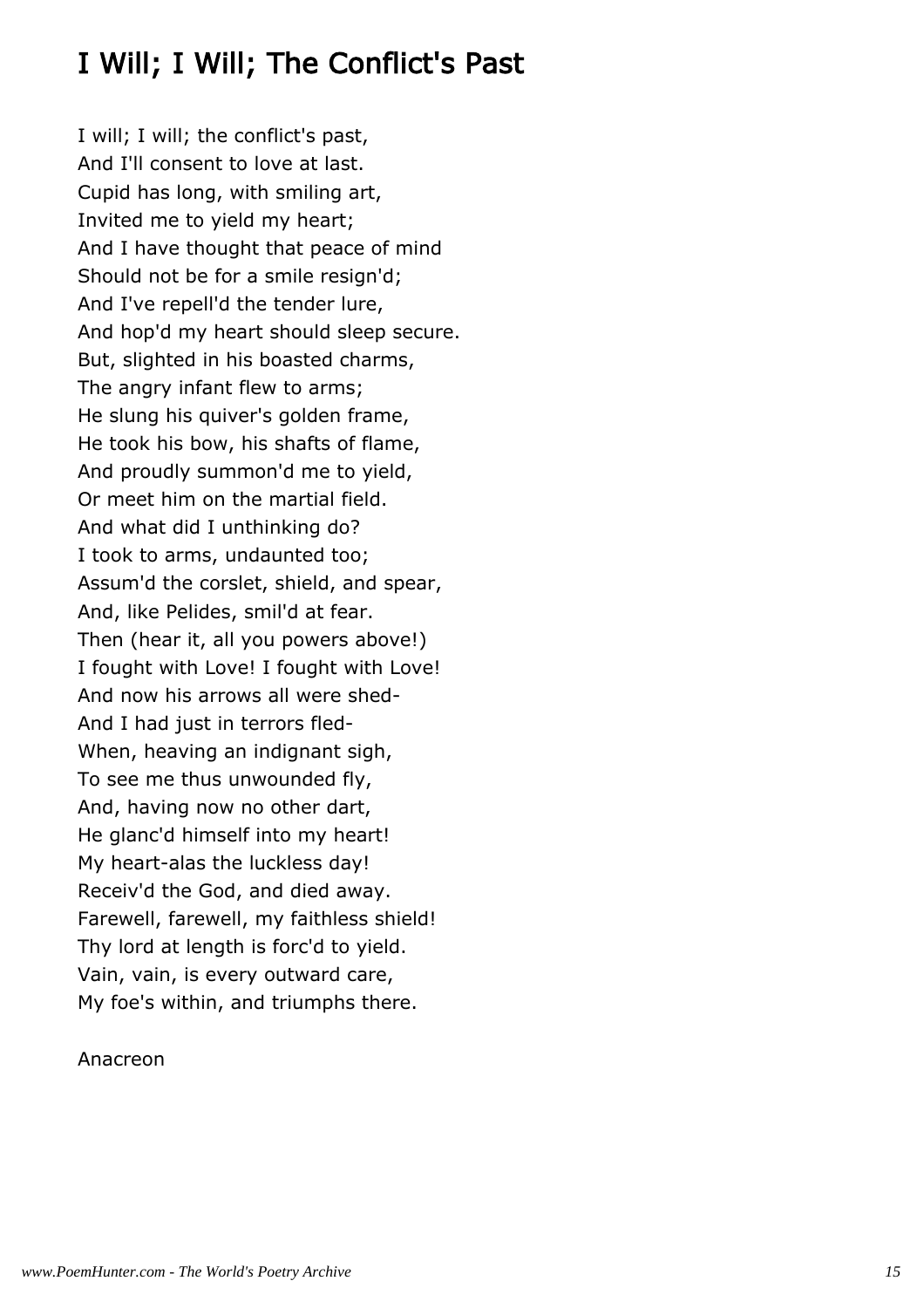# Instructions To A Painter

Best of painters come, pursue What our Muse invites thee to, And Lyæus, whose shrill flute Vies with her harmonious lute; Draw me a full city, where Several shapes of mirth appear; And the laws of love, if cold Wax so great a flame can hold.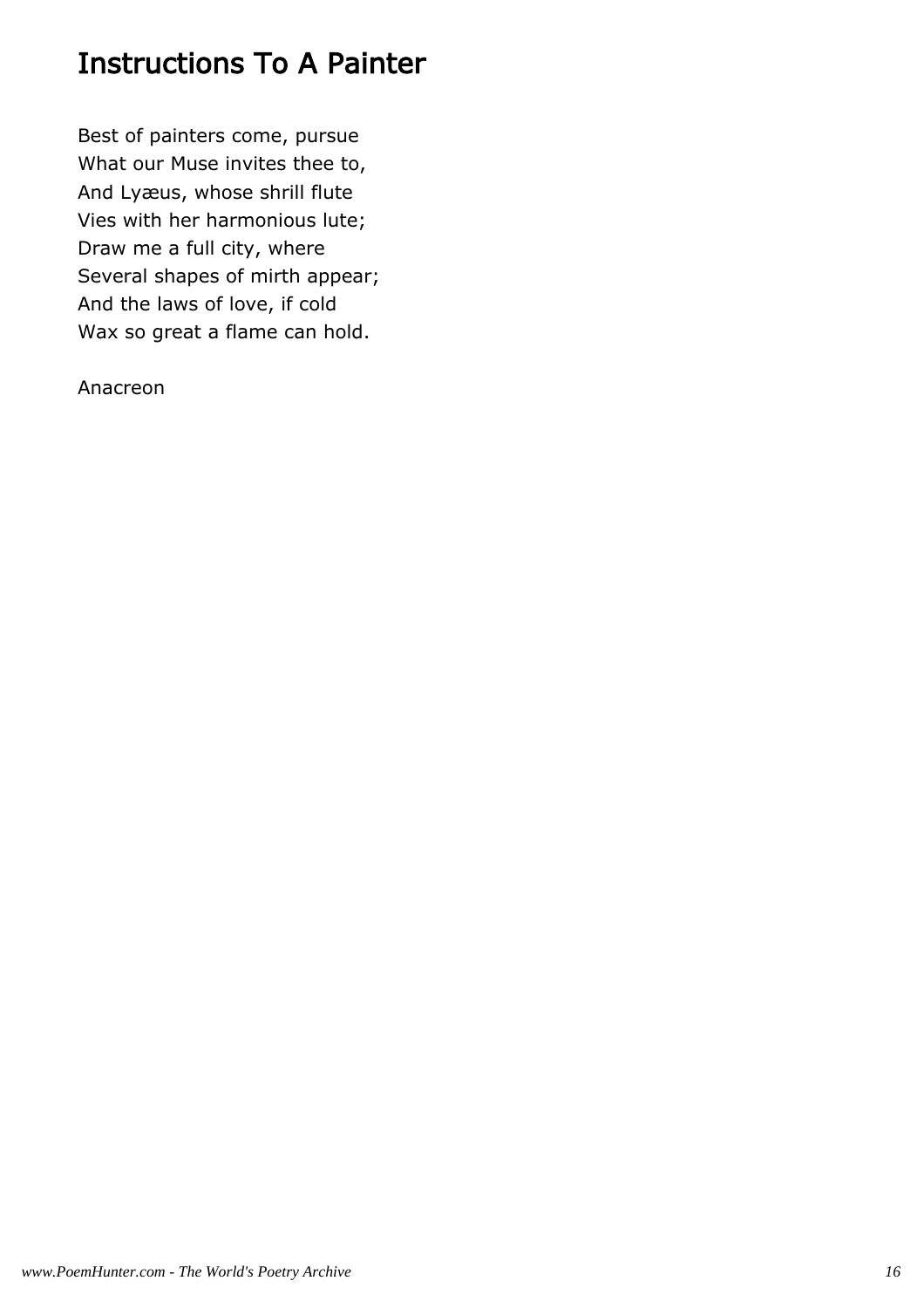# Listen To The Muse's Lyre

Listen to the Muse's lyre, Master of the pencil's fire! Sketch'd in painting's bold display, Many a city first portray, Many a city, revelling free, Warm with loose festivity. Picture then a rosy train, Bacchants straying o'er the plain; Piping, as they roam along, Roundelay or shepherd-song. Paint me next, if painting may Such a theme as this portray, All the happy heaven of love, These elect of Cupid prove.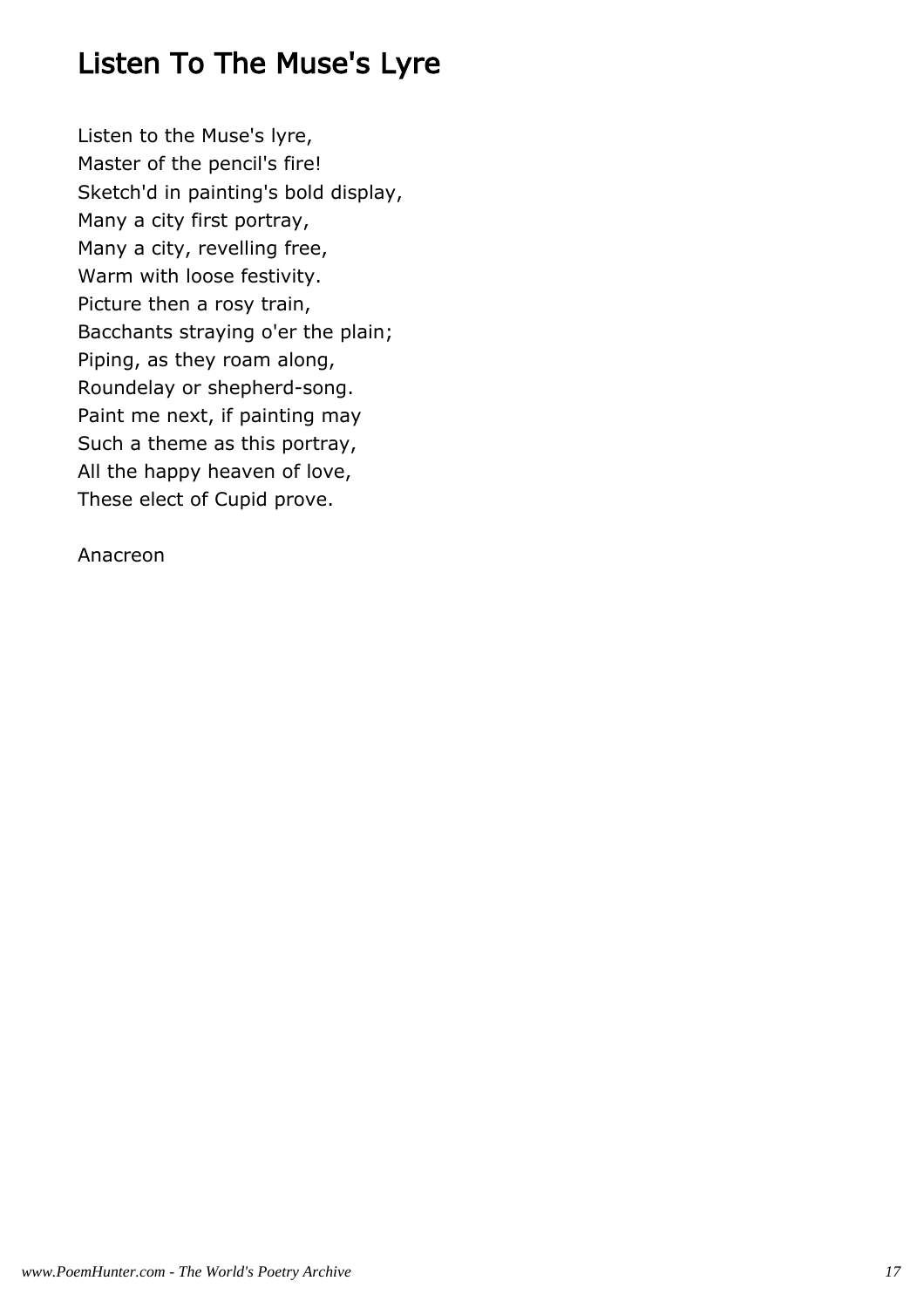#### Love's Arrows

In the Lemnian forge of late Vulcan making arrows sate, Whilst with honey their barb'd points Venus, Love with gall anoints: Armed Mars by chance comes there, Brandishing a sturdy spear, And in scorn the little shaft Offering to take up, he laugh'd: 'This,' saith Love, 'which thou dost slight, Is not (if thou try it) light;' Up Mars takes it, Venus smil'd; But he (sighing) to the Child, 'Take it,' cries, 'its weight I feel;' 'Nay,' says Love, 'e'en keep it still.'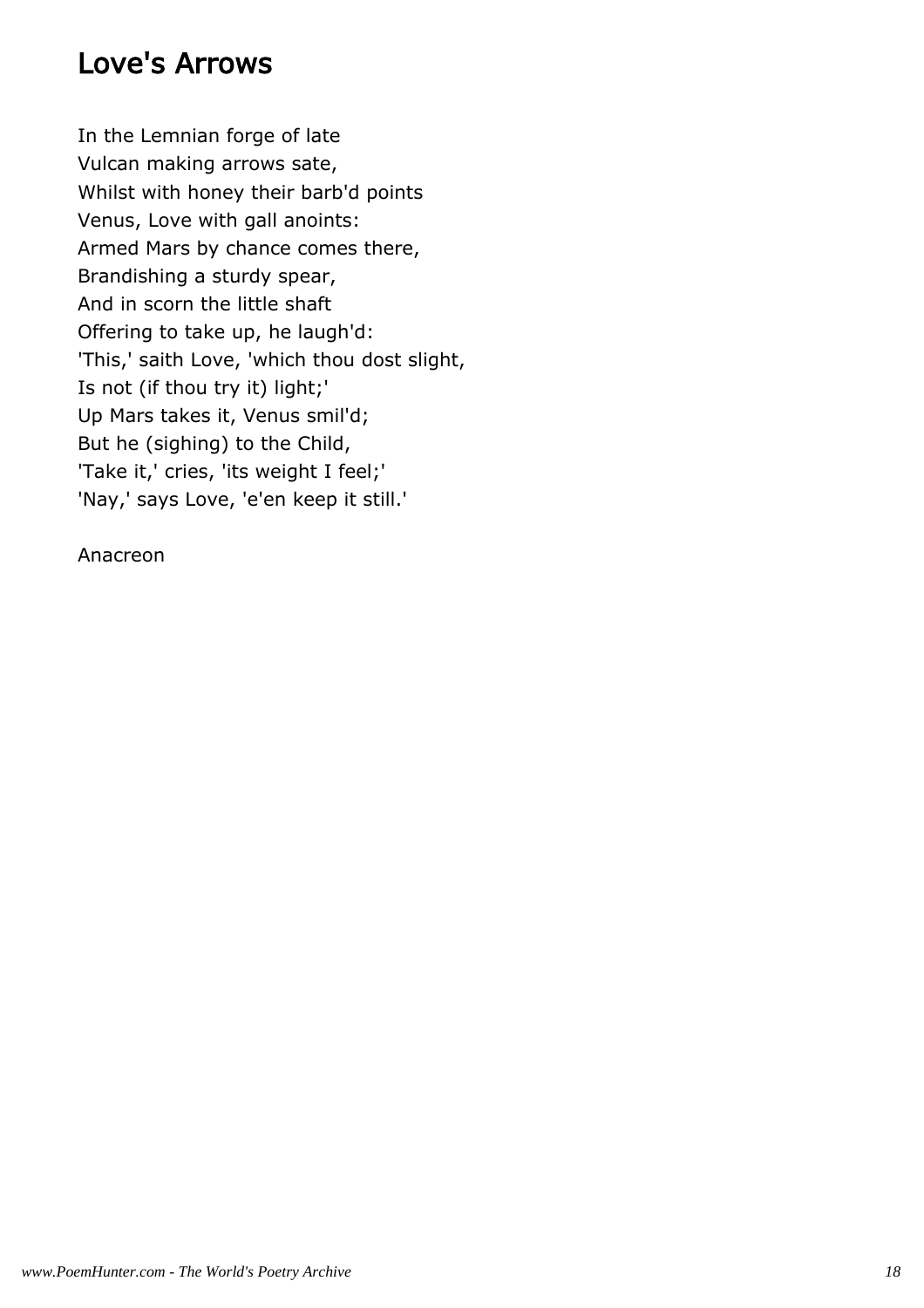## Love's Mark

Horses plainly are descry'd By the mark upon their side: Parthians are ditinguished By the mitres on their head: But from all men else a lover I can easily discover, For upon his easy breast Love his brand-mark hath imprest.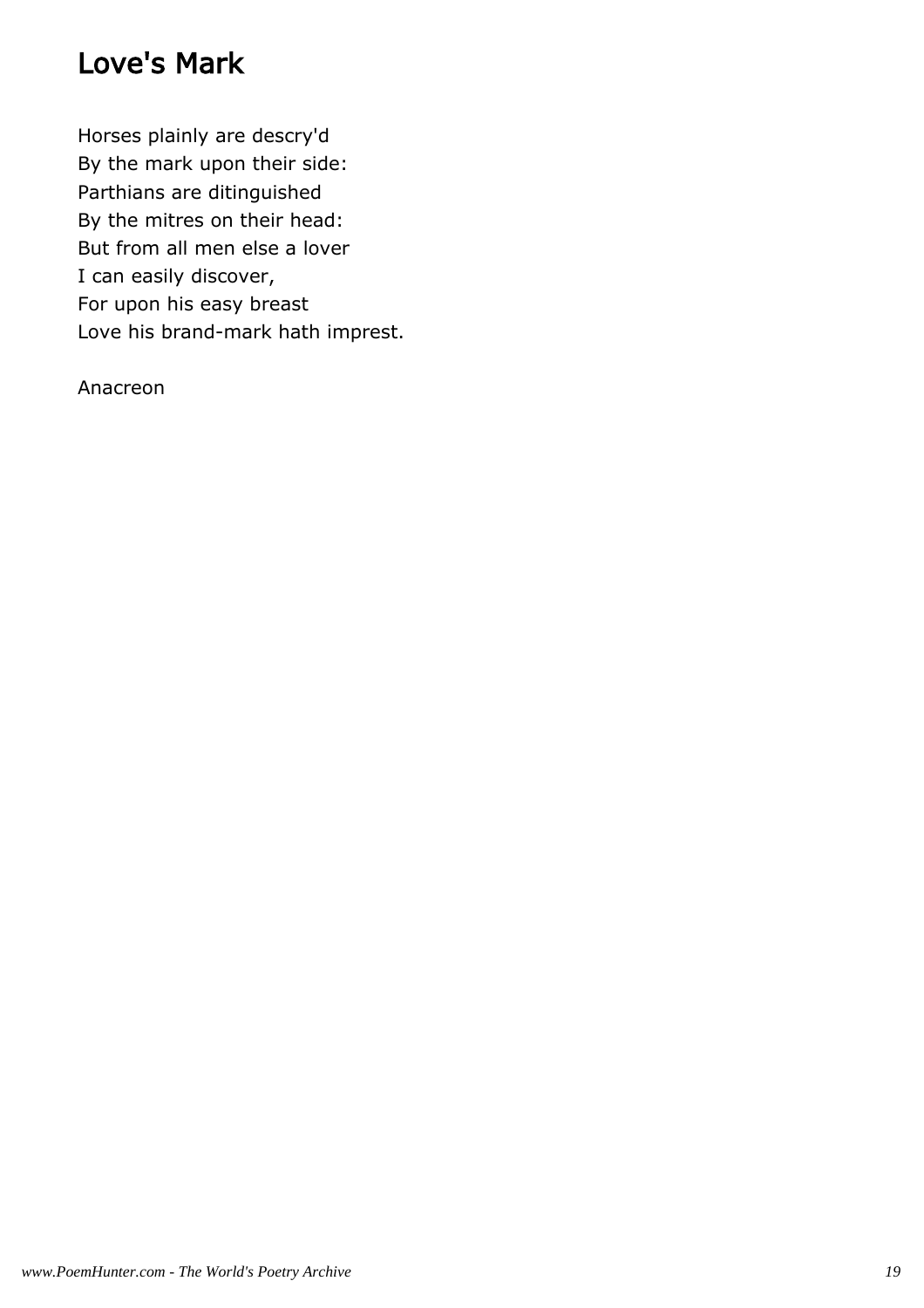#### Love's Night Walk

Downward was the wheeling Bear Driven by the Waggoner: Men by powerful sleep opprest, Gave their busy troubles rest; Love, in this still depth of night, Lately at my house did light; Where, perceiving all fast lock'd, At the door he boldly knock'd. 'Who's that,' said I, 'That does keep Such a noise, and breaks my sleep?' 'Ope,' saith Love, 'for pity hear; 'Tis a child, thou need'st not fear, Wet and weary, from his way Led by this dark night astray.' With compassion this I heard; Light I struck, the door unbarr'd; Where a little boy appears, Who wings, bow, and quiver bears; Near the fire I made him stand, With my own I chaf'd his hand, And with kindly busy care Wrung the chill drops from his hair. When well warm'd he was, and dry, 'Now,' saith he, ''tis time to try If my bow no hurt did get, For methinks the string is wet.' With that, drawing it, a dart He let fly that pierc'd my heart; Leaping then, and laughing said, 'Come, my friend, with me be glad; For my bow thou seest is sound, Since thy heart hath got a wound.'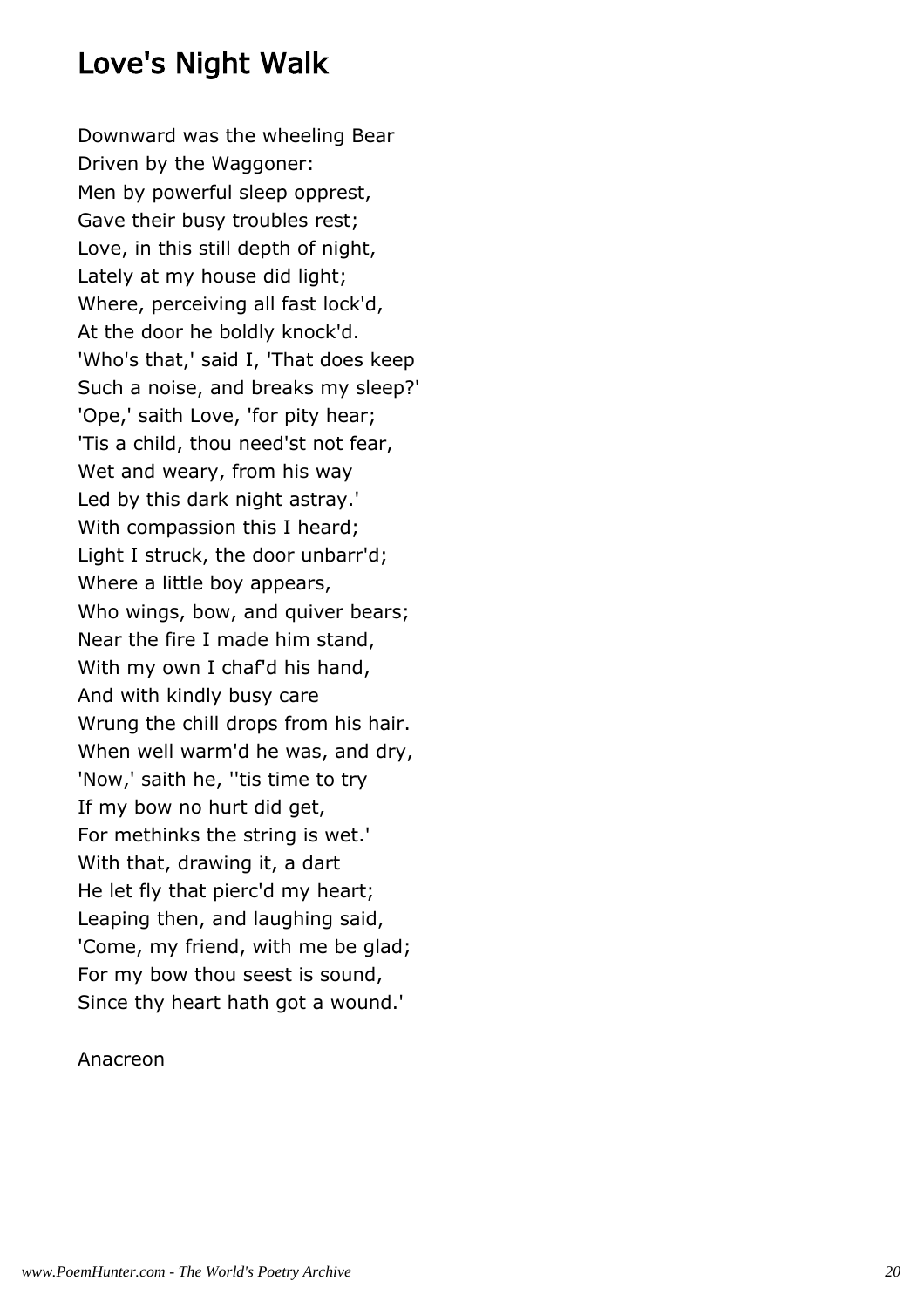# Mingle, My Boy, A Little Draught For Me

Mingle, my boy, a little draught for me In such wise, now, as I shall tell to thee. First, mark my words, into this goblet run A little of that old Anacreon. Now take that slender flagon over there- 'Tis Sapho's own, no better anywhere-And pour into the glass to give it strength Just about half your little finger's length. 'There now, my master, surely it will do:' Nay, boy, not yet; a little Pindar too. There, there. 'tis full, the glass o'erflows the crown; Just hand it me and I will drink it down. Methinks Apollo, should he chance to come Upon me now, would say, 'Just mix me some Of that same brew I see you tippling there'. Or if the Paphian maid should this way fare With Eros, her companion, wandering free, They both would cry, 'Ho, Servus, make it three.'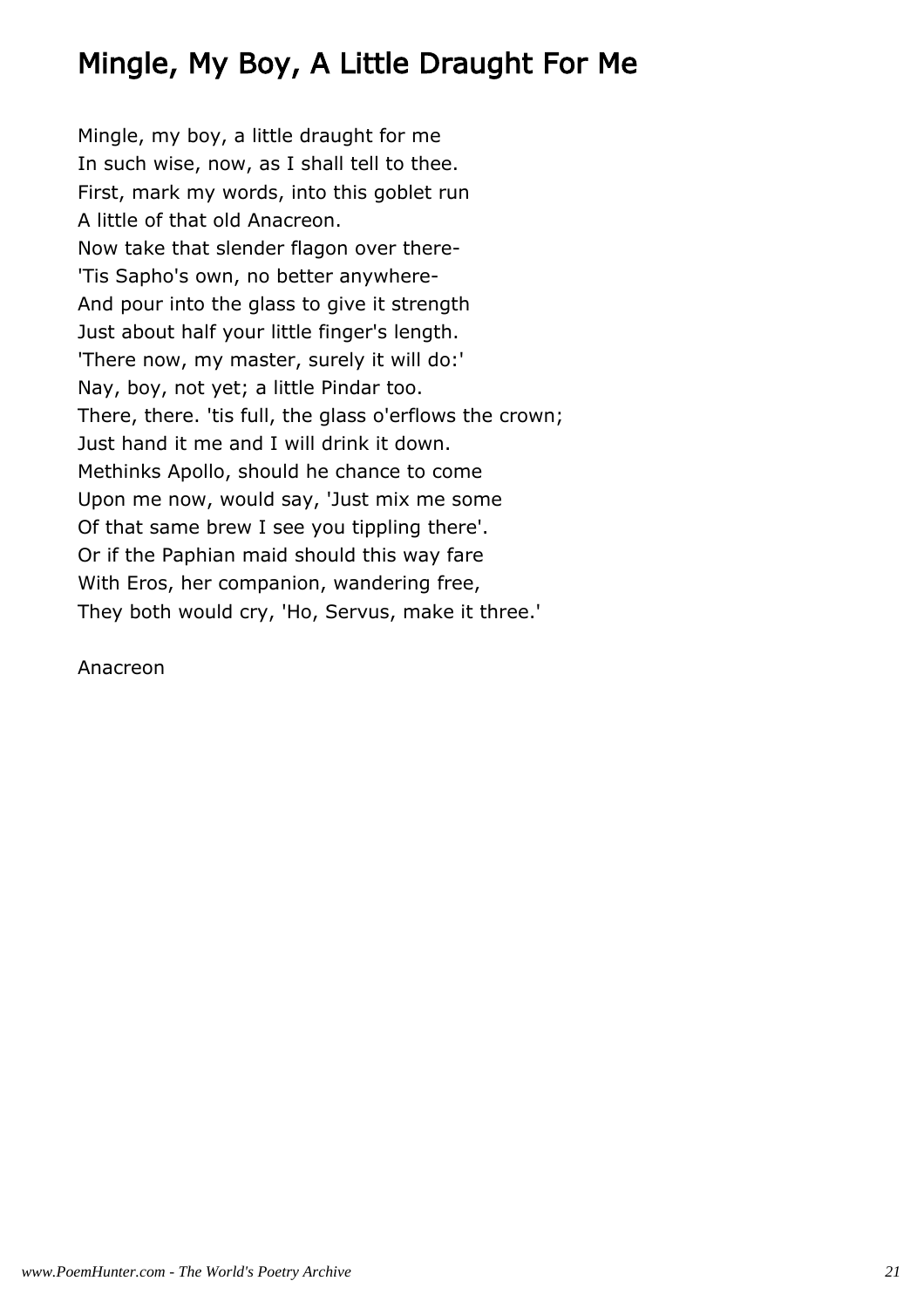# Mirth

I divine Lyæus prize, Who with mirth and wit supplies: Compass'd with a jovial quire, I affect to touch the lyre: But of all my greatest joy Is with sprightly maids to toy; My free heart no envy bears, Nor another's envy fears; Proof against invective wrongs, Brittle shafts of poisonous tongues. Wine with quarrels sour'd I hate, Or feasts season'd with debate: But I love a harmless measure; Life to quiet hath no pleasure.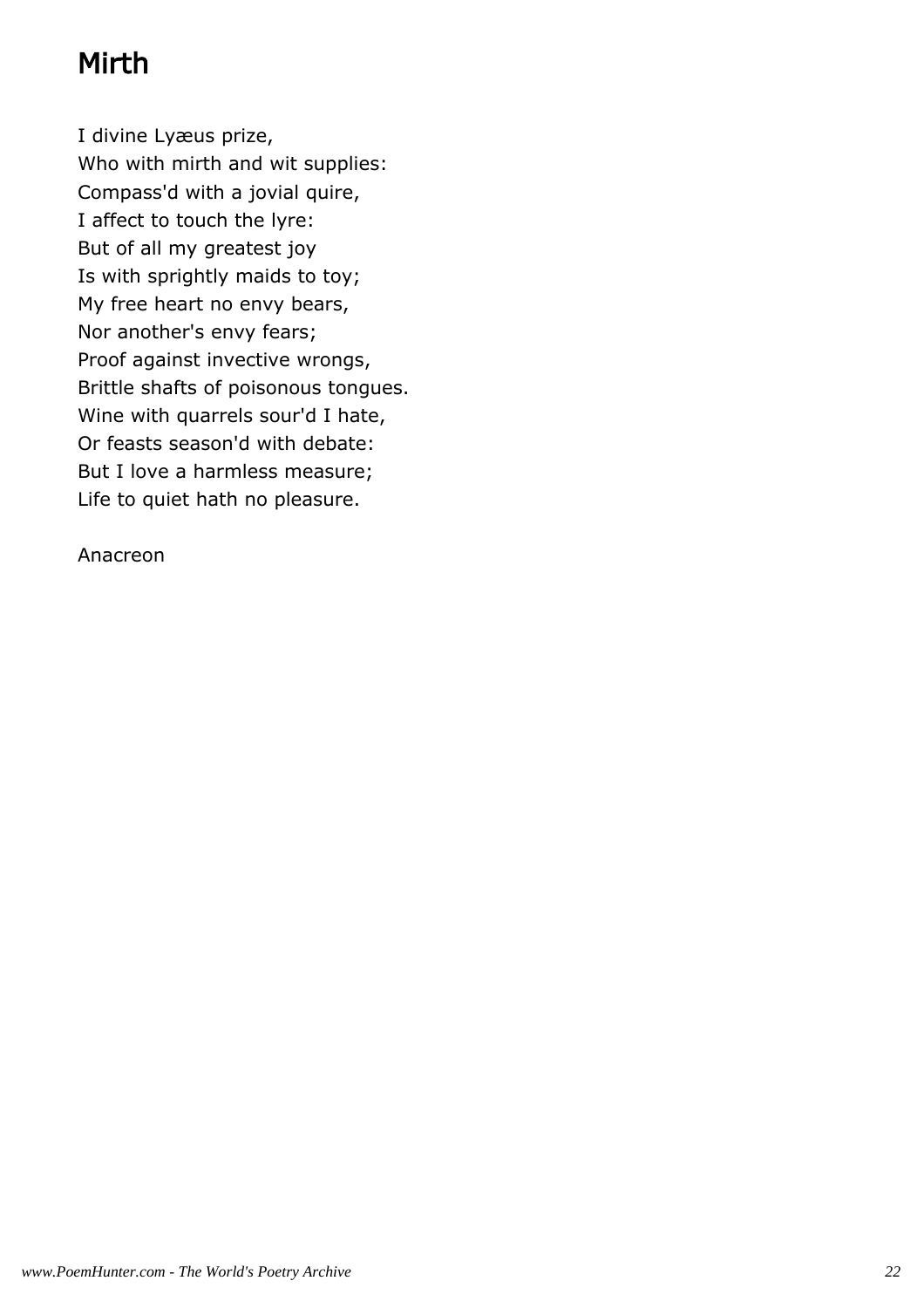# Now The Star Of Day Is High

Now the star of day is high, Fly, my girls, in pity fly, Bring me wine in brimming urns, Cool my lip, it burns, it burns! Sunn'd by the meridian fire, Panting, languid I expire! Give me all those humid flowers, dropp them o'er my brow in showers. Scarce a breathing chaplet now Lives upon my feverish brow; Every dewy rose I wear Sheds its tears, and withers there. But for you, my burning mind! Oh! what shelter shall I find? Can the bowl, or flowret's dew, Cool the flame that scorches you?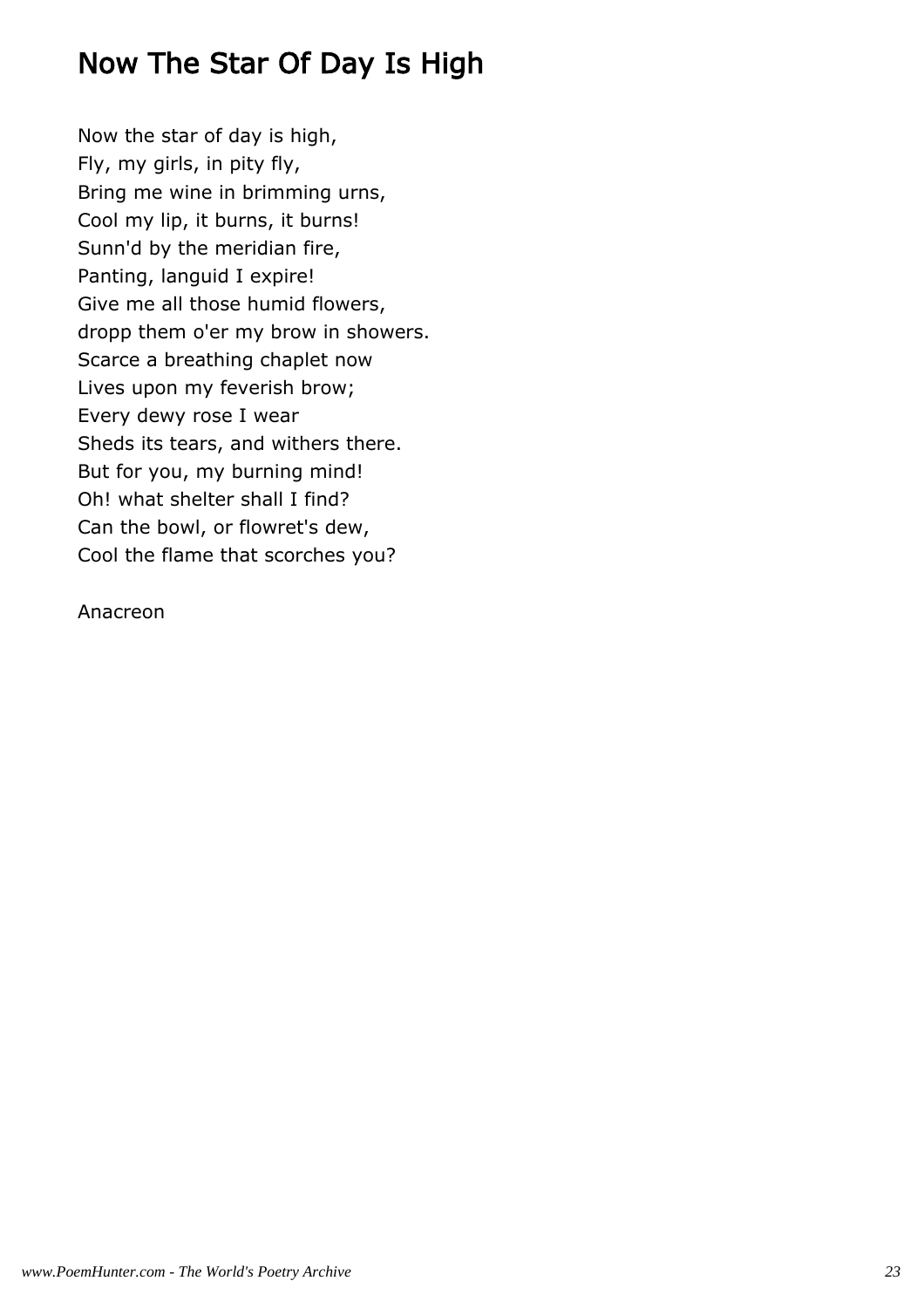# Observe When Mother Earth Is Dry

Observe when mother earth is dry, She drinks the droppings of the sky; And then the dewy cordial gives To ev'ry thirsty plant that lives. The vapours, which at evening weep, Are beverage to the swelling deep; And when the rosy sun appears, He drinks the ocean's misty tears. The moon too quaffs her paly stream Of lustre, from the solar beam. Then, hence with all your sober thinking! Since Nature's holy law is drinking; I'll make the laws of nature mine, And pledge the universe in wine!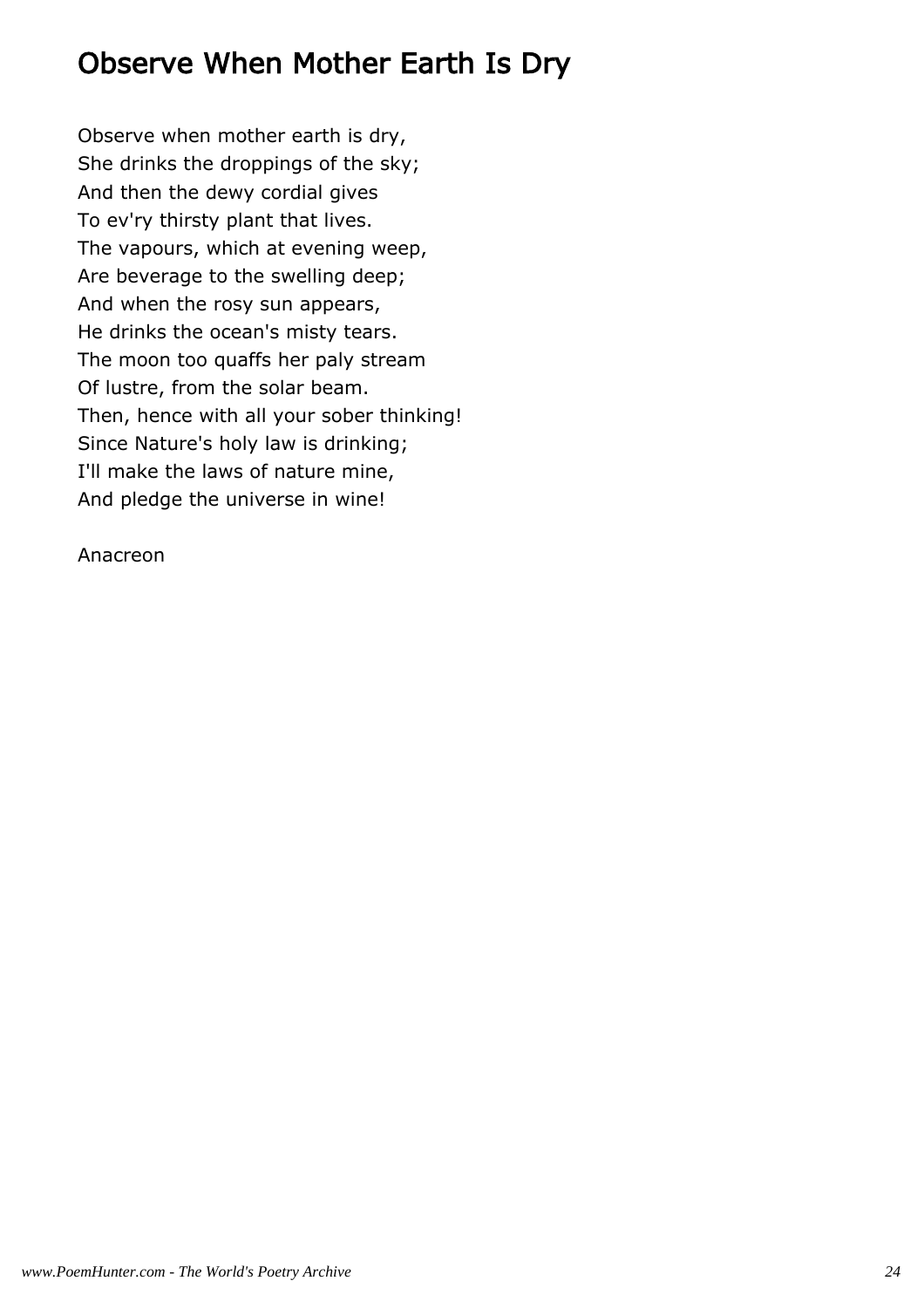# On A Basin Wherein Venus Was Engraved

What bold hand the sea engraves, Whilst its undetermin'd waves In a dish's narrow round Art's more powerful rage doth bound? See, by some Promethean mind Cytherea there design'd, Mother of the deities, Expos'd naked to our eyes In all parts, save those alone Modesty will not have shown, Which for covering only have The thin mantle of a wave: On the surface of the main, Which a smiling calm lays plain, She, like frothy sedges, swims, And displays her snowy limbs: Whilst the foaming billow swells, As her breast its force repels, And her form striving to hide Her doth by her neck divide, Like a lily round beset by the purple violet. Loves, who dolphins do bestride, O'er the silver surges ride, And with many a wanton smile Lovers of their hearts beguile; Whilst the people of the flood To her side, like wantons, scud.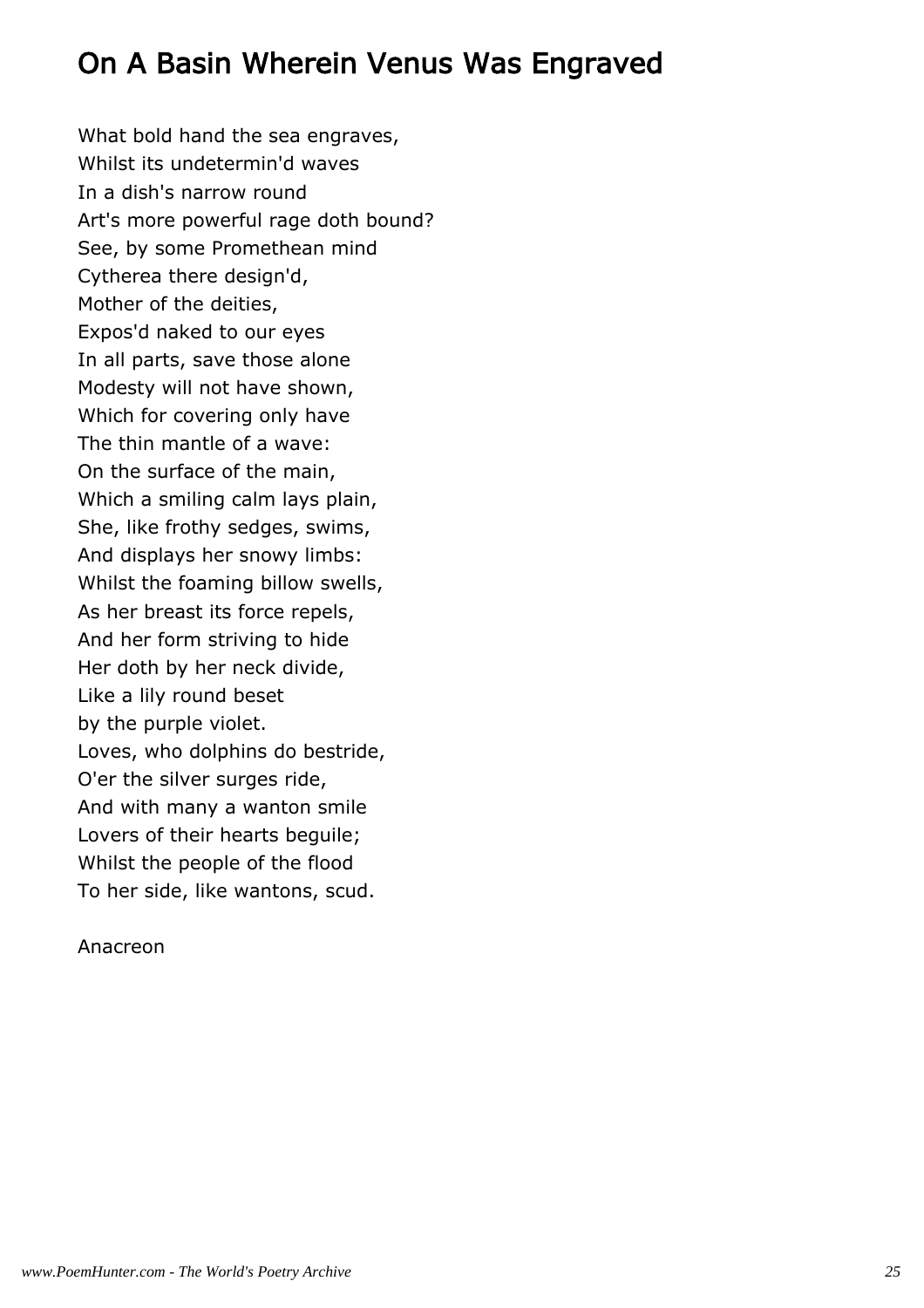# On Himself

On this verdant lotus laid, Underneath the myrtle's shade, Let us drink our sorrows dead, Whilst Love plays the Ganimed. Life like to a wheel runs round, And ere long, we underground (Ta'en by death asunder) must Moulder in forgotten dust. Why then graves should we bedew? Why the ground with odours strew? Better whilst alive, prepare Flowers and unguents for our hair. Come, my fair one! come away; All our cares behind us lay, That these pleasures we may know, Ere we come to those below.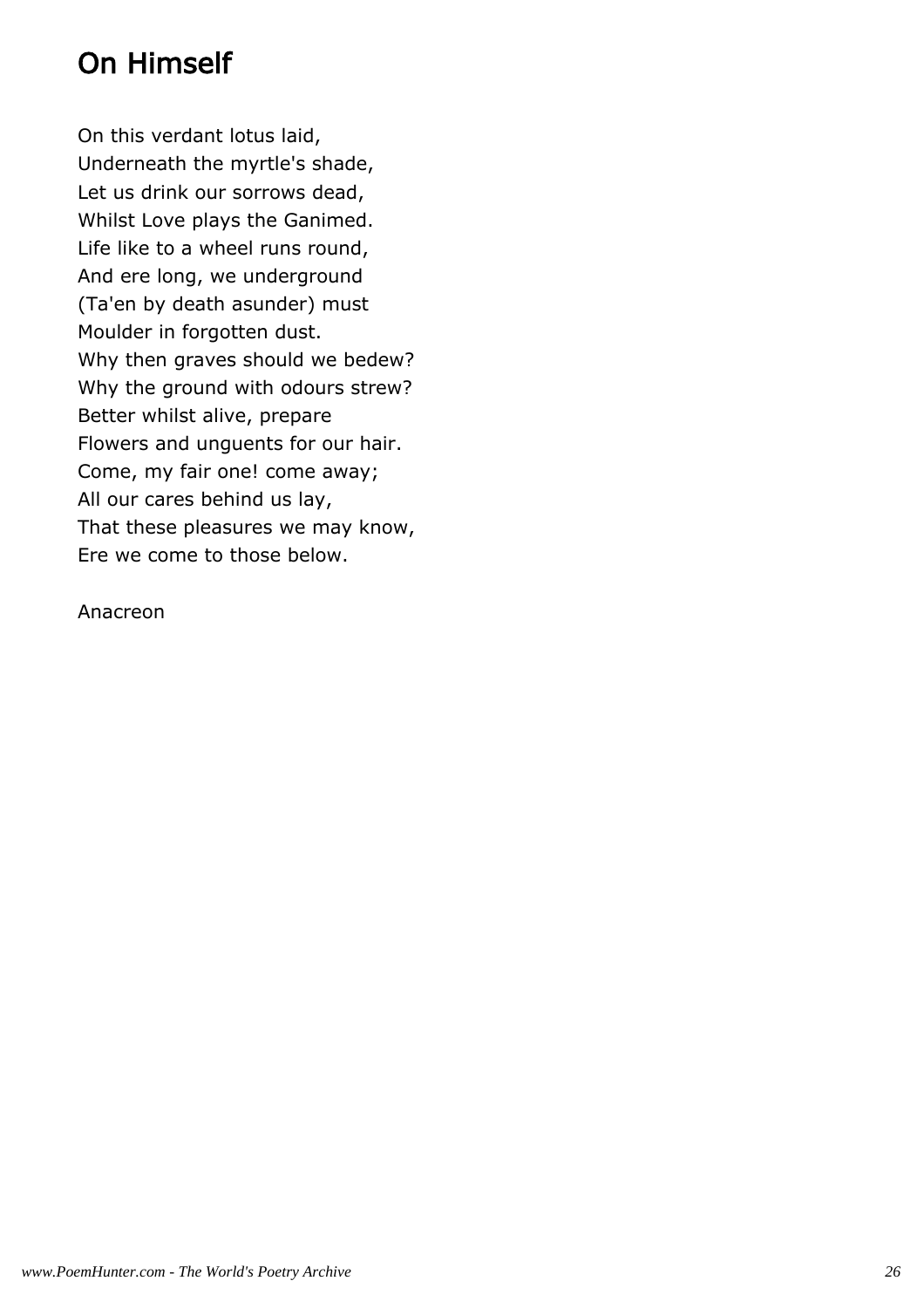# One Day, The Muses Twin'D The Hands

One day, the Muses twin'd the hands Of baby Love, with flow'ry bands; And to celestial Beauty gave The captive infant as her slave. His mother comes with many a toy, To ransom her beloved boy; His mother sues, but all in vain! He ne'er will leave his chains again. Nay, should they take his chains away, The little captive still would stay. 'If this,' he cries, 'a bondage be, Who could wish for liberty?'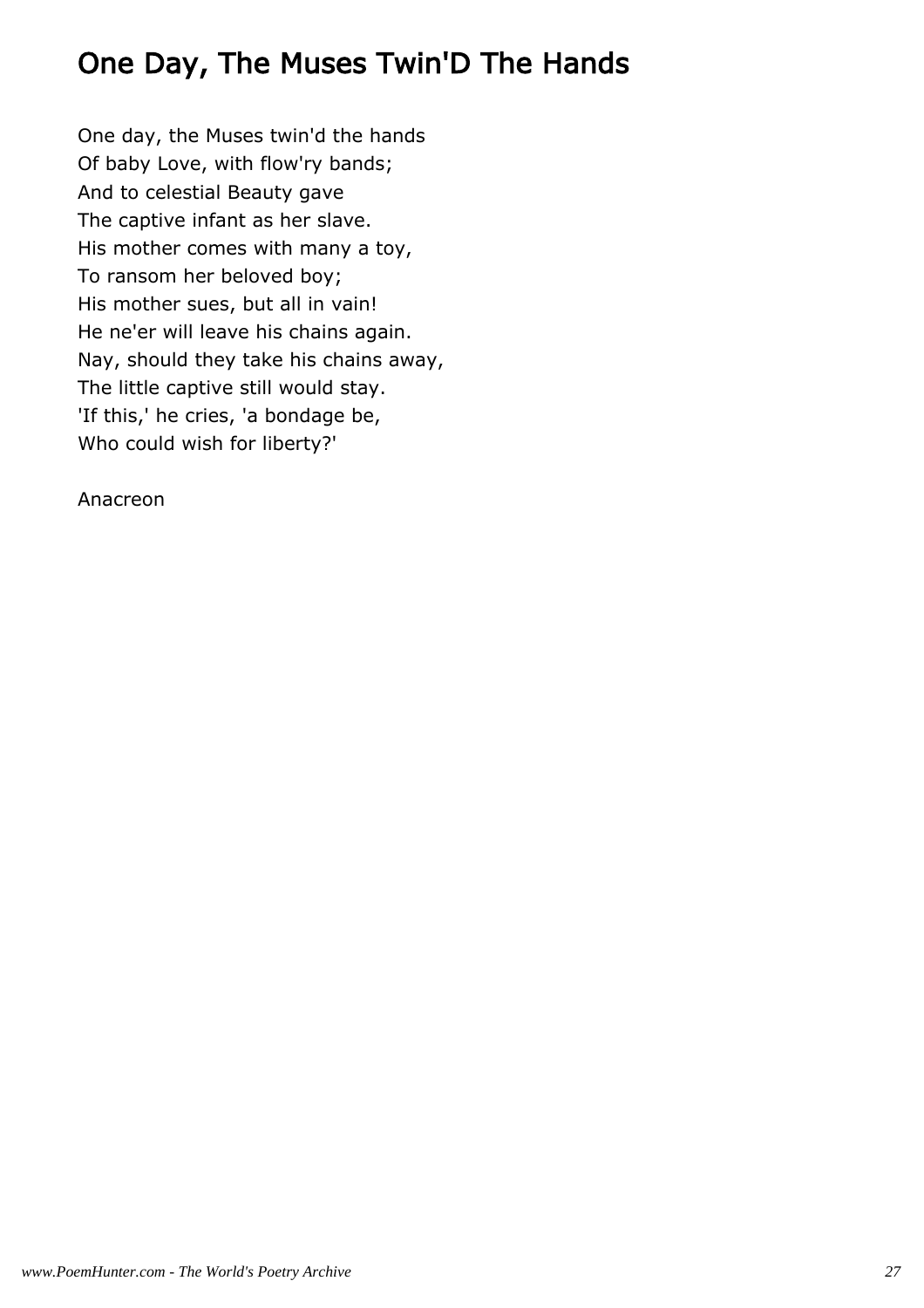#### Praise Of Bacchus

Whilst our joys with wine we raise, Youthful Bacchus we will praise. Bacchus dancing did invent; Bacchus is on songs intent; Bacchus teacheth Love to court, And his mother how to sport; Graceful confidence he lends; He oppressive trouble ends; To the bowl when we repair, Grief doth vanish into air; Drink we then, and drown all sorrow; All our cares not knows the morrow; Life is dark, let's dance and play, They that will be troubled may; We our joys with wine will raise, Youthful Bacchus we will praise.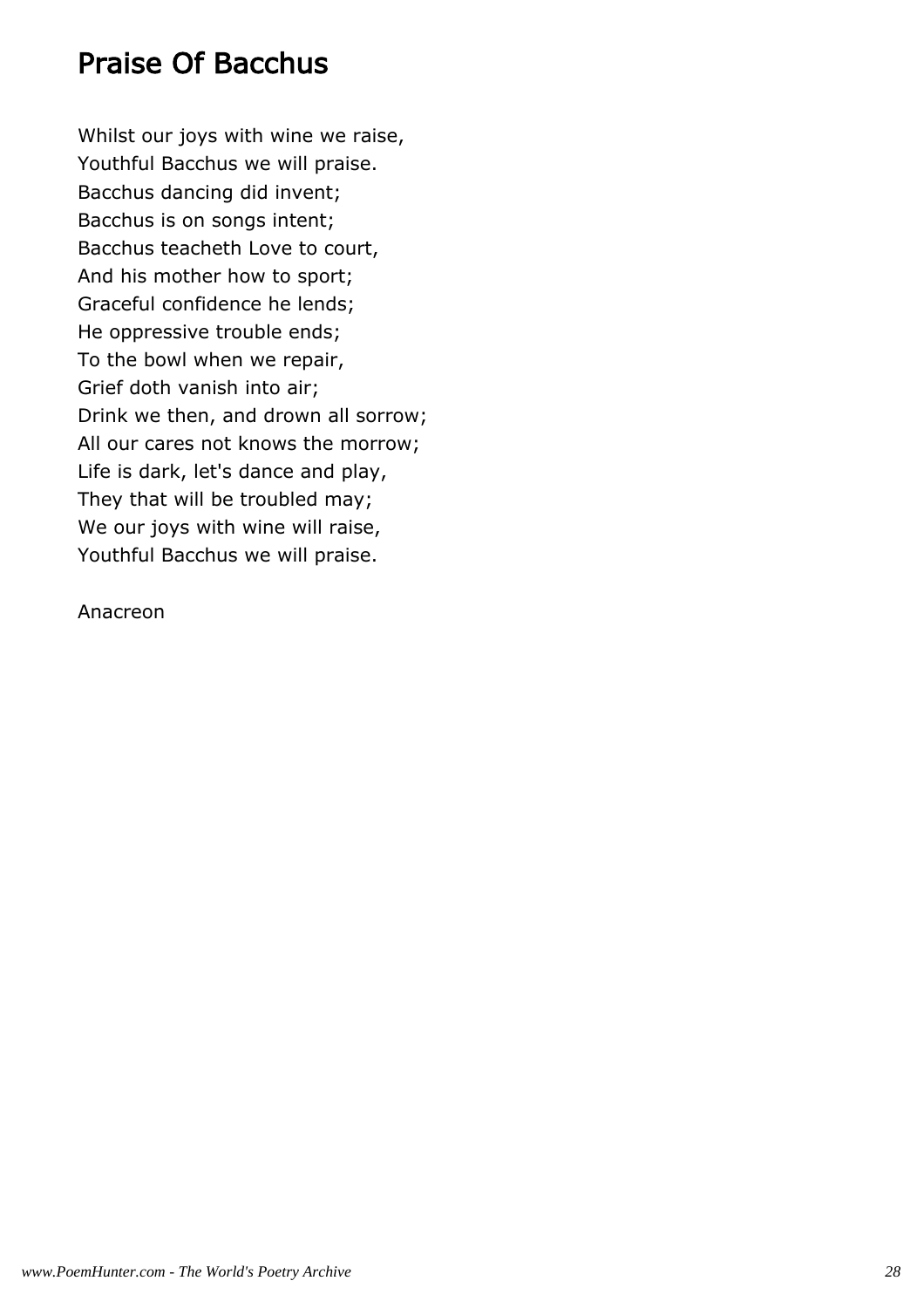#### Runaway Gold

When with soft and viewless feet Like the wind, and no less fleet, Flies me, as he flies away, Gold, that arrant Runaway, I pursue not: who is fain To hunt a home a hateful bane? Free from Runaway Gold, my breast Is of sorrow dispossest; I, to all the winds that blow, All my cares abroad may throw: I may take my lyre and raise Jocund songs in Cupid's praise. When my wary sprite disdains To be trapped by Runaway's trains, Suddenly he hies unto me And with trouble would undo me; Hoping that himself I'll take And my darling lyre forsake. Faithless Gold, thy labour's naught; By thy snares I'll not be caught. More delight than Gold doth bring I can gain from my lute-string. Thou men's hearts didst sow with guile, And with envy them defile; But the lyre. . . .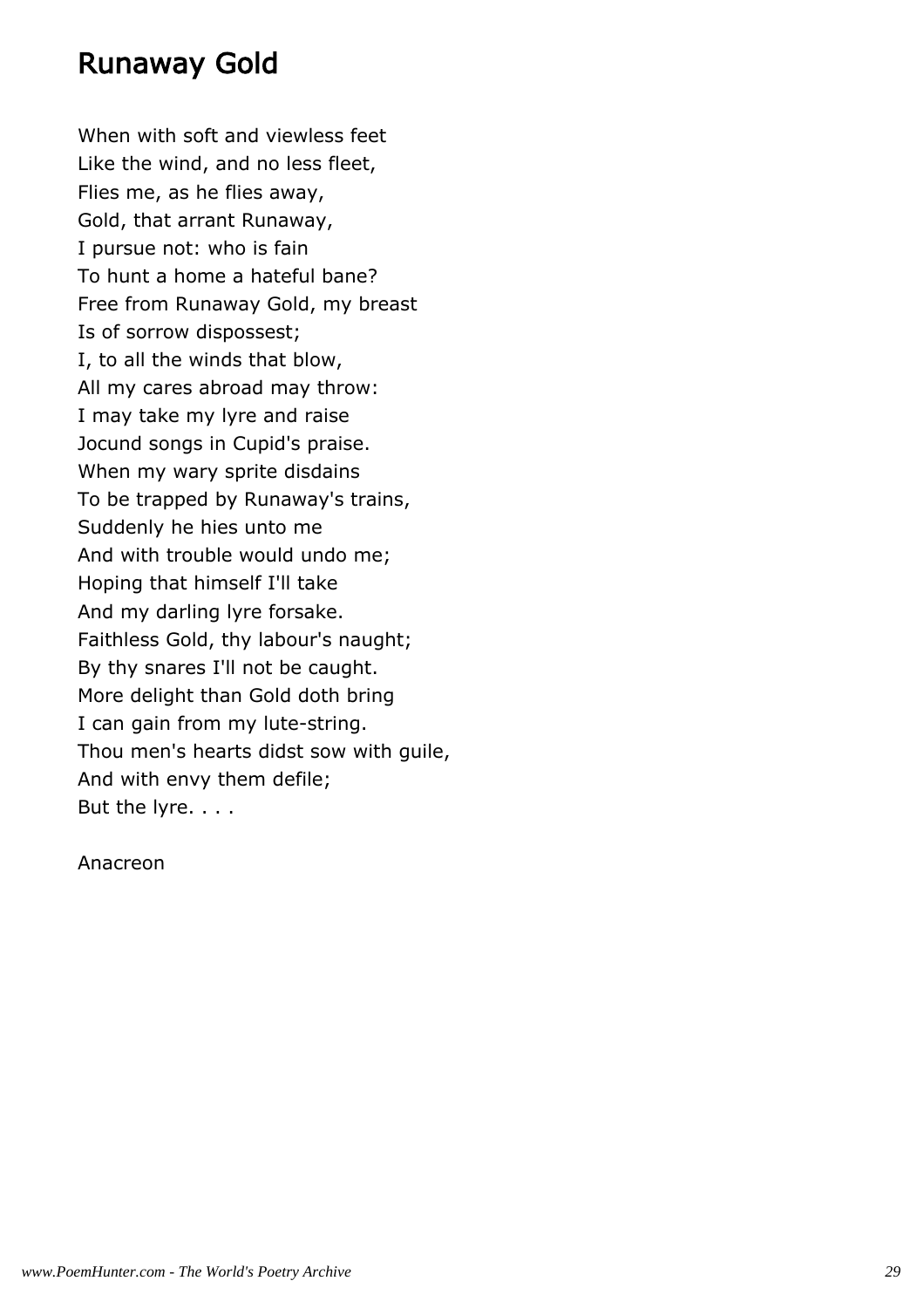# Spring

Pleasant 'tis abroad to stray Thro' the meadow deep in hay, Where soft zephyrs, breathing low, Odorous sweets around us throw: Pleasant, where the gadding vine Weaves a safe shade, to recline With some dainty girl whose breast Cypris wholly hath possest.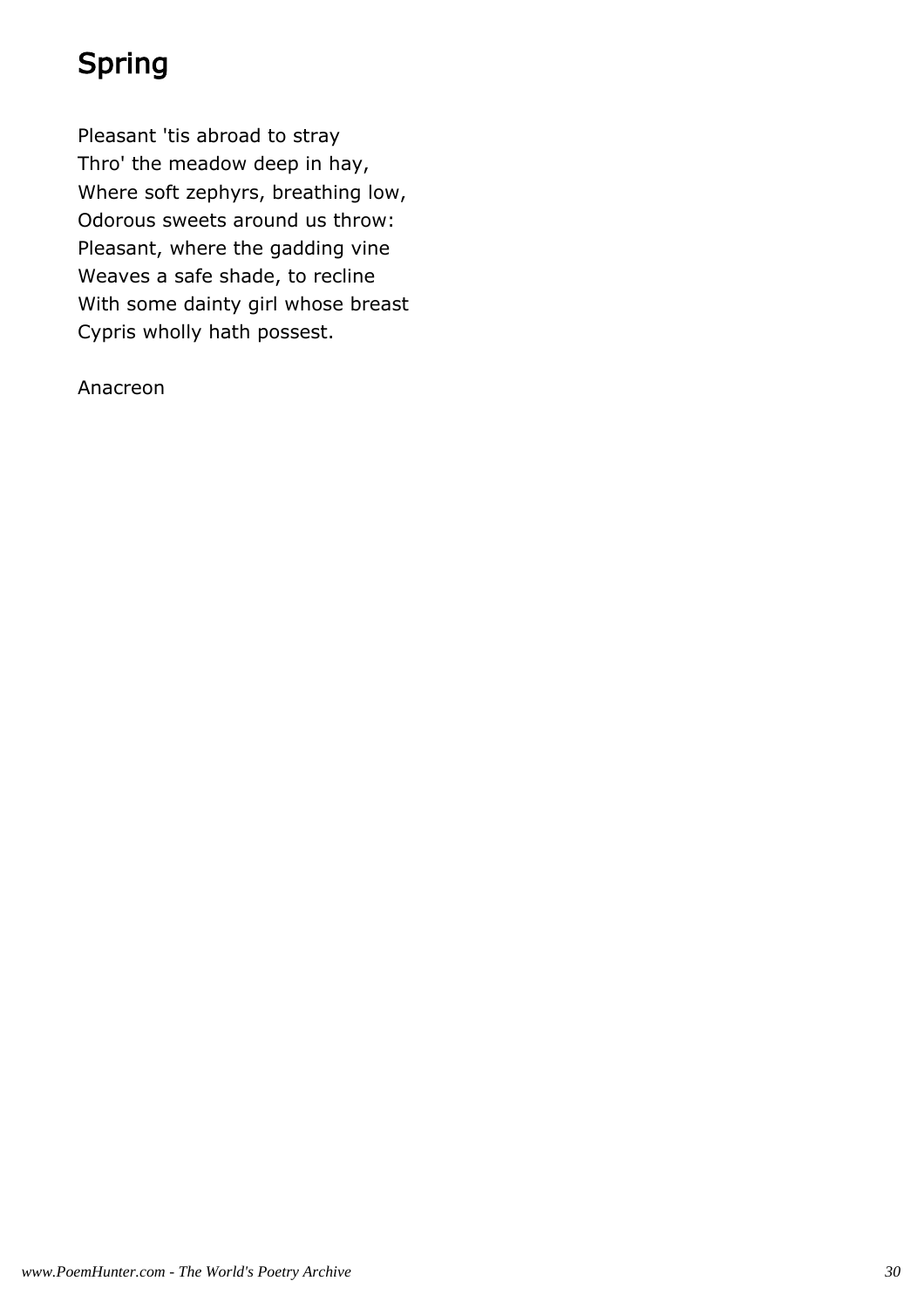# Tell Me How To Punish Thee

Tell me how to punish thee, For the mischief done to me? Silly swallow! prating thing, Shall I clip that wheeling wing? Or, as Tereus did of old (So the fabled tale is told), Tongue that utter'd such a lay? How unthinking hast thou been! Long before the dawn was seen, When I slumber'd in a dream, (Love was the delicious theme!) Just when I was nearly blest, Ah! thy matin broke my rest!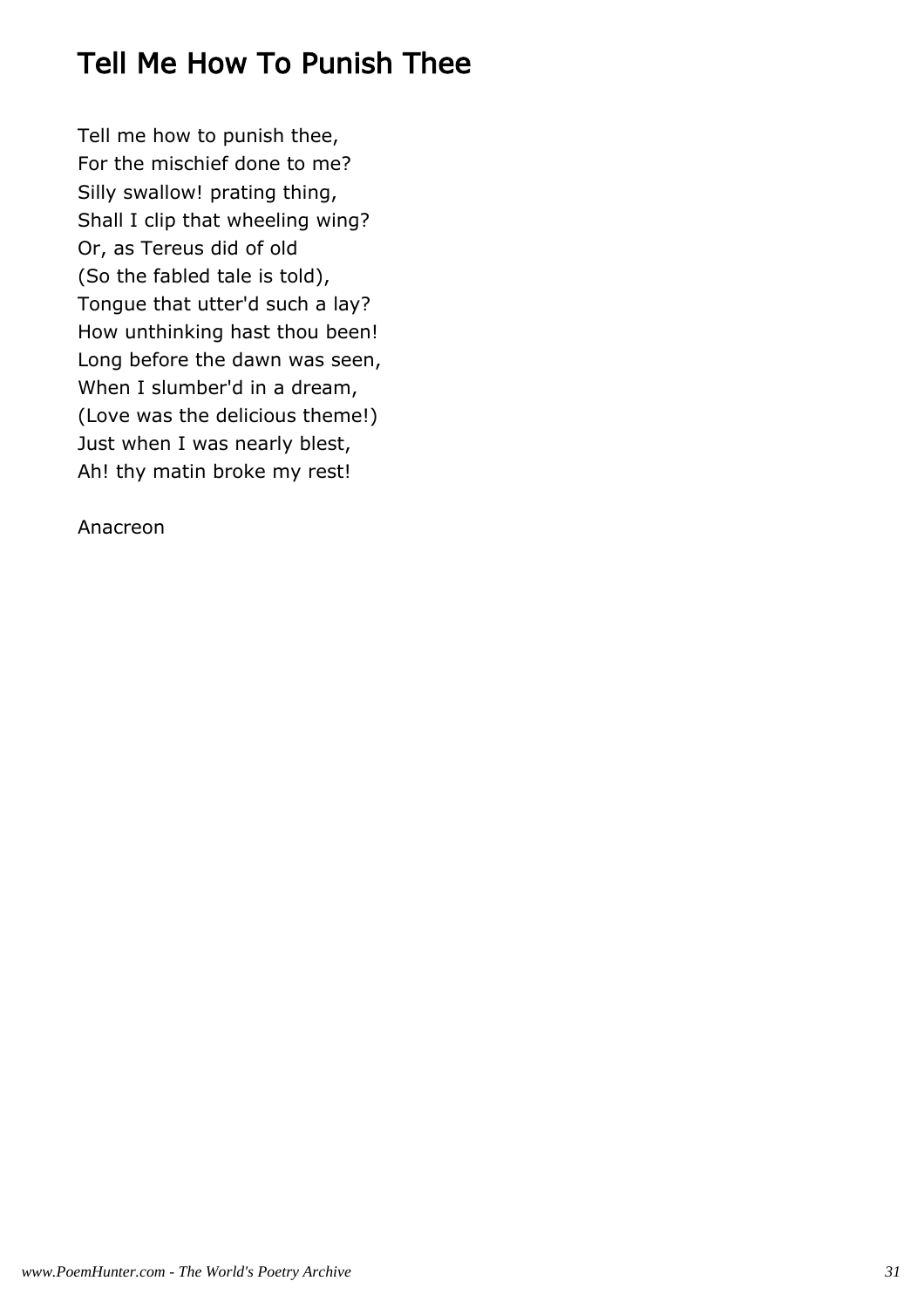## Tell Me, Gentle Youth, I Pray Thee

'Tell me, gentle youth, I pray thee, What in purchase shall I pay thee For this little waxen toy, Image of the Paphian boy?' Thus I said the other day, To a youth who pass'd my way: 'Sir,' (he answer'd, and the while Answer'd all in Doric style,) 'Take it, for a trifle take it; Think not yet that I could make it; Pray, believe it was not I; No-it cost me many a sigh, And I can no longer keep Little gods, who murder sleep!' 'Here, then, here,' (I said with joy,) 'Here is silver for the boy: He shall be my bosom guest, Idol of my pious breast!' Little Love! thou now art mine, Warm me with that torch of thine; Make me feel as I have felt, Or thy waxen frame shall melt. I must burn in warm desire, Or thou, my boy, in yonder fire.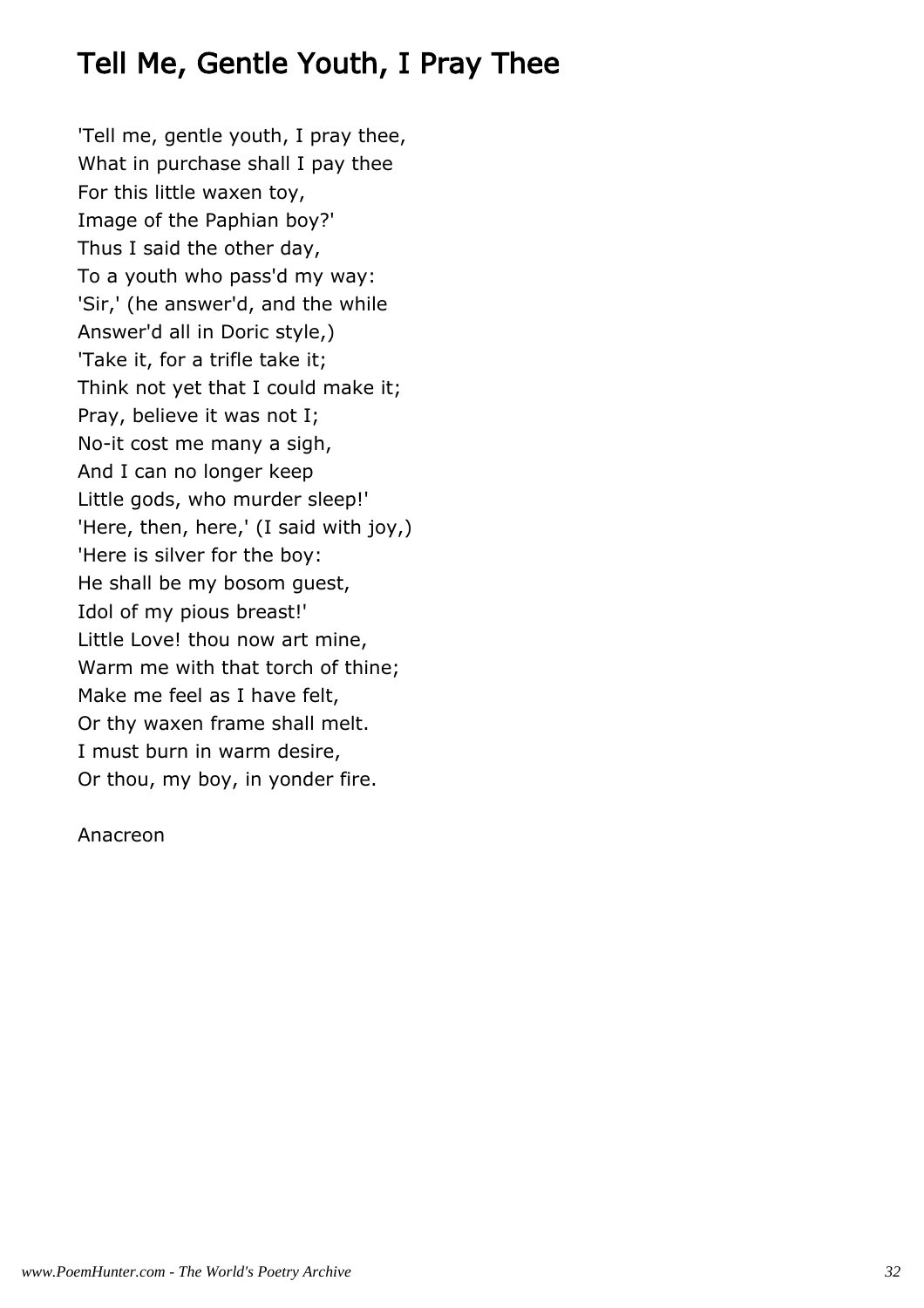### Tell Me, Why, My Sweetest Dove

Tell me, why, my sweetest dove, Thus your humid pinions move, Shedding through the air in showers Essence of the balmiest flowers? Tell me whither, whence you rove, Tell me all, my sweetest dove. Curious stranger! I belong To the bard of Teian song; With his mandate now I fly To the nymph of azure eye; Ah! that eye has madden'd many, But the poet more than any! Venus, for a hymn of love, Warbled in her votive grove, ('T was in sooth a gentle lay,) Gave me to the bard away. See me now his faithful minion, Thus with softly-gliding pinion, To his lovely girl I bear Songs of passion through the air. Oft he blandly whispers me, 'Soon, my bird, I'll set you free.' But in vain he'll bid me fly, I shall serve him till I die. Never could my plumes sustain Ruffling winds and chilling rain, O'er the plains, or in the dell, On the mountain's savage swell; Seeking in the desert wood Gloomy shelter, rustic food. Now I lead a life of ease, Far from such retreats as these; From Anacreon's hand I eat Food delicious, viands sweet; Flutter o'er his goblet's brim, Sip the foamy wine with him. Then I dance and wanton round To the lyre's beguiling sound; Or with gently-fanning wings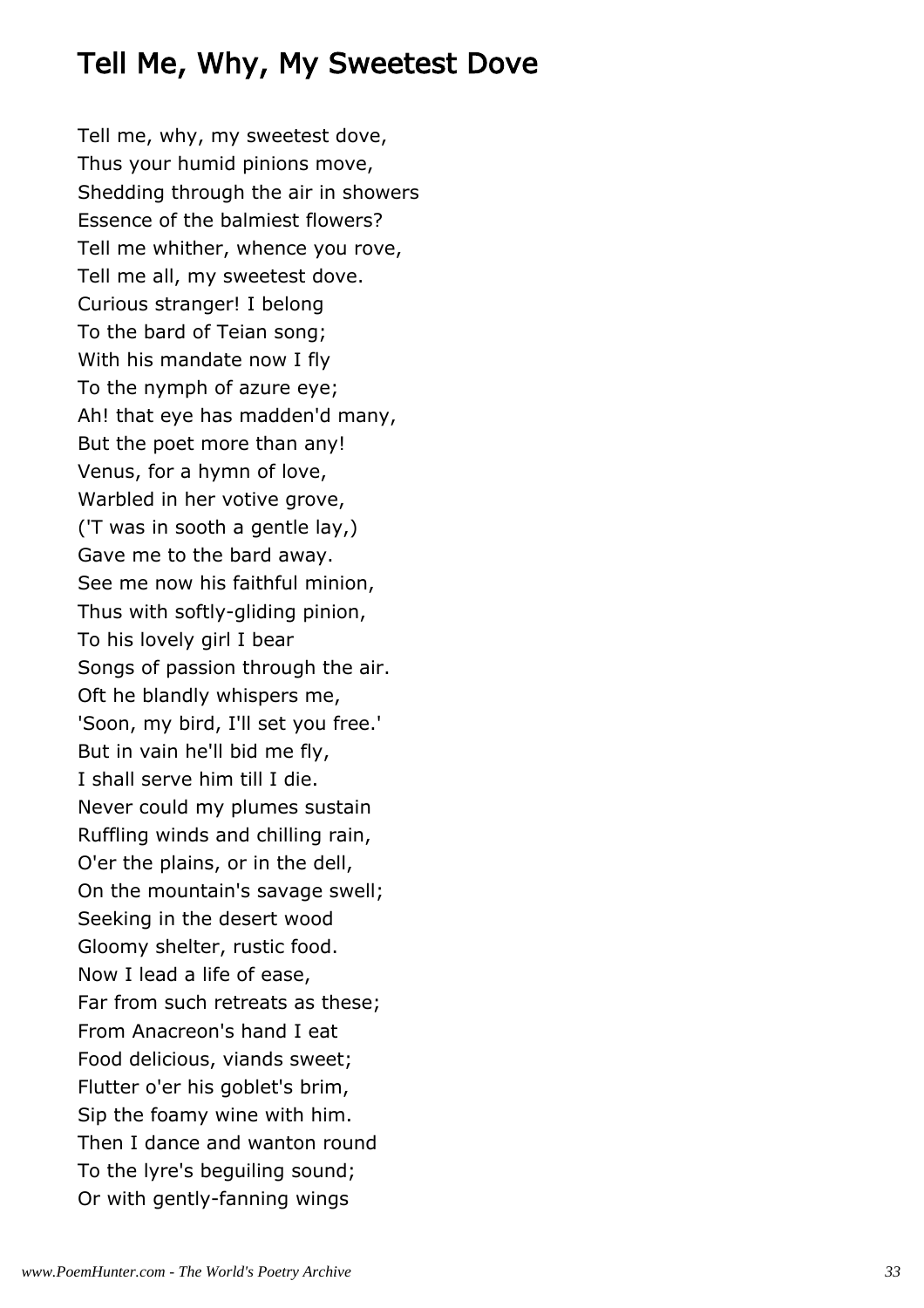Shade the minstrel while he sings: On his harp then sink in slumbers, Dreaming still of dulcet numbers! This is all-away-away You have made me waste the day. How I've chatter'd! prating crow Never yet did chatter so.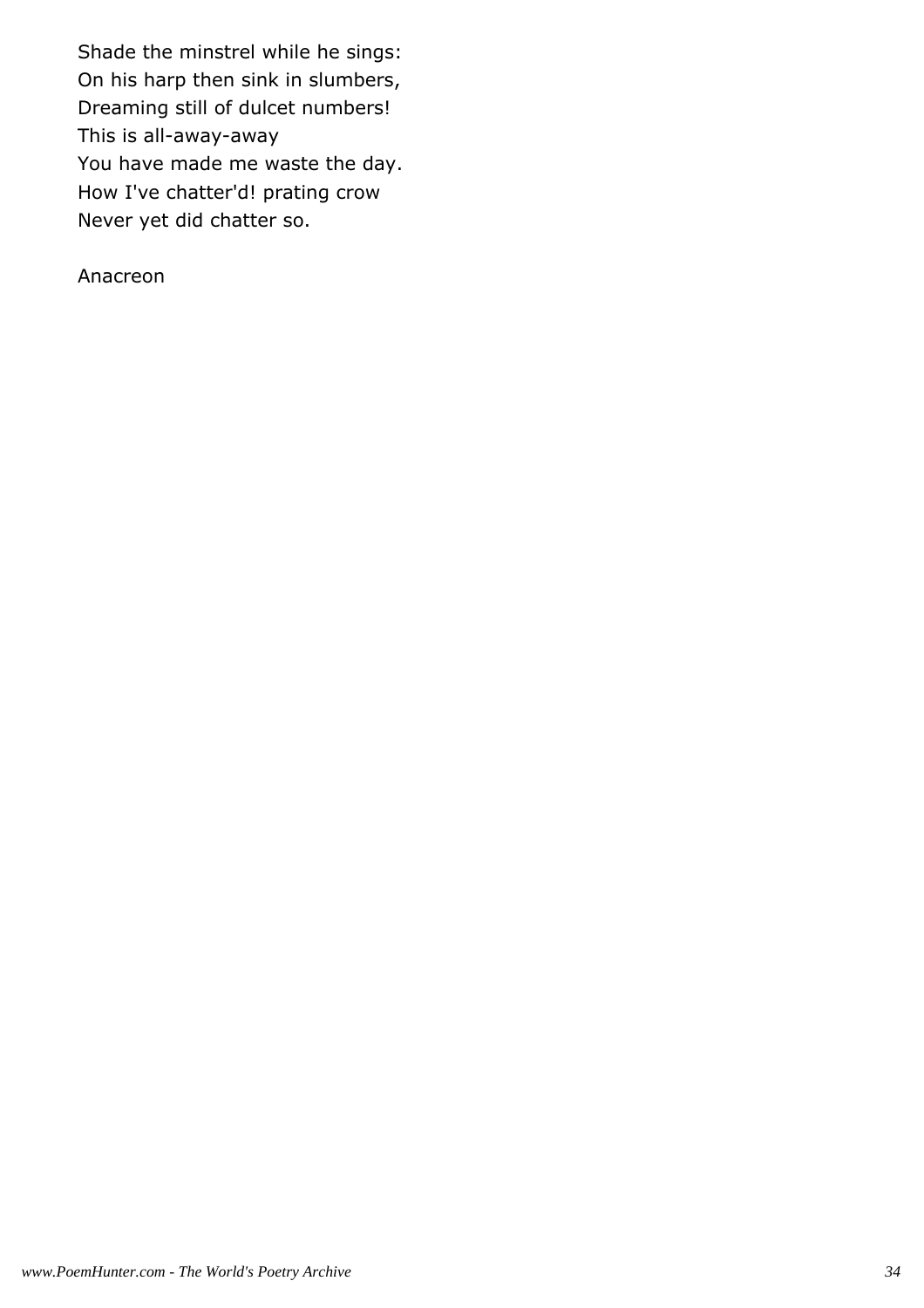#### The Accompt

If thou dost the number know Of the leaves on every bough, If thou can'st the reckoning keep Of the sands within the deep; Thee of all men will I take, And my Love's accomptant make. Of Athenians first a score Set me down; then fifteen more; Add a regiment to these Of Corinthian mistresses, For the most renown'd for fair In Achæa sojourn there; Next our Lesbian Beauties tell; Those that in Ionia dwell; Those of Rhodes and Caria count; To two thousand they amount. Wonder'st thou I love so many? 'Las of Syria we not any, Egypt yet, nor Crete have told, Where his orgies Love doth hold. What to those then wilt thou say Which in eastern Bactria, Or the western Gades remain? But give o'er, thou toil'st in vain; For the sum which thou dost seek Puzzles all arithmetic.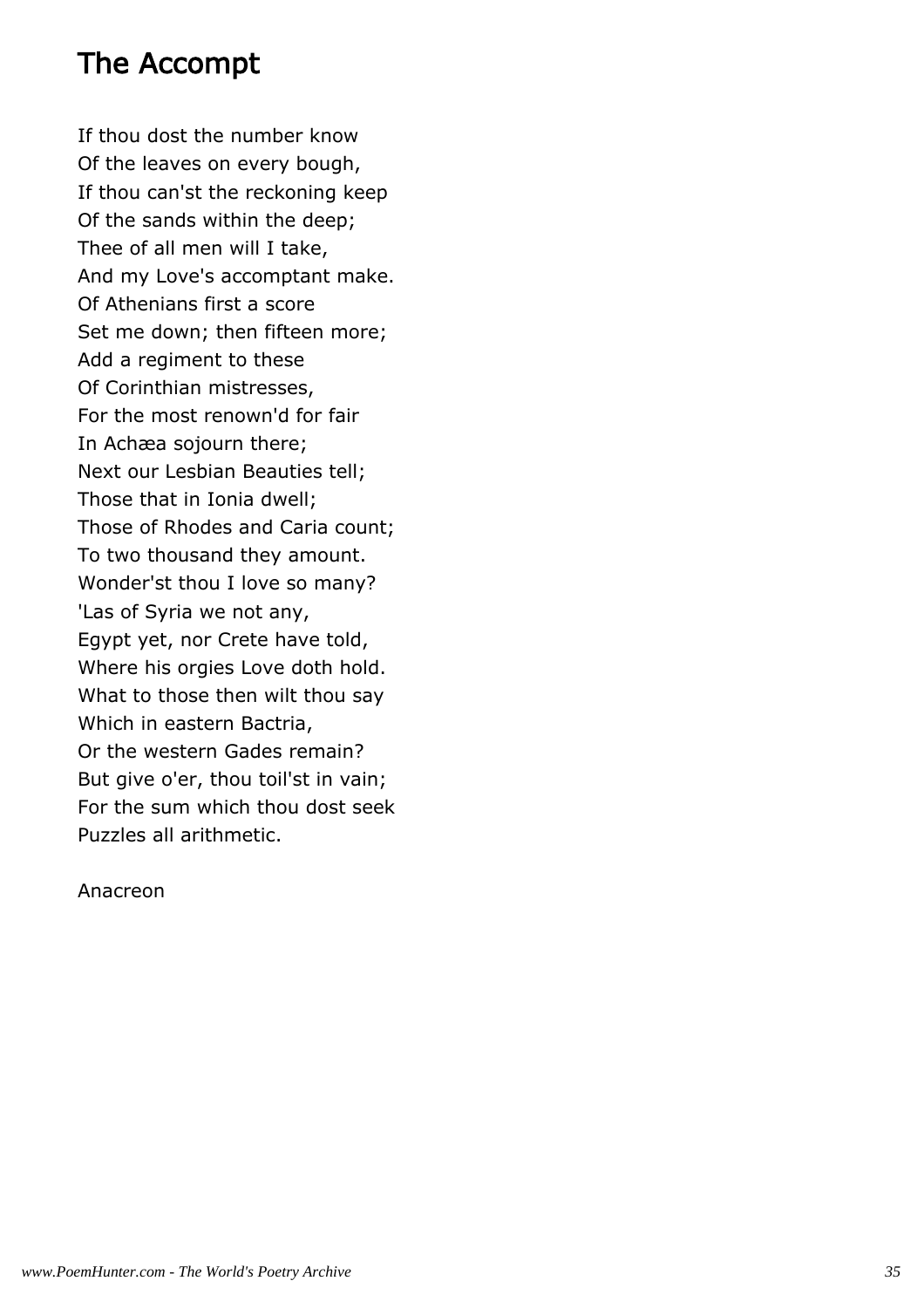# The Bee

Love, a Bee that lurk'd among Roses saw not, and was stung: Who for his hurt finger crying, Running sometimes, sometimes flying, Doth to his fair mother hie, And O help, cries he, I die; A wing'd snake hath bitten me, Call'd by countrymen a Bee: At which Venus, if such smart A Bee's little sting impart, How much greater is the pain, They, whom thou hast hurt, sustain?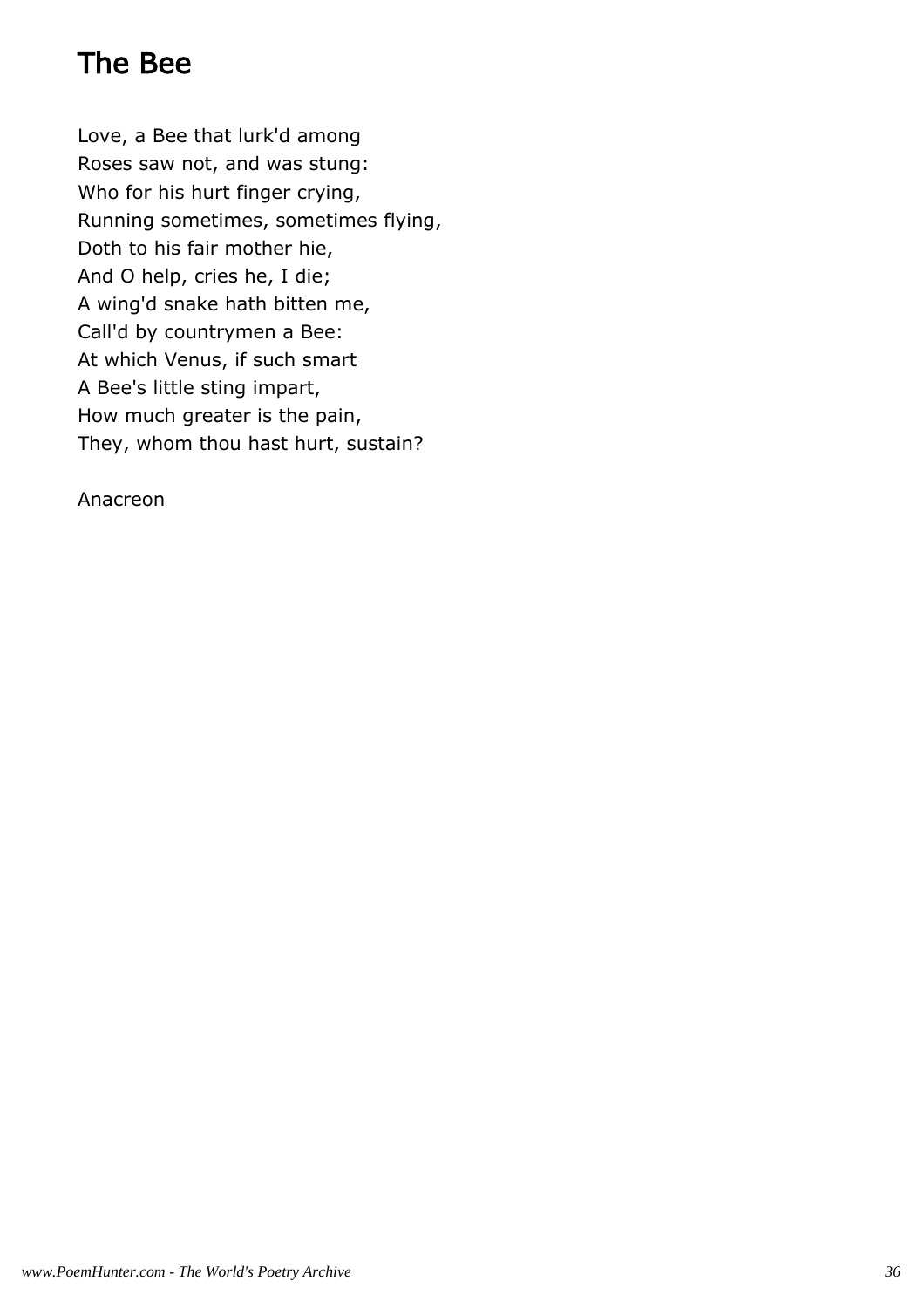# The Bowl Of Song

Sweet the song Anacreon sings, Sweet notes flow from Sappho's strings: Pindar's strains, their sweets among, Add, to crown the bowl of song. Such a triple charm would sure Dionysus' lips allure; Paphos' sleek-skinn'd queen would deign, Or Love's self, the cup to drain.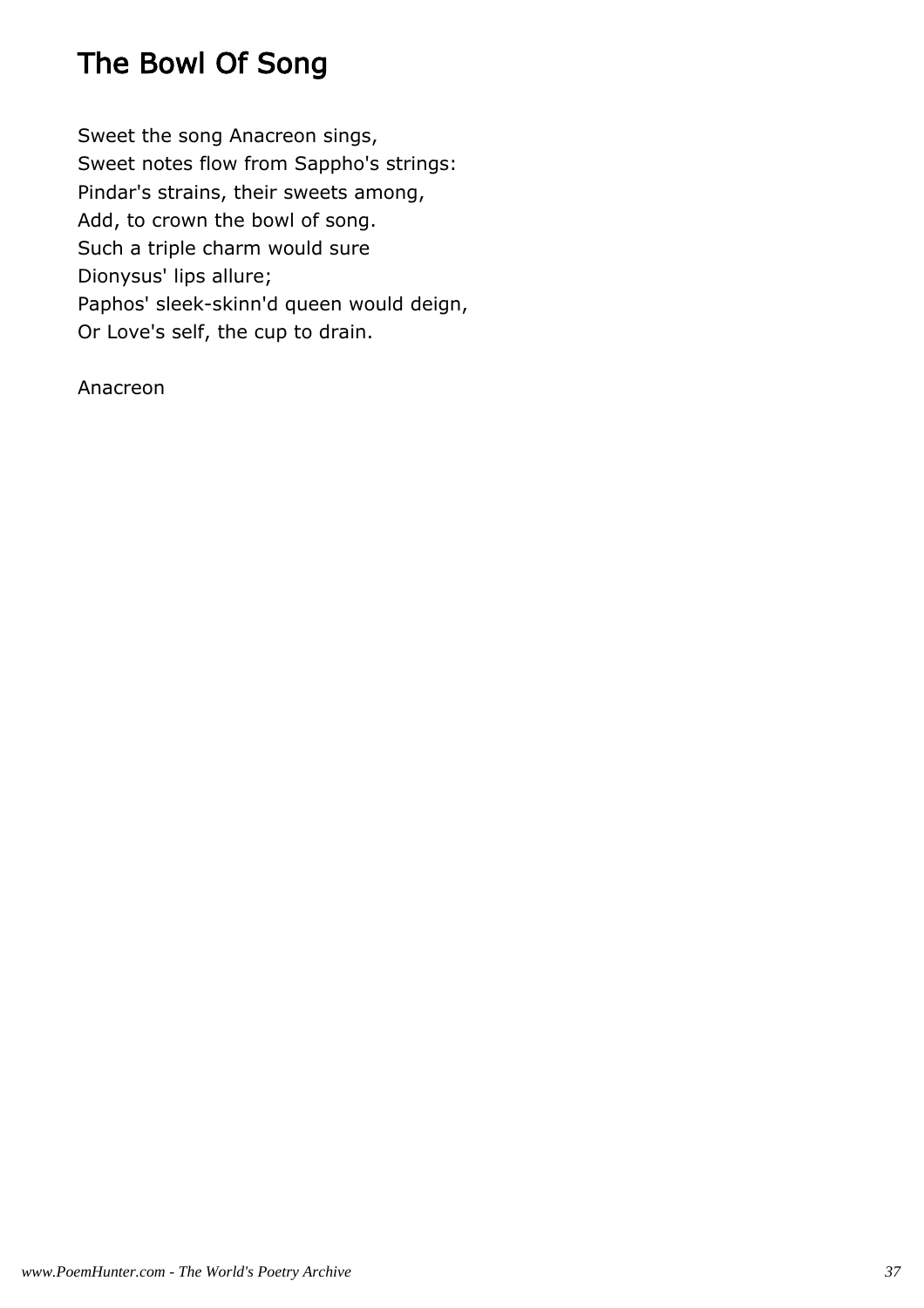# The Dream

In a dream unto me came Anacreon, of Teian fame. He accosted me, and I Ran up to him lovingly, And my arms about him threw. Old he was, but fair to view, Fair, a lover of the vine; His stain'd lip yet breath'd of wine. Falteringly he seem'd to tread; (Love his trembling footsteps led;) Crowned was his brow, and he Held the garland out to me, Of Anacreon it breath'd: Straight my forehead (fool!) I wreath'd; And from that time till today I by love am plagued alway.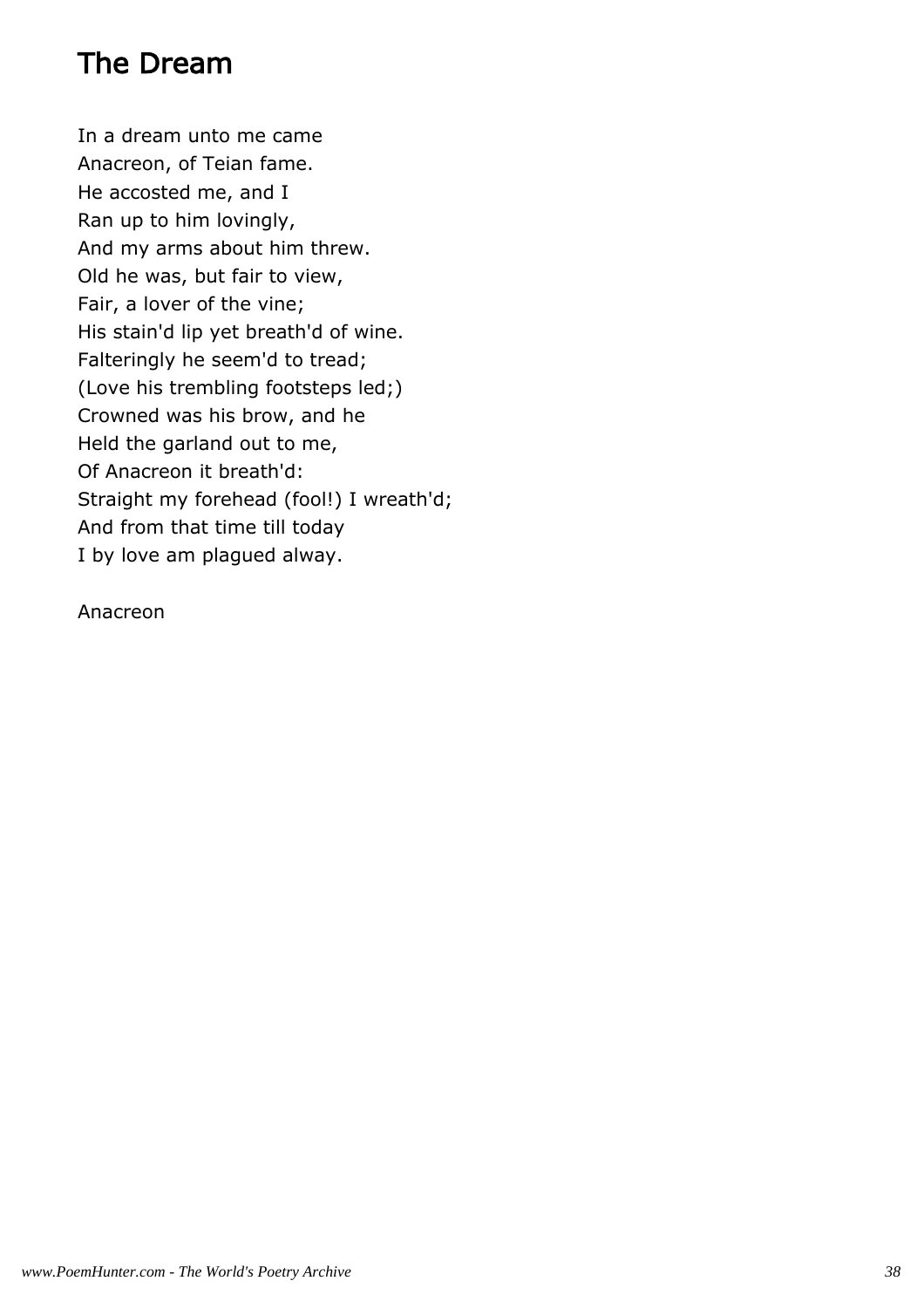### The Grasshopper

Grasshopper thrice-happy! who Sipping the cool morning dew, Queen-like chirpest all the day Seated on some verdant spray; Thine is all whate'er earth springs, Or the hours with laden wings; Thee, the ploughman calls his joy, 'Cause thou nothing dost destroy: Thou by all art honour'd; all Thee the spring's sweet prophet call; By the Muses thou'rt admir'd, By Apollo art inspir'd Ageless, ever-singing, good, Without passion, flesh or blood; Oh how near thy happy state Comes the gods to imitate!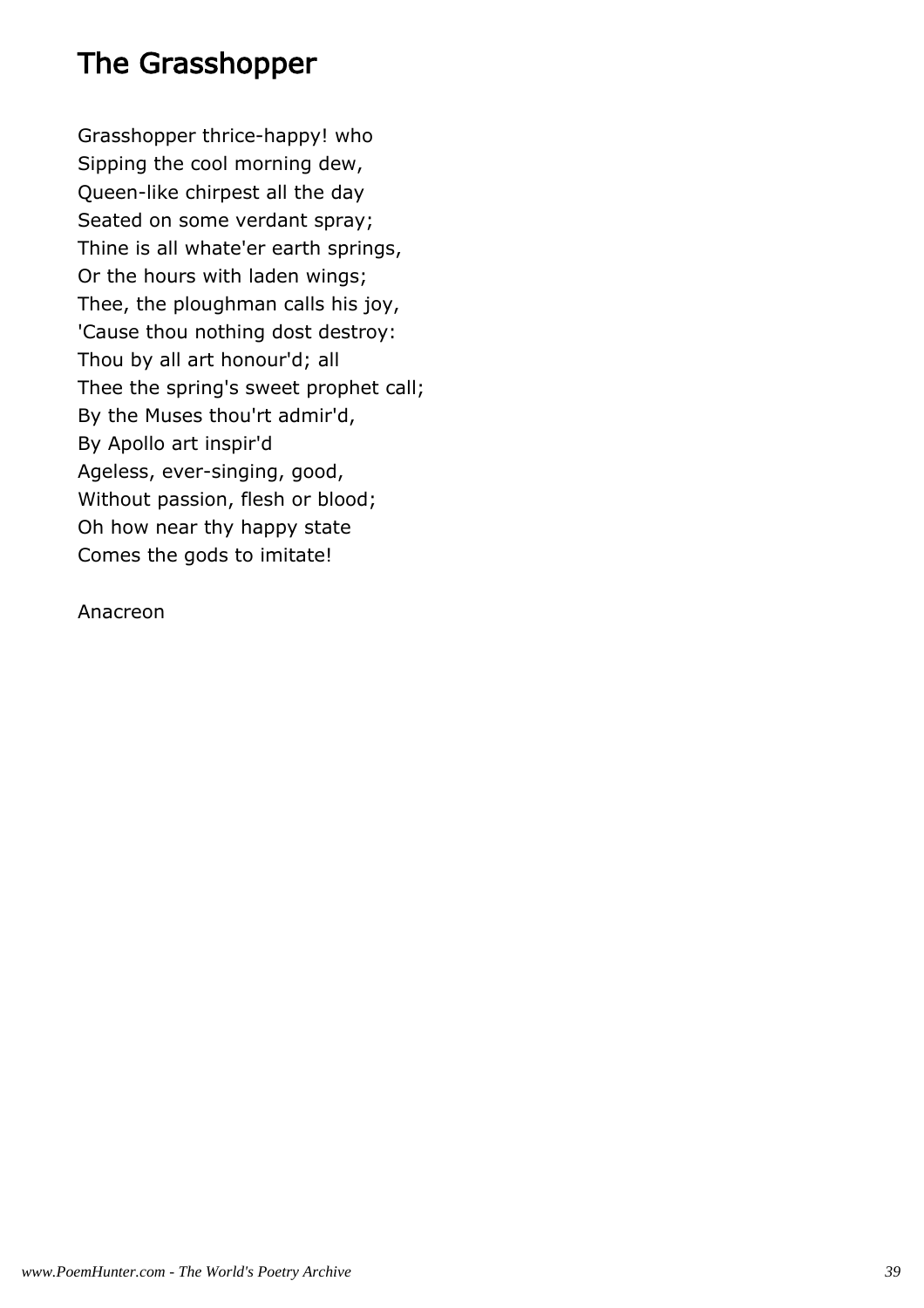# The Lute

Of th' Atrides I would sing, Or the wand'ring Theban king; But when I my lute did prove, Nothing it would sound but love; I new strung it, and to play Herc'les' labours did essay; But my pains I fruitless found; Nothing it but love would sound: Heroes then farewell, my lute To all strains but love is mute.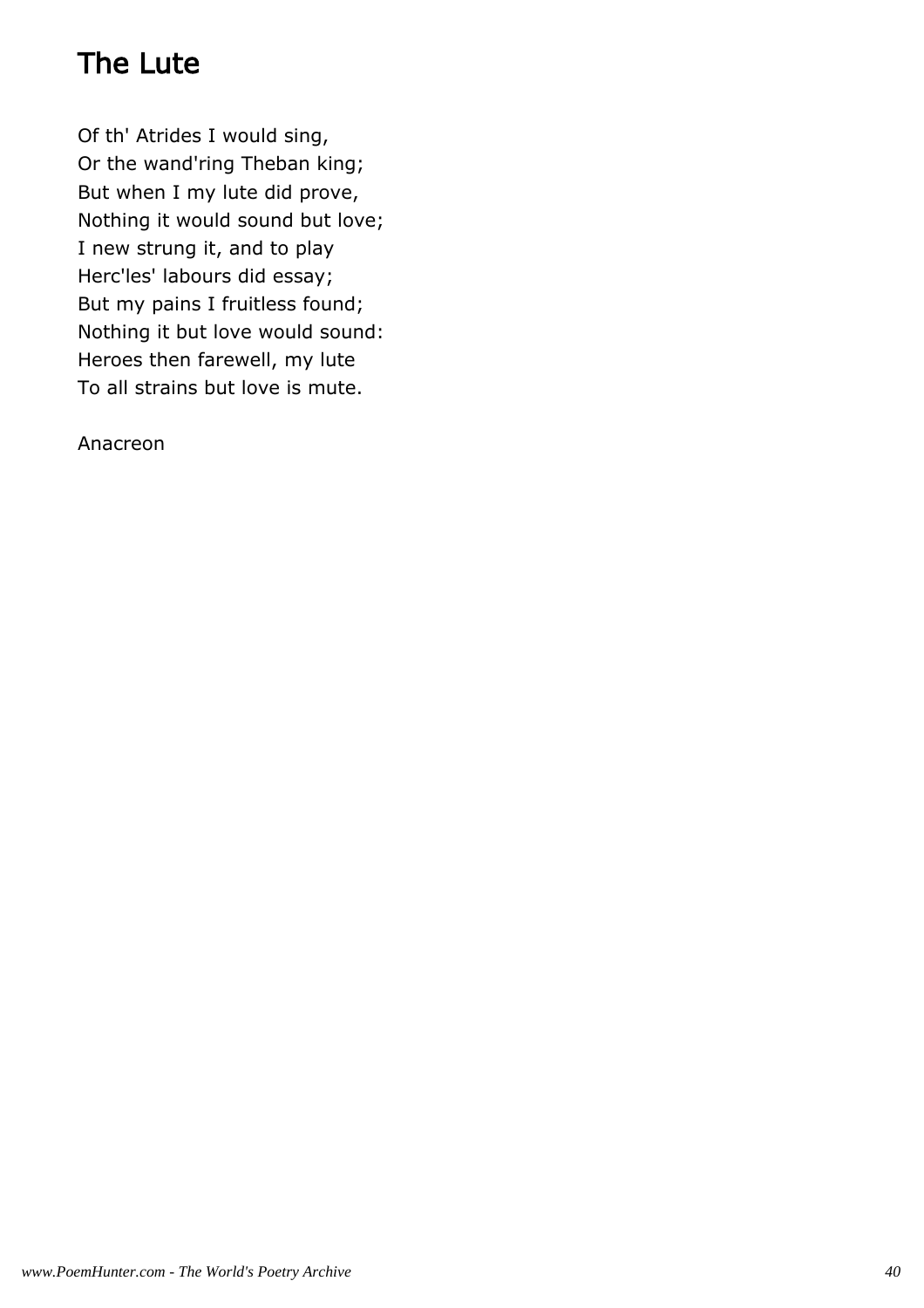# The Old Lover

Though my aged head be grey, And thy youth more fresh than May, Fly me not; oh! rather see In this wreath how gracefully Roses with pale lilies join: Learn of them, so let us twine.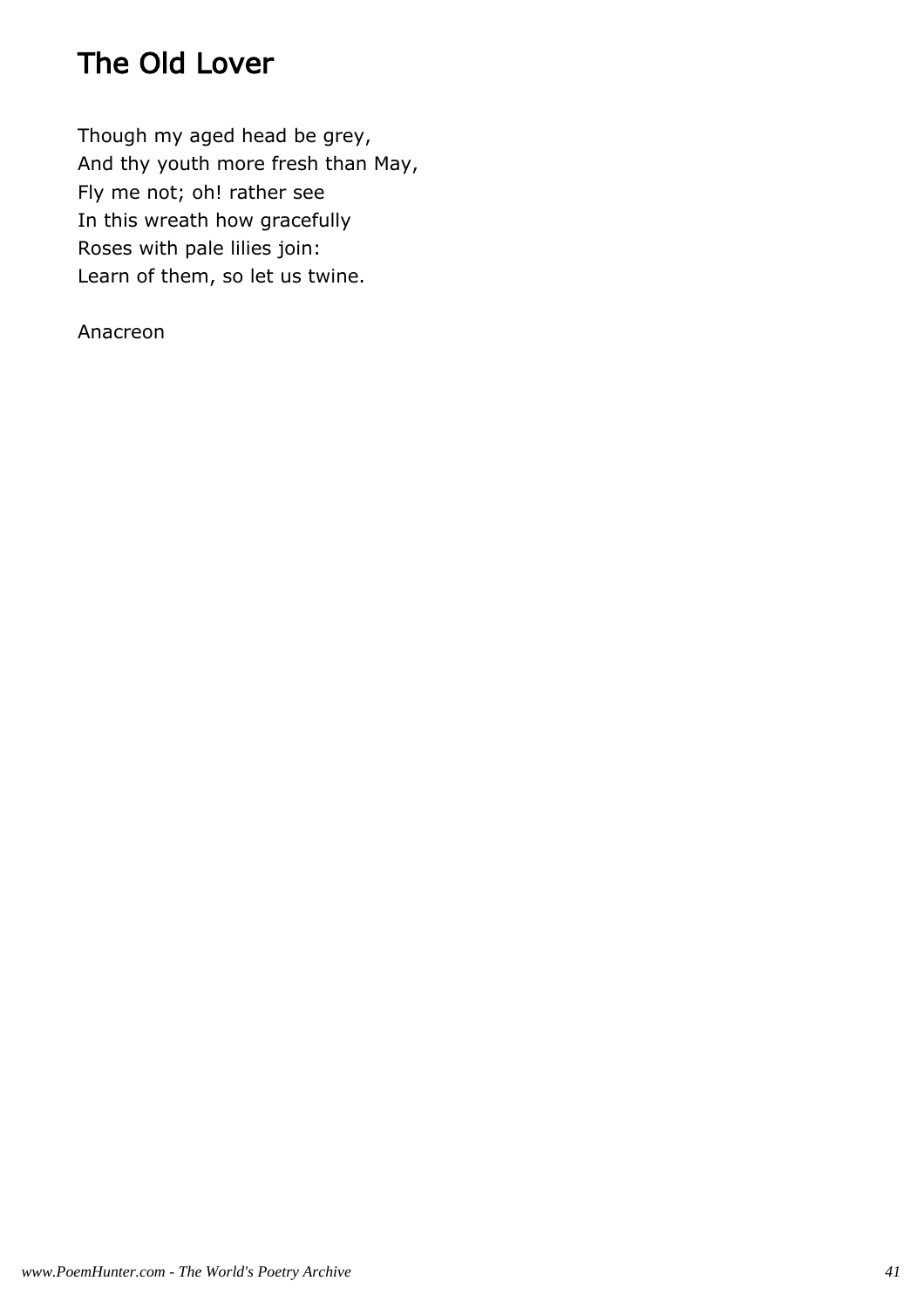# The Phrygian Rock, That Braves The Storm

The Phrygian rock, that braves the storm, Was once a weeping matron's form; And Progne, hapless, frantic maid, Is now a swallow in the shade. Oh! that a mirror's form were mine, To sparkle with that smile divine; And like my heart I then should be, Reflecting thee, and only thee! Or were I, love, the robe which flows O'er every charm that secret glows, In many a lucid fold to swim, And cling and grow to every limb! Oh! could I, as the streamlet's wave, Thy warmly-mellowing beauties lave, Or float as perfume on thine hair, And breathe my soul in fragrance there! I wish I were the zone, that lies Warm to thy breast, and feels its sighs! Or like those envious pearl's that show So faintly round that neck of snow, Yes, I would be a happy gem, Like them to hang, to fade like them. What more would thy Anacreon be? Oh! any thing that touches thee. Nay, sandals for those airy feet Thus to be press'd by thee were sweet!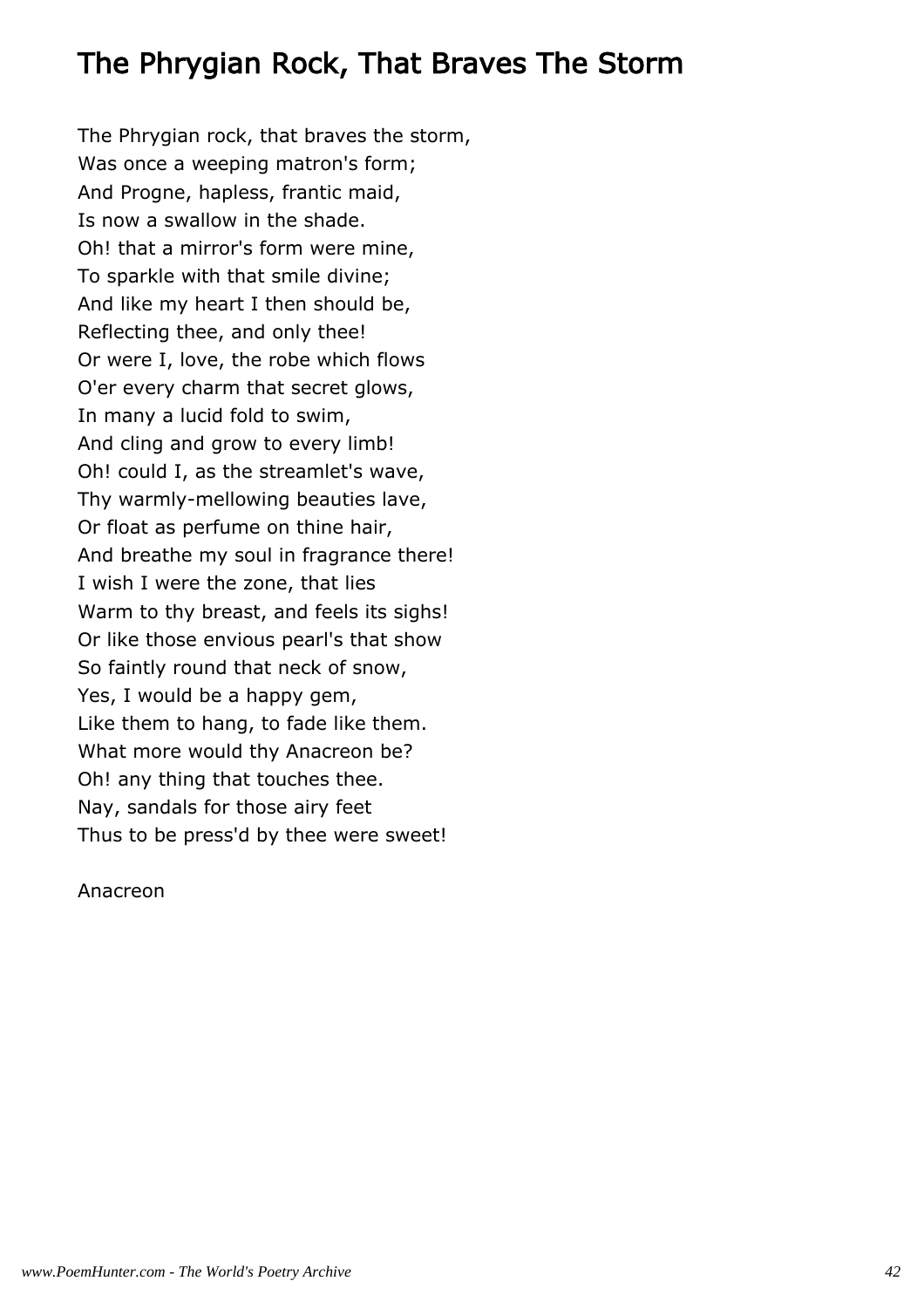# The Rose

With the flowery crowned spring Now the vernal rose we sing; Sons of mirth, your sprightly lays Mix with ours, to sound its praise: Rose, the gods' and men's sweet flower; Rose, the Graces' paramour: This of Muses the delight, This is Venus' favourite; Sweet, when guarded by sharp thorns; Sweet, when it soft hands adorns; How at mirthful boards admir'd! How at Bacchus' feasts desir'd! Fair without it what is born? Rosy-finger'd is the Morn; Rosy-arm'd the nymphs we name; Rosy-cheek'd Love's queen proclaim: This relief 'gainst sickness lends; This the very dead befriends; This Time's malice doth prevent, Old retains its youthful scent. When Cythera from the main, Pallas sprung from Jove's crack'd brain, Then the rose receiv'd its birth From the youthful teeming earth; Every god was its protector, Wat'ring it by turns with nectar, Till from thorns it grew, and prov'd Of Lyæus the belov'd.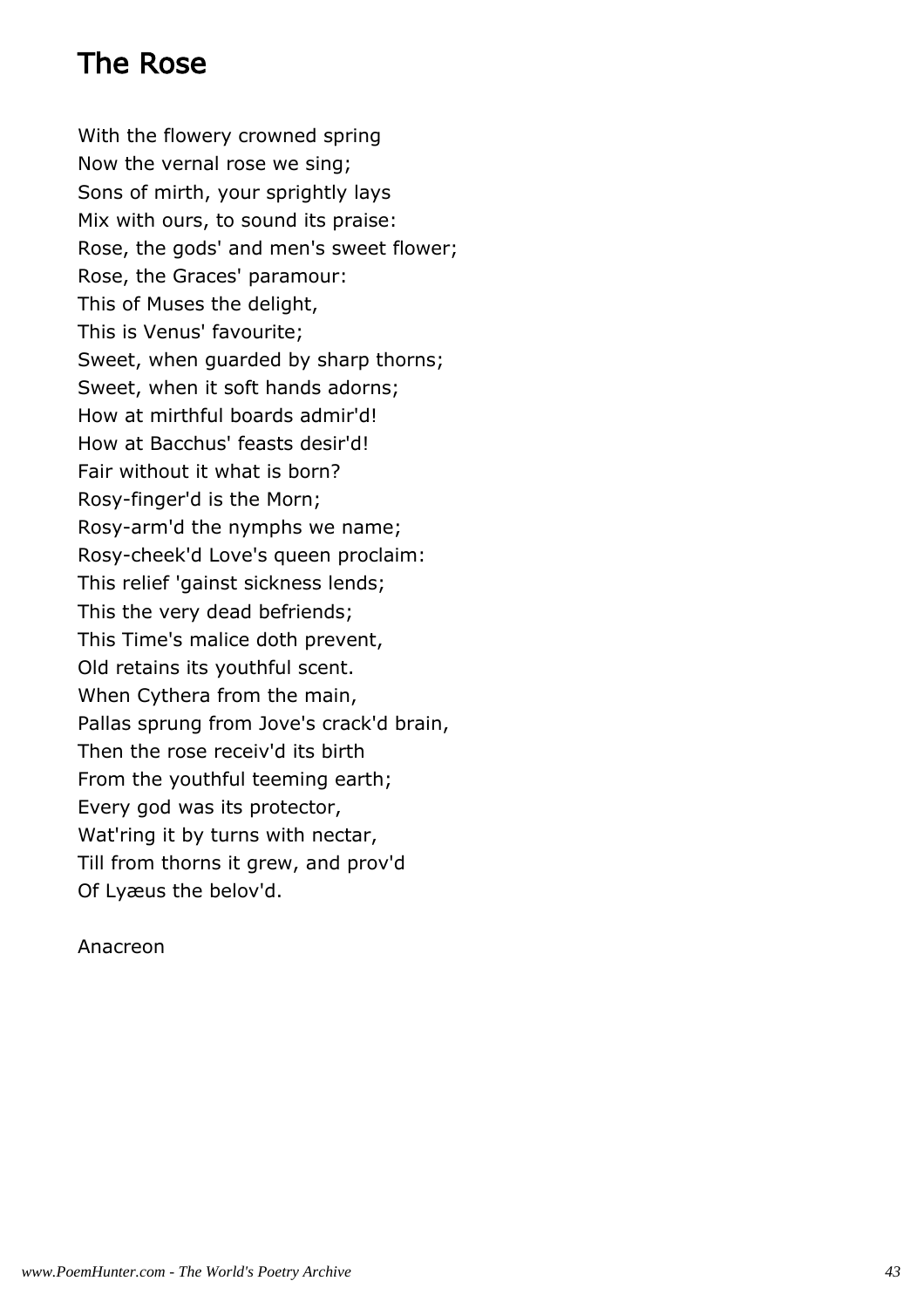# The Swallow

Gentle swallow, thou we know Every year dost come and go; In the spring thy nest thou mak'st; In the winter it forsak'st, And divert'st thyself awhile Near the Memphian towers, or Nile: But Love in my suffering breast Builds, and never quits his nest; First one Love's hatch'd; when that flies, In the shell another lies; Then a third is half expos'd; Then a whole brood is disclos'd, Which for meat still peeping cry, Whilst the others that can fly Do their callow brethren feed, And grown up, they young ones breed. What then will become of me Bound to pain incessantly, Whilst so many Loves conspire Of my heart by turns to tire?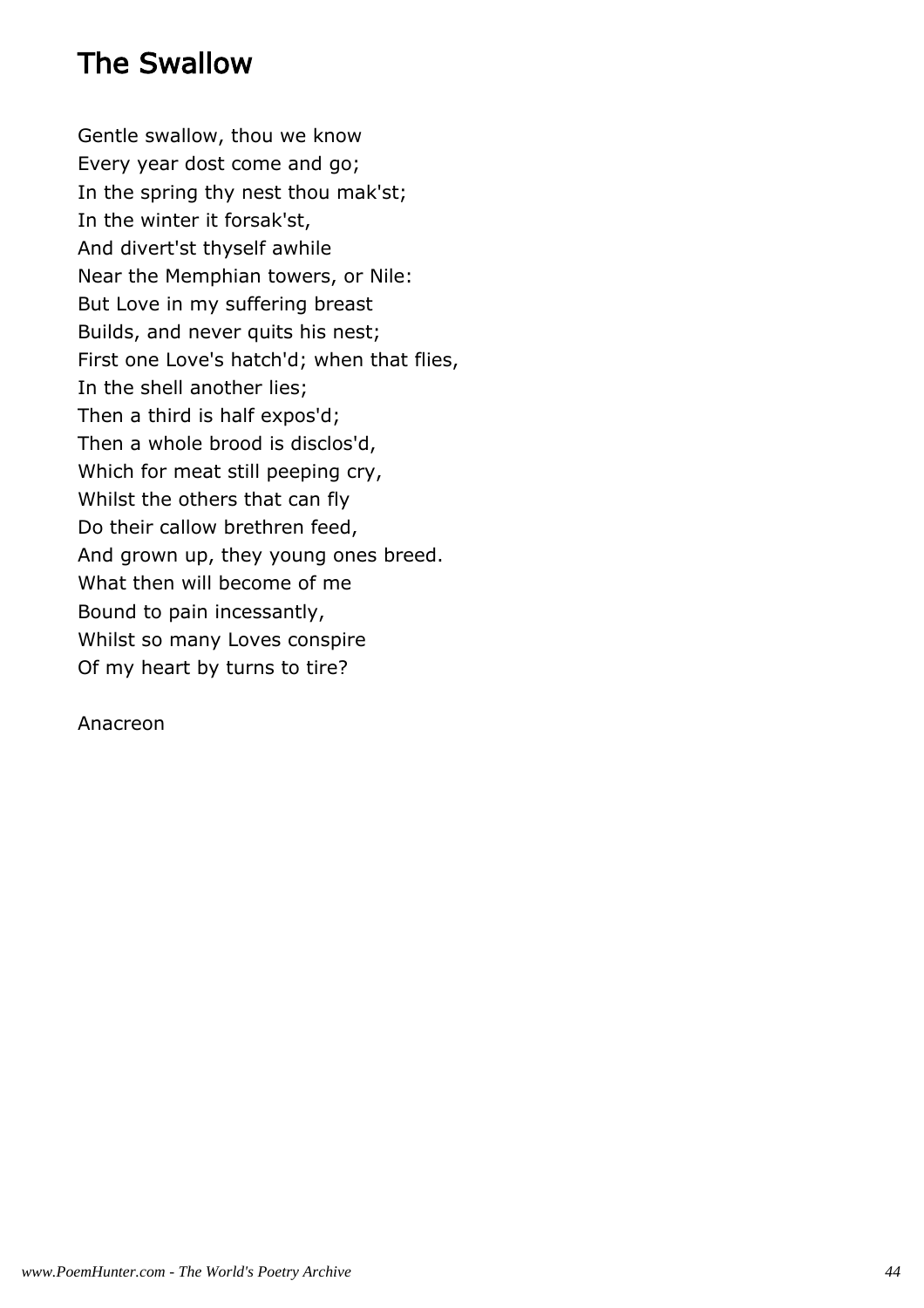# The Vain Advice

Prythee trouble me no more; I will drink, be mad, and roar: Alcmæon and Orestes grew Mad, when they their mothers slew: But I no man having kill'd Am with hurtless fury fill'd. Hercules with madness struck, Bent his bow, his quiver shook; Ajax mad, did fiercely wield Hector's sword, and grasp'd his shield: I nor spear nor target have, But this cup (my weapon) wave: Crown'd with roses, thus for more Wine I call, drink, dance, and roar.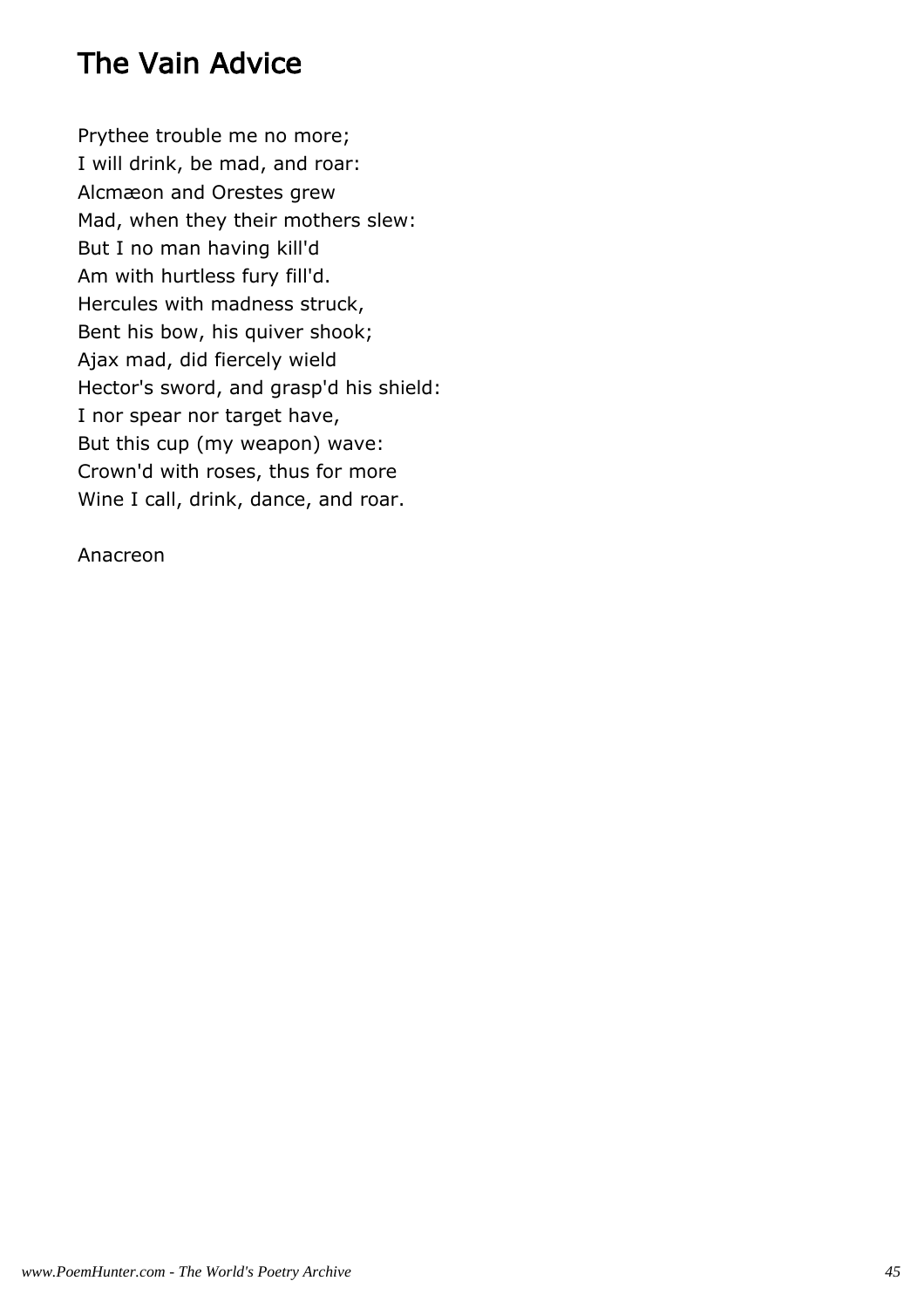# The Vintage

Men and maids at time of year The ripe clusters jointly bear To the press, but in when thrown, They by men are trod alone, Who in Bacchus' praises join, Squeeze the grape, let out the wine: Oh with what delight they spy The new must when tunned work high! Which if old men freely take, Their grey heads and heels they shake; And a young man, if he find Some fair maid to sleep resign'd In the shade, he straight goes to her, Wakes, and roundly 'gins to woo her, Whilst Love slily stealing in Tempts her to the pleasing sin: Yet she long resists his offers, Nor will hear whate'er he proffers, Till perceiving that his prayer Melts into regardless air, Her, who seemingly refrains, He by pleasing force constrains; Wine doth boldness thus dispense, Teaching young men insolence.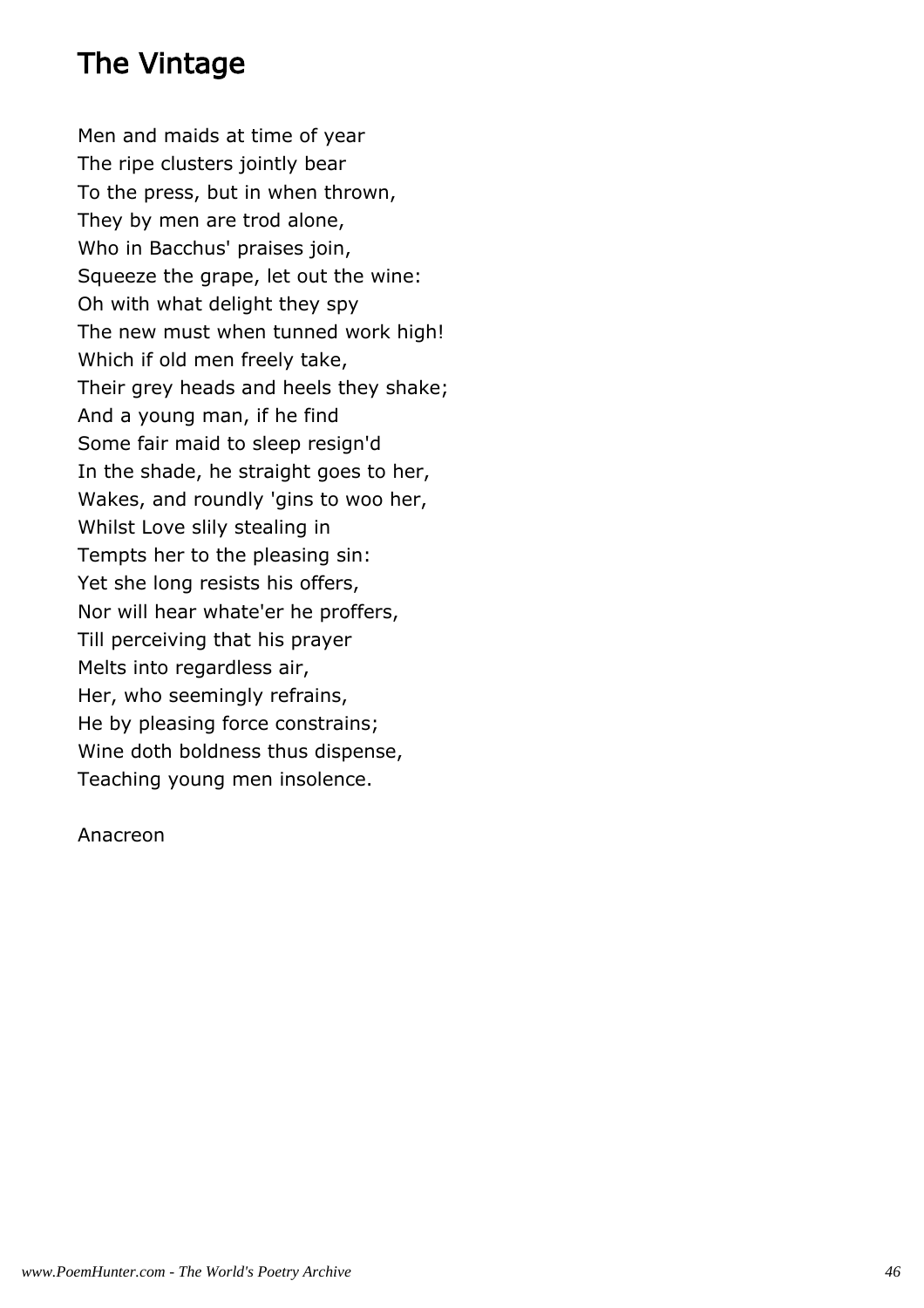# The Women Tell Me Every Day

The women tell me every day That all my bloom has past away. 'Behold,' the pretty wantons cry, 'Behold this mirror with a sigh; The locks upon thy brow are few, And, like the rest, they're withering too!' Whether decline has thinn'd my hair, I'm sure I neither know nor care; But this I know, and this I feel, As onward to the tomb I steal, That still as death approaches nearer, The joys of life are sweeter, dearer; And had I but an hour to live, That little hour to bliss I'd give!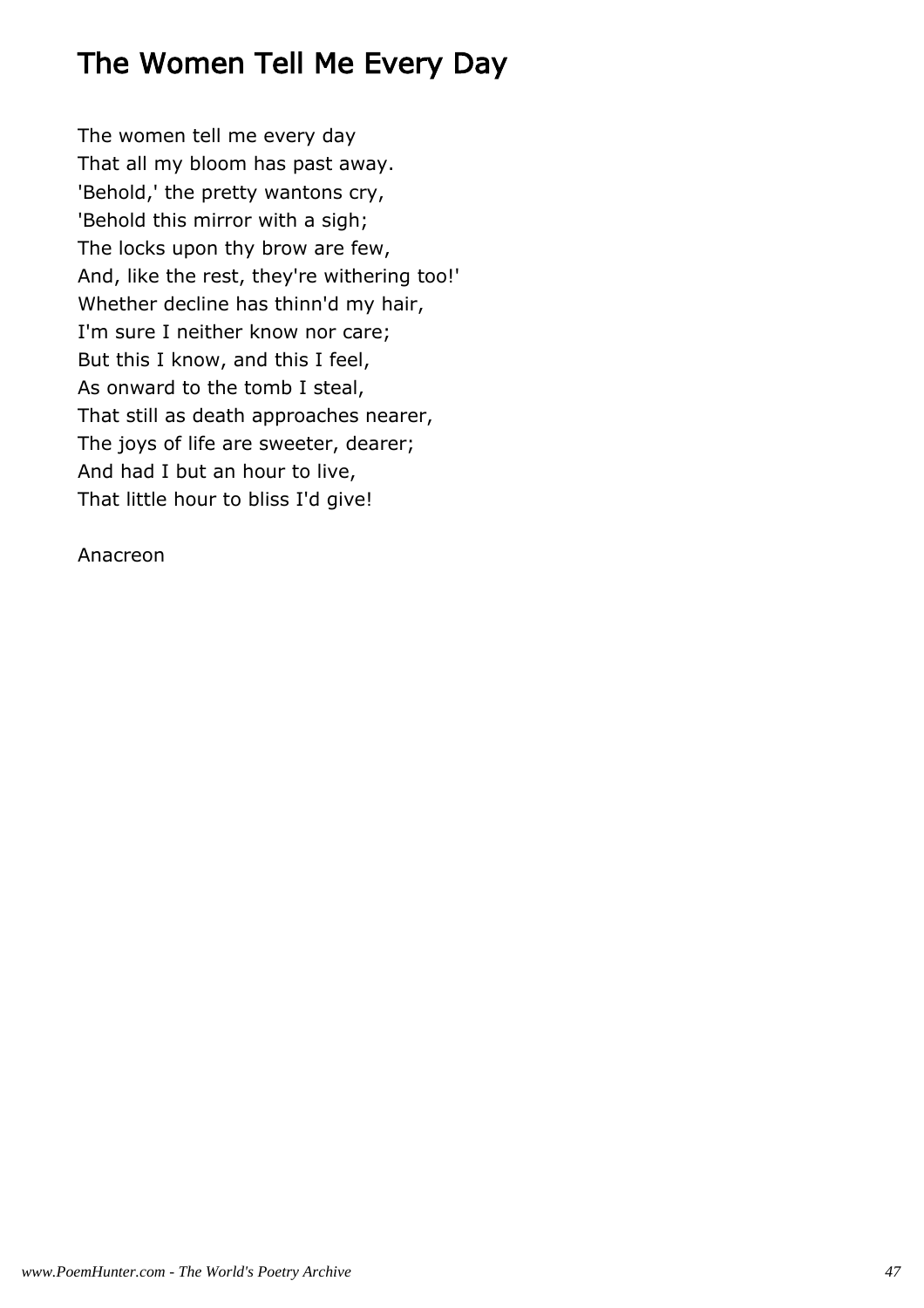# They Tell How Atys, Wild With Love

They tell how Atys, wild with love, Roams the mount and haunted grove; Cybele's name he howls around, The gloomy blast returns the sound! Oft too by Claros' hallow'd spring, The votaries of the laurell'd king Quaff the inspiring, magic stream, And rave in wild, prophetic dream. But frenzied dreams are not for me, Great Bacchus is my deity! Full of mirth, and full of him, While waves of perfume round me swim; While flavour'd bowls are full supplied, And you sit blushing by my side, I will be mad and raving too Mad, my girl! with love for you!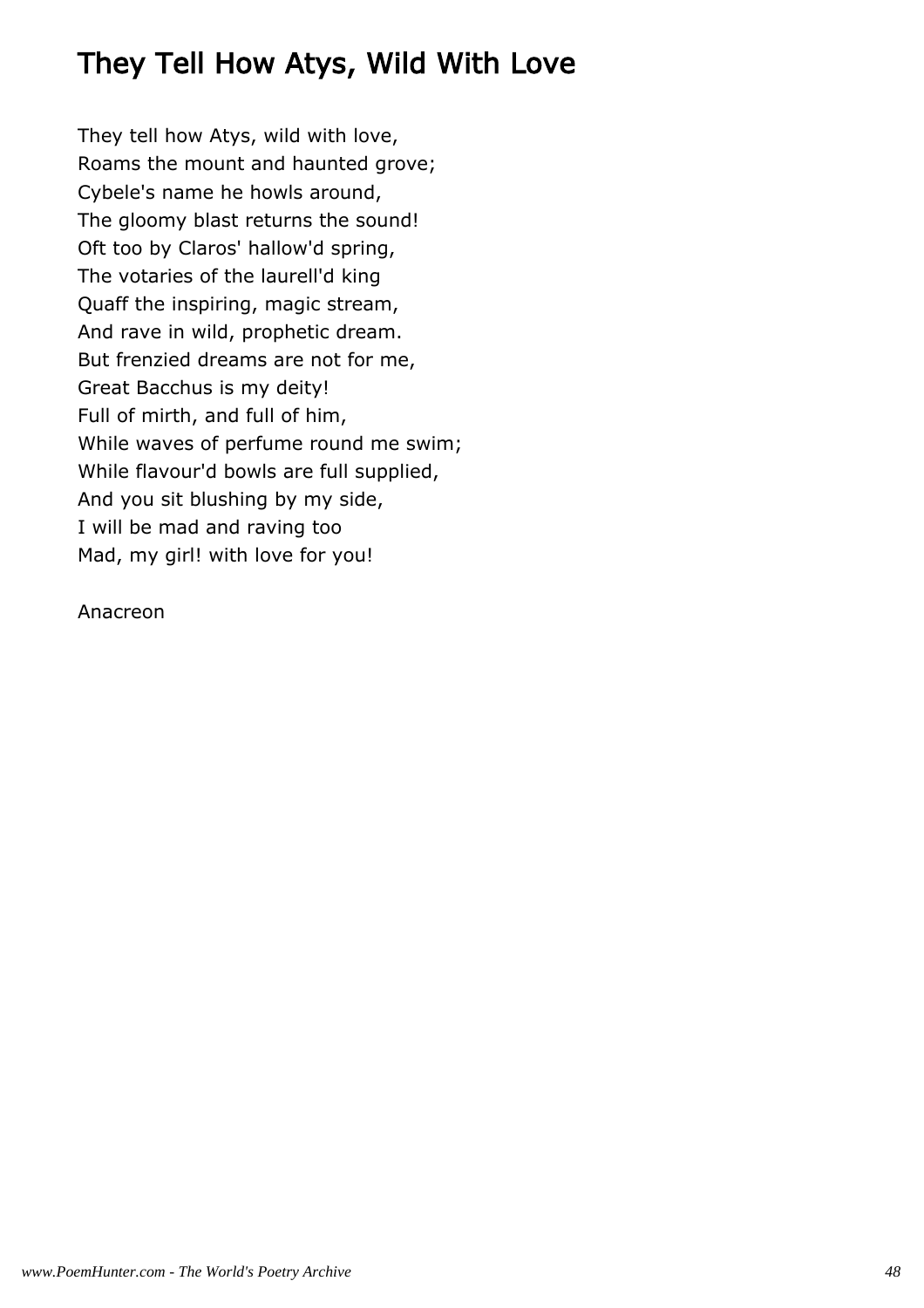# Thou, Whose Soft And Rosy Hues

Thou, whose soft and rosy hues Mimic form and soul infuse; Best of painters! come portray The lovely maid that's far away. Far away, my soul! thou art, But I've thy beauties all by heart. Paint her jetty ringlets straying, Silky twine in tendrils playing; And, if painting hath the skill To make the spicy balm distil, Let every little lock exhale A sigh of perfume on the gale. Where her tresses' curly flow Darkles o'er the brow of snow, Let her forehead beam to light, Burnish'd as the ivory bright. Let her eyebrows sweetly rise In jetty arches o'er her eyes, Gently in a crescent gliding, Just commingling, just dividing. But hast thou any sparkles warm, The lightning of her eyes to form? Let them effuse the azure ray With which Minerva's glances play, And give them all that liquid fire That Venus' languid eyes respire. O'er her nose and cheek be shed Flushing white and mellow'd red; Gradual tints, as when there glows In snowy milk the bashful rose. Then her lip, so rich in blisses! Sweet petitioner for kisses! Pouting nest of bland persuasion, Ripely suing Love's invasion. Then beneath the velvet chin, Whose dimple shades a love within, Mould her neck with grace descending, In a heaven of beauty ending; While airy charms, above, below,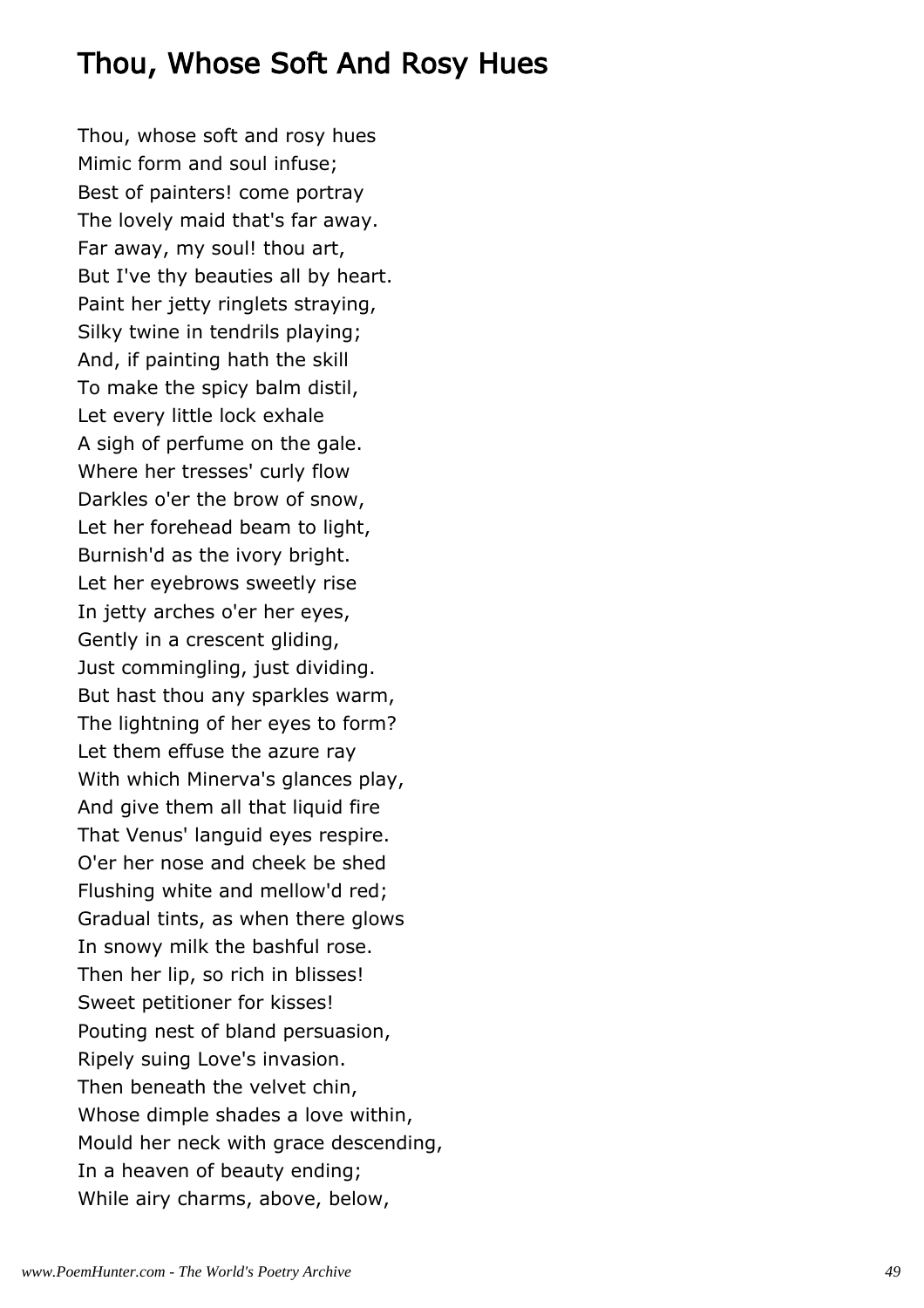Sport and flutter on its snow. Now let a floating, lucid veil, Shadow her limbs, but not conceal; A charm may peep, a hue may beam, And leave the rest to Fancy's dream. Enough-'t is she! 't is all I seek; It glows, it lives, it soon will speak!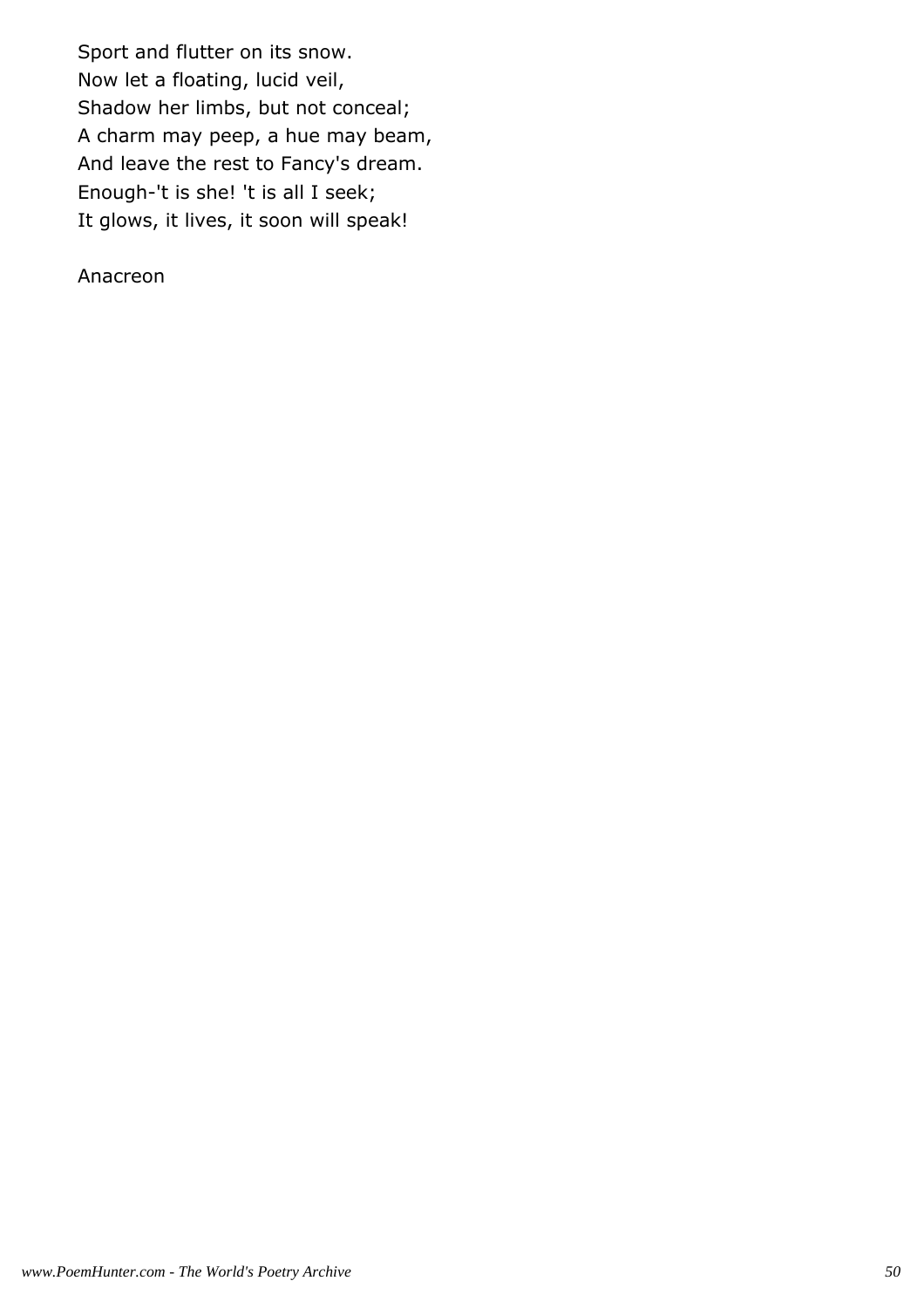#### Three Songs

i

The women tell me, 'Man, you're old; don't be so bold. Look into a mirror to make it clearer: your hair ain't there.'

But I can't see what lies above my eyes. I do see more reason to play the game, when Death takes aim.

ii

If wealth with all its money could make us never die, I'd give my life to earning, and then, when Death came by,

I'd pay him and forget him. But there's no way to spend yourself into forever. So since my life must end,

what good does money do me, or why then should I mourn the certainty of dying, which comes with being born?

My riches are in friendship and drinking wine at ease, and moon-lit celebrations of Love's solemnities.

iii

Old Gyges had a ton of gold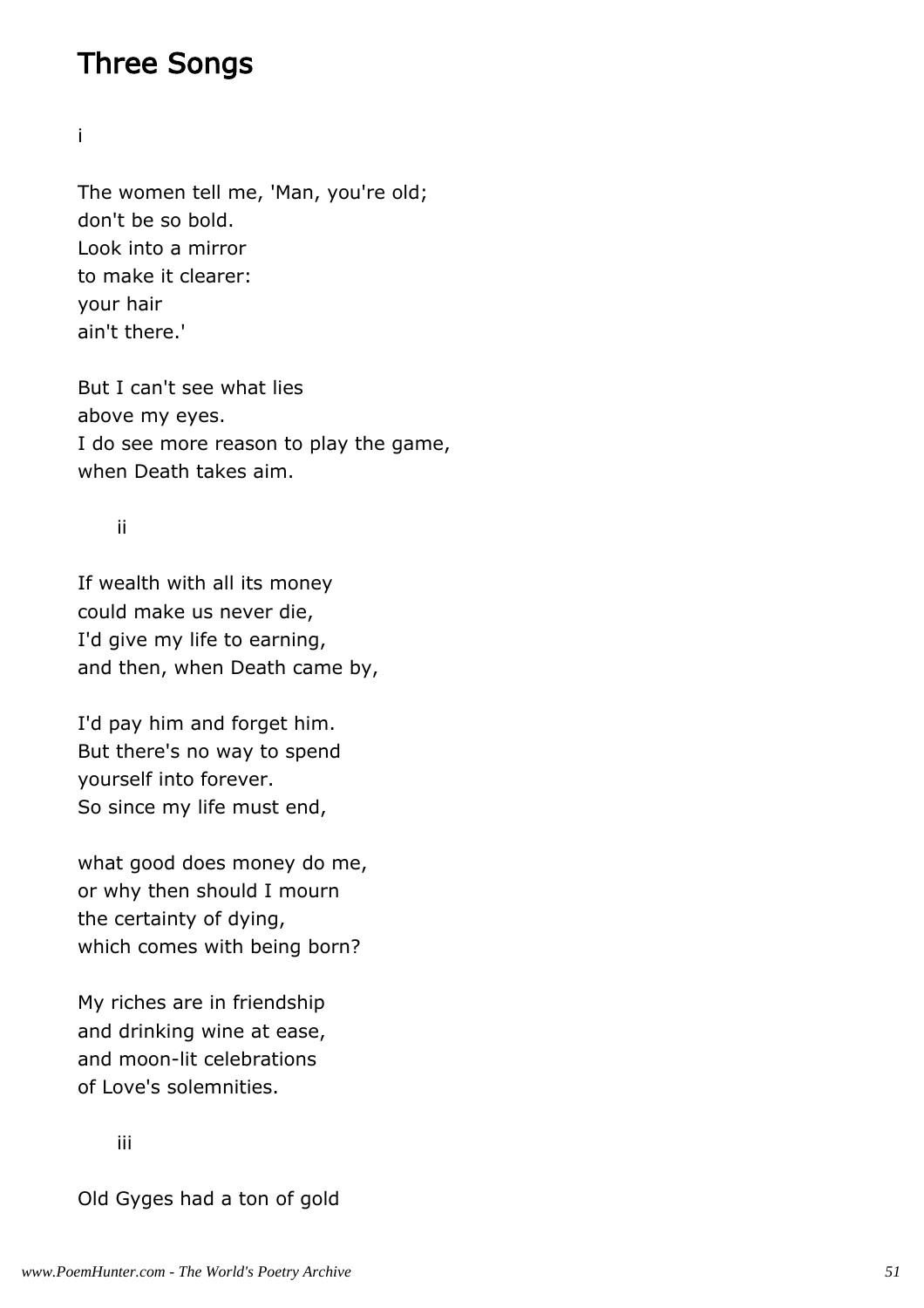when he was Asia's king; his treasure houses leave me cold, I don't grudge him a thing.

What counts with me is scented hair, rose garlands, and today; so let's drink while the weather's fair: tomorrow's far away.

- translated from the Greek by Jon Corelis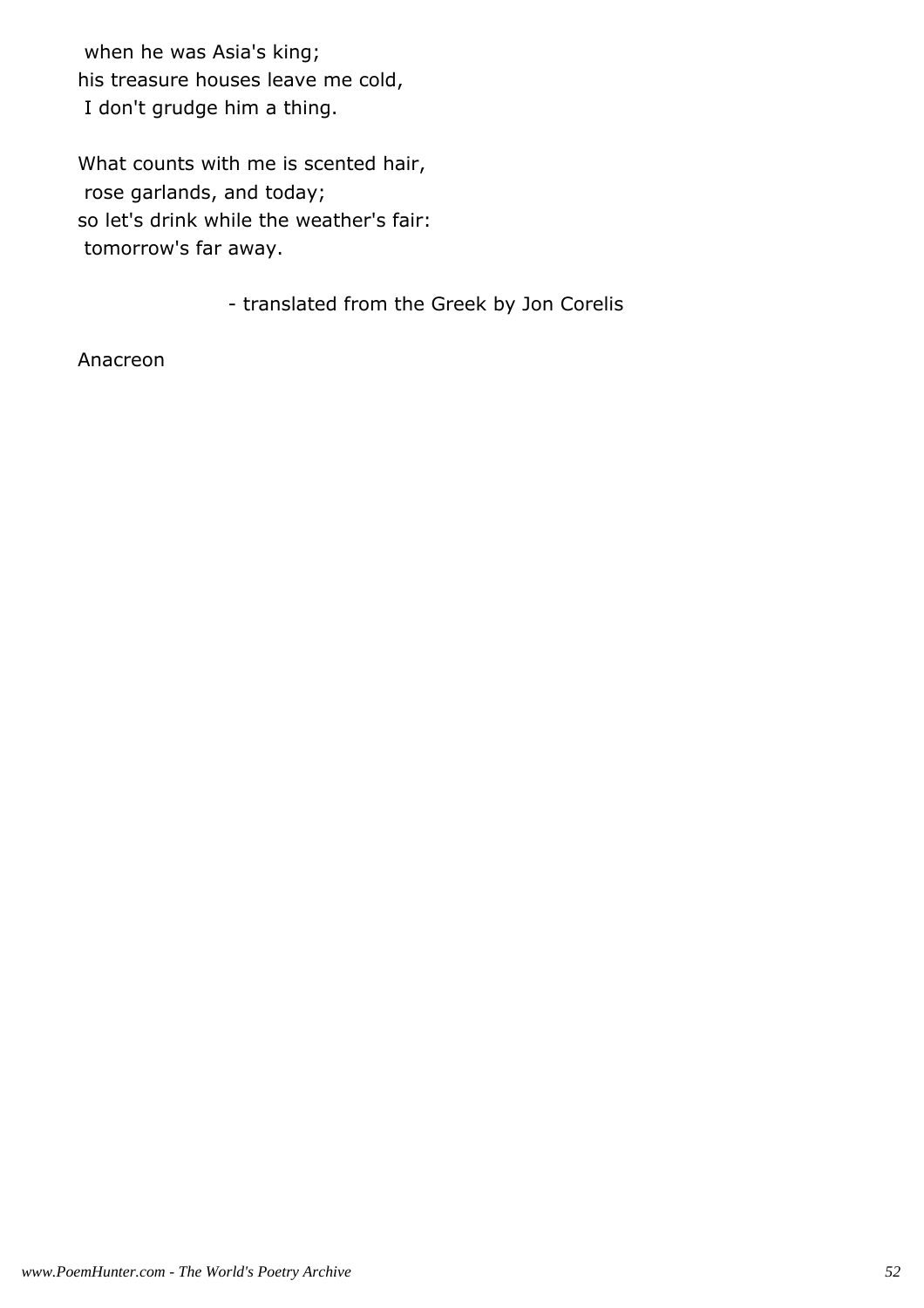# Upon Cupid

As lately I a garland bound, 'Mongst roses I there Cupid found; I took him, put him in my cup, And drunk with wine, I drank him up. Hence then it is that my poor breast Could never since find any rest.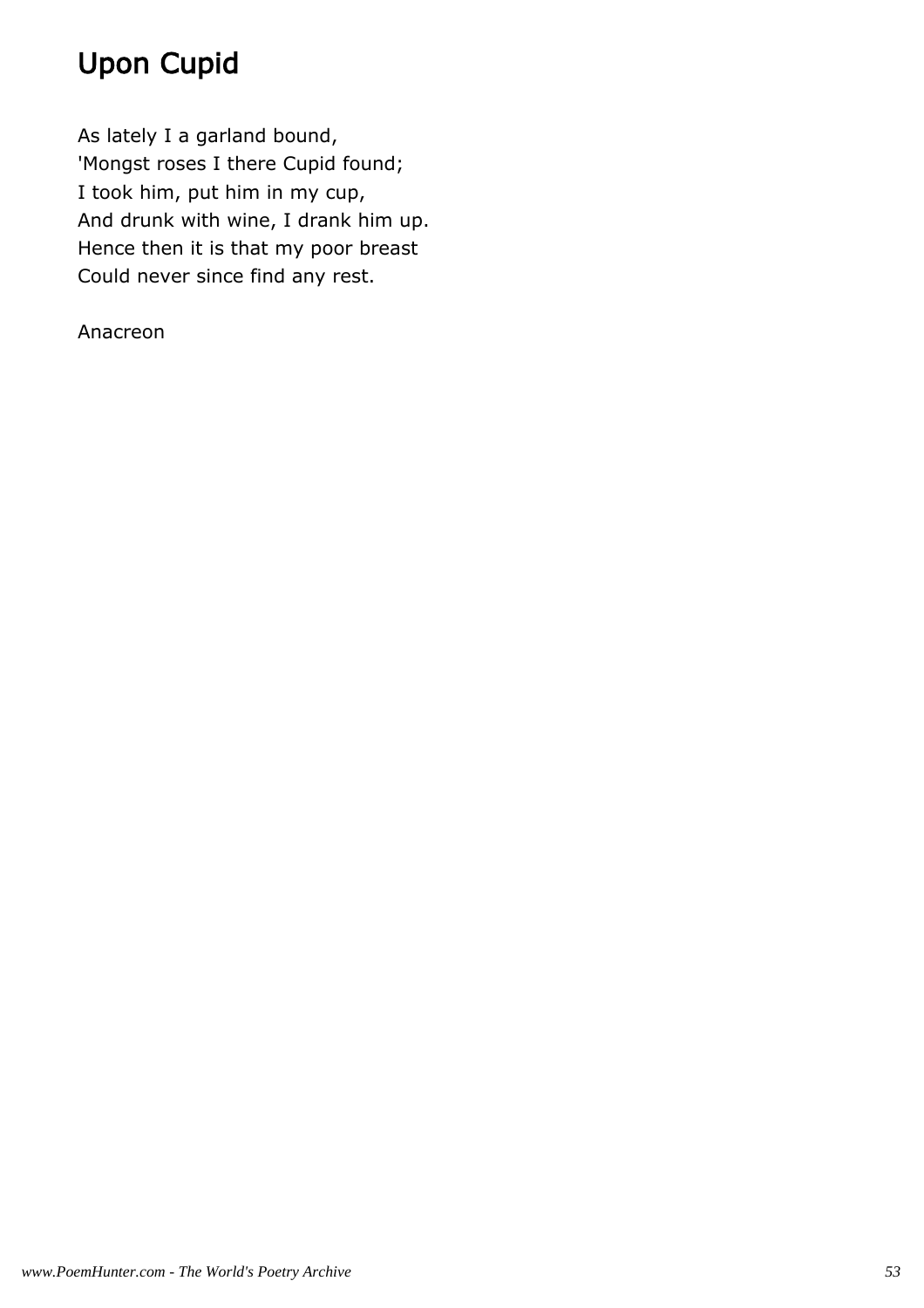# Vulcan! Hear Your Glorious Task

Vulcan! hear your glorious task; I do not from your labours ask In gorgeous panoply to shine, For war was ne'er a sport of mine. No-let me have a silver bowl, Where I may cradle all my soul; But let not o'er its simple frame Your mimic constellations flame; Nor grave upon the swelling side, Orion, scowling o'er the tide. I care not for the glitt'ring wane, Nor yet the weeping sister train. But oh! let vines luxuriant roll Their blushing tendrils round the bowl. While many a rose-lip'd bacchant maid Is culling clusters in their shade. Let sylvan gods, in antic shapes, Wildly press the gushing grapes; And flights of love, in wanton ringlets, Flit around on golden winglets; While Venus, to her mystic bower, Beckons the rosy vintage-Power.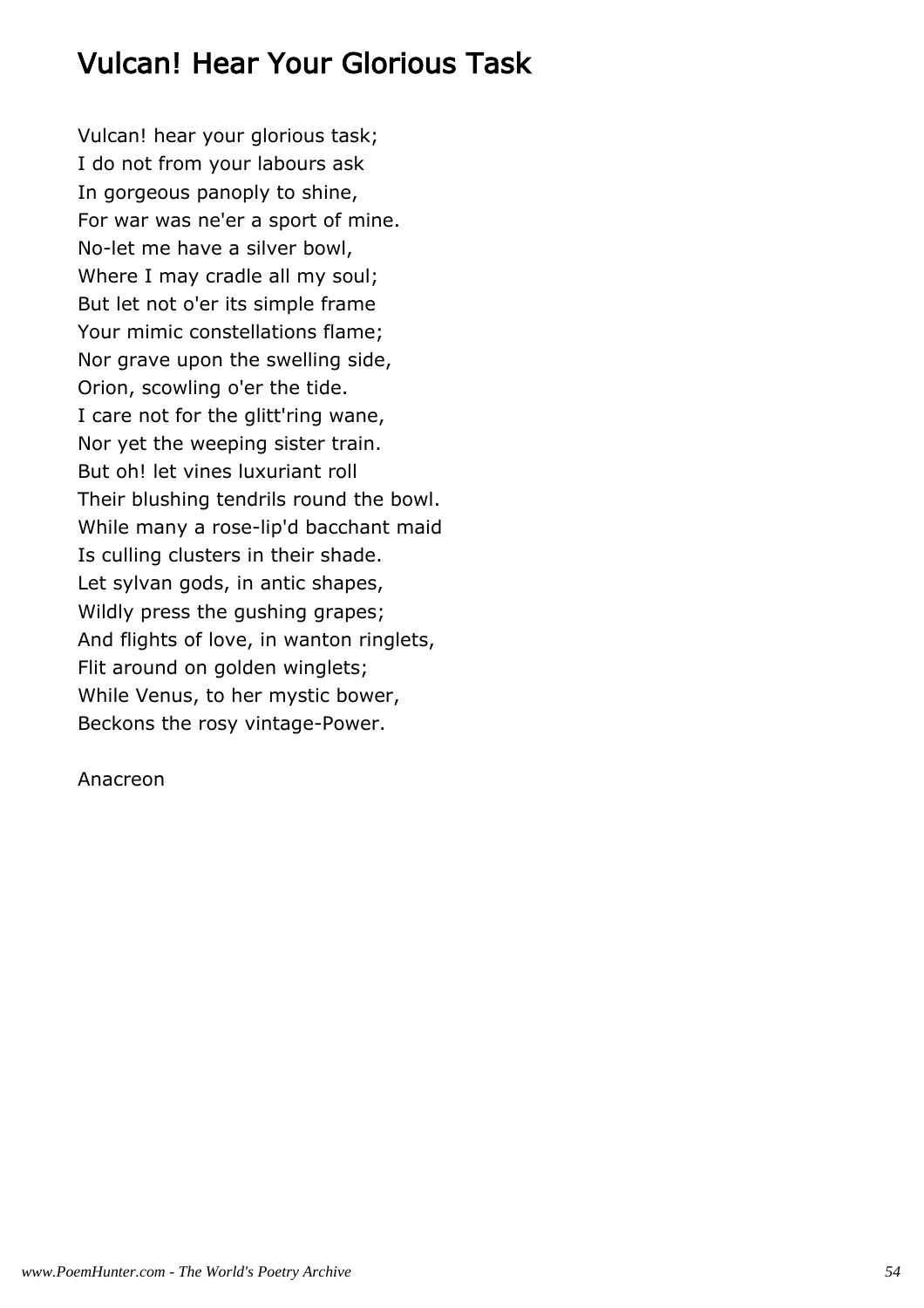# Wine And Song

Bring me hither Homer's lute, Taught with mirth (not wars) to suit; Reach a full cup, that I may All the laws of wine obey, Drink, and dance, and to the lyre Sing what Bacchus shall inspire.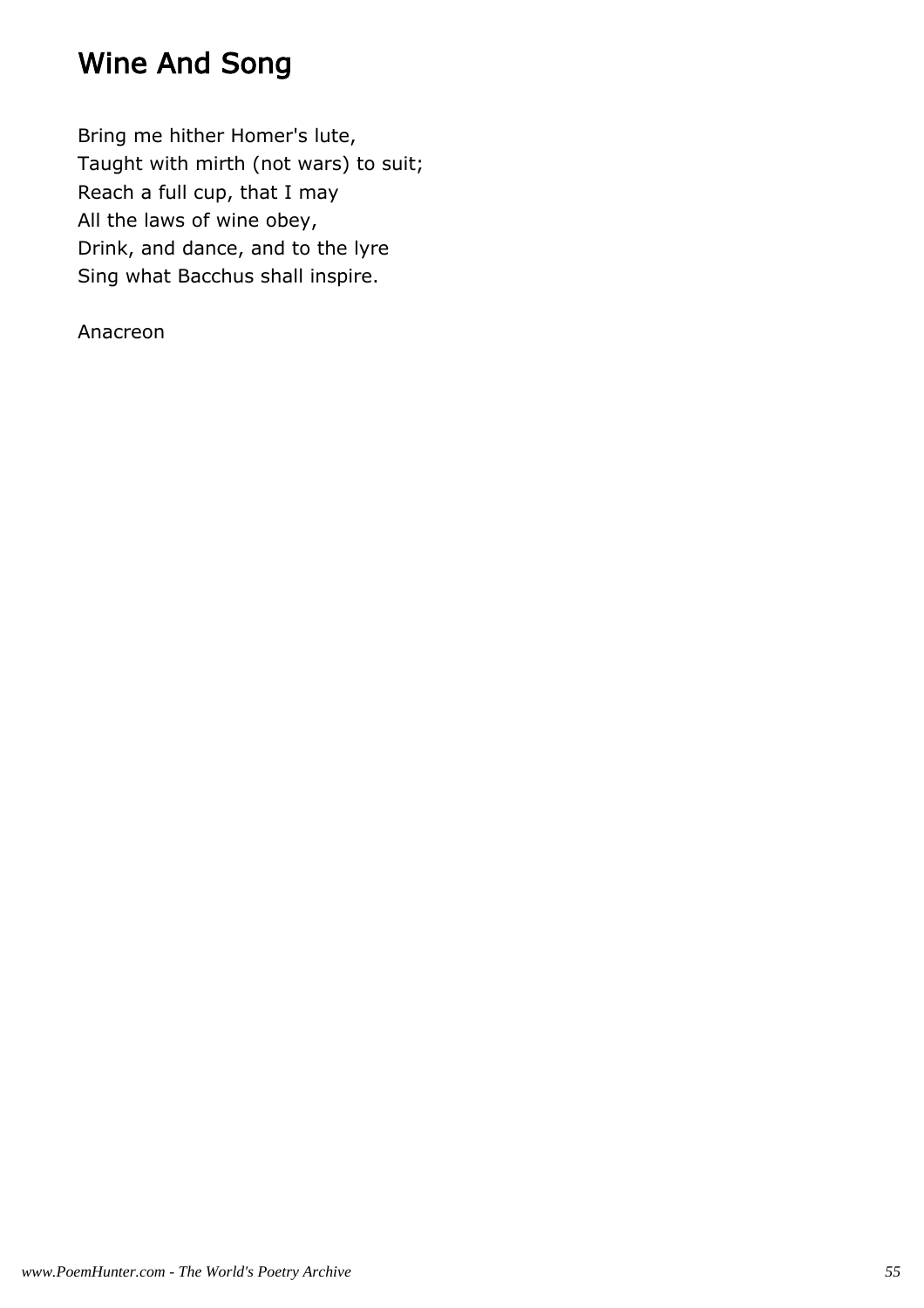### Wine The Healer

Who his cups can stoutly bear, In his cups despiseth fear, In his cups can nimbly dance, Him Lyæus will advance: Nectar of us mortals wine, The glad offspring of the vine, Screen'd with leaves, preserv'd within The plump grape's transparent skin, In the body all diseases, In the soul all grief appeases.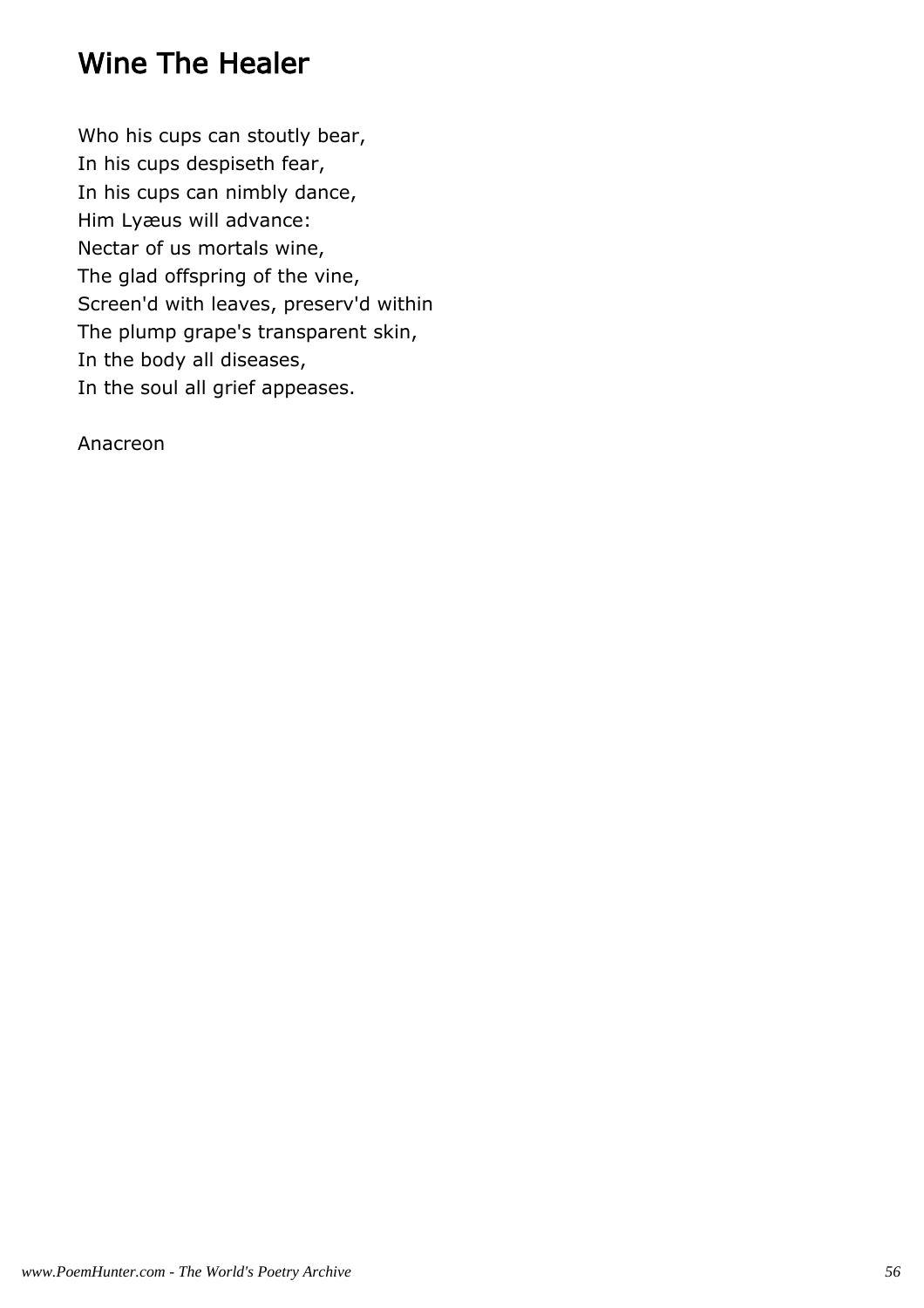# Youth And Age

When I see the young men play, Young methinks I am as they; And my aged thoughts laid by, To the dance with joy I fly: Come, a flowery chaplet lend me; Youth and mirthful thoughts attend me: Age be gone, we'll dance among Those that young are, and be young: Bring some wine, boy, fill about; You shall see the old man's stout; Who can laugh and tipple too, And be mad as well as you.